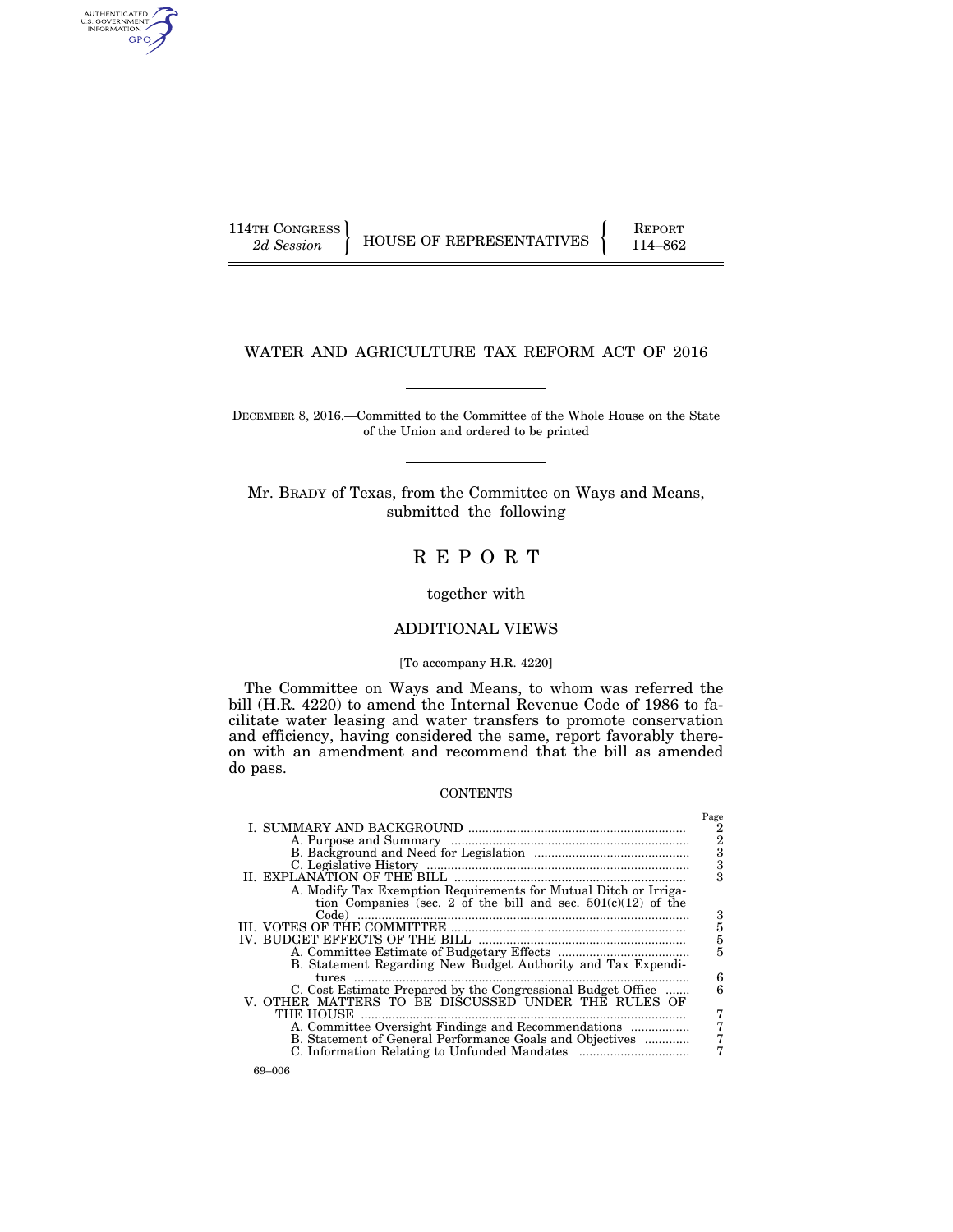| F. Congressional Earmarks, Limited Tax Benefits, and Limited |    |
|--------------------------------------------------------------|----|
|                                                              |    |
|                                                              | 8  |
|                                                              | 8  |
| VI. CHANGES IN EXISTING LAW MADE BY THE BILL, AS REPORTED    |    |
| A. Text of Existing Law Amended or Repealed by the Bill, as  |    |
|                                                              | 9  |
| B. Changes in Existing Law Proposed by the Bill, as Reported | 36 |
| ADDITIONAL VIEWS                                             | 65 |
|                                                              |    |

The amendment is as follows:

Strike all after the enacting clause and insert the following: **SECTION 1. SHORT TITLE.** 

This Act may be cited as the ''Water and Agriculture Tax Reform Act of 2016''.

**SEC. 2. FACILITATE WATER LEASING AND WATER TRANSFERS TO PROMOTE CONSERVATION AND EFFICIENCY.** 

(a) IN GENERAL.—Paragraph (12) of section 501(c) of the Internal Revenue Code of 1986 is amended by adding at the end the following new subparagraph:

"(I) TREATMENT OF MUTUAL DITCH IRRIGATION COMPANIES.

''(i) IN GENERAL.—In the case of a mutual ditch or irrigation company or of a like organization to a mutual ditch or irrigation company, subparagraph (A) shall be applied without taking into account any income received or accrued—

''(I) from the sale, lease, or exchange of fee or other interests in real and personal property, including interests in water,

''(II) from the sale or exchange of stock in a mutual ditch or irrigation company (or in a like organization to a mutual ditch or irrigation company) or contract rights for the delivery or use of water, or

''(III) from the investment of proceeds from sales, leases, or exchanges under subclauses (I) and (II),

except that any income received under subclause (I), (II), or (III) which is distributed or expended for expenses (other than for operations, maintenance, and capital improvements) of the mutual ditch or irrigation company or of the like organization to a mutual ditch or irrigation company (as the case may be) shall be treated as nonmember income in the year in which it is distributed or expended. For purposes of the preceding sentence, expenses (other than for operations, maintenance, and capital improvements) include expenses for the construction of conveyances designed to deliver water outside of the system of the mutual ditch or irrigation company or of the like organization.

''(ii) TREATMENT OF ORGANIZATIONAL GOVERNANCE.—In the case of a mutual ditch or irrigation company or of a like organization to a mutual ditch or irrigation company, where State law provides that such a company or organization may be organized in a manner that permits voting on a basis which is pro rata to share ownership on corporate governance matters, subparagraph  $(A)$  shall be applied without taking into account whether its member shareholders have one vote on corporate governance matters per share held in the corporation. Nothing in this clause shall be construed to create any inference about the requirements of this subsection for companies or organizations not included in this clause.''.

(b) EFFECTIVE DATE.—The amendment made by subsection (a) shall apply to taxable years beginning after December 31, 2016.

## **I. SUMMARY AND BACKGROUND**

## A. PURPOSE AND SUMMARY

The bill, H.R. 4220, as reported by the Committee on Ways and Means, provides that certain income received or accrued by a mutual ditch and irrigation company will not be taken into account in determining whether the entity meets the qualifications for tax-exempt status. However, the income must be used to fund normal op-

2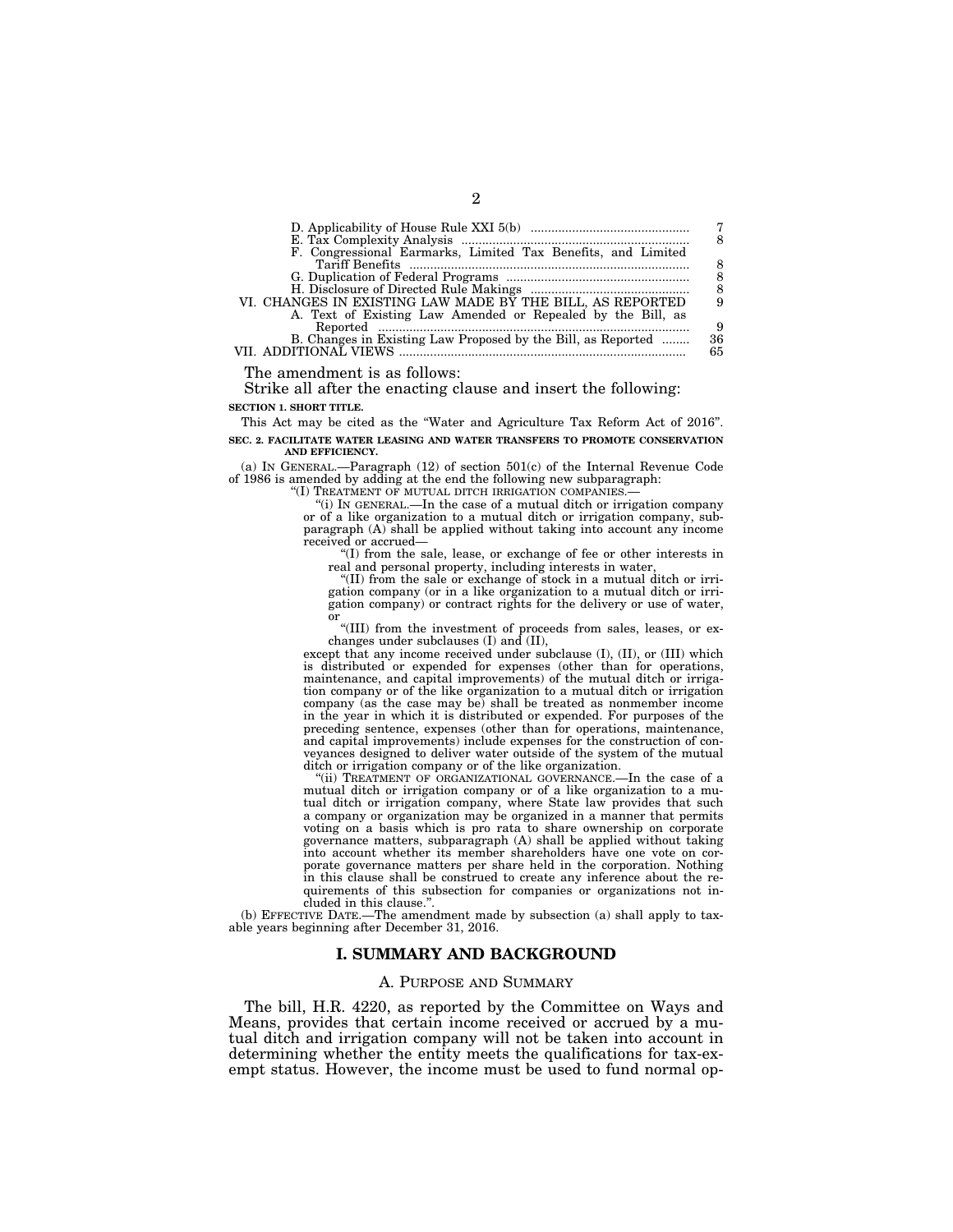erating expenses of the mutual ditch and irrigation company, or will be included in the income of the members.

#### B. BACKGROUND AND NEED FOR LEGISLATION

While the Committee continues to actively pursue comprehensive tax reform as a critical means of promoting economic growth and job creation, the Committee also believes it is important to provide common sense tax relief where possible. This bill provides mutual ditch and irrigation companies with more flexibility to improve water infrastructure, especially in drought stricken areas. This will result in more efficient water usage and support rural economies.

### C. LEGISLATIVE HISTORY

#### *Background*

H.R. 4220 was introduced on December 10, 2015, and was referred to the Committee on Ways and Means.

### *Committee action*

The Committee on Ways and Means marked up H.R. 4220, the Water and Agriculture Tax Reform Act of 2016, on September 21, 2016, and ordered the bill, as amended, favorably reported (with a quorum being present).

### *Committee hearings*

Reforms to the rules for mutual ditch and irrigation companies were discussed at a Subcommittee on Tax Policy Member Day Hearing on Tax Legislation on May 12, 2016.

### **II. EXPLANATION OF THE BILL**

A. MODIFY TAX EXEMPTION REQUIREMENTS FOR MUTUAL DITCH OR IRRIGATION COMPANIES (SEC. 2 OF THE BILL AND SEC.  $501(c)(12)$ ) OF THE CODE)

#### PRESENT LAW

Under section  $501(c)(12)$ , certain mutual or cooperative organizations are exempt from Federal income tax under section 501(a), provided that specified requirements are satisfied. These organizations include:  $(i)$  benevolent life insurance associations of a purely local character; (2) mutual ditch or irrigation companies; (3) mutual or cooperative telephone companies; and (4) organizations like those described in  $(1)$ ,  $(2)$ , or  $(3)$ .<sup>1</sup>

<sup>1</sup> In general, the cooperative tax rules of subchapter T (sections 1381–1388 of the Code) apply to any corporation operating on a cooperative basis (except mutual savings banks, insurance companies, certain tax exempt organizations (such as those described in section 501(c)(12)), and<br>certain utilities), including tax-exempt farmers' cooperatives (described in section 521(b)). Except<br>for section 521 tax-exem tax rules of subchapter T of the Code are permitted a deduction for patronage dividends from<br>their taxable income only to the extent of net income that is derived from transactions with pa-<br>trons who are members of the coo taxable income has the effect of allowing the cooperative to be treated like a conduit with re-<br>spect to profits derived from transactions with patrons who are members of the cooperative. Un-<br>like subchapter T cooperatives is exempt from Federal income tax, but pays tax on certain income derived from trade or busi-ness activities unrelated to the organization's exempt purposes (unrelated business taxable income, or UBTI).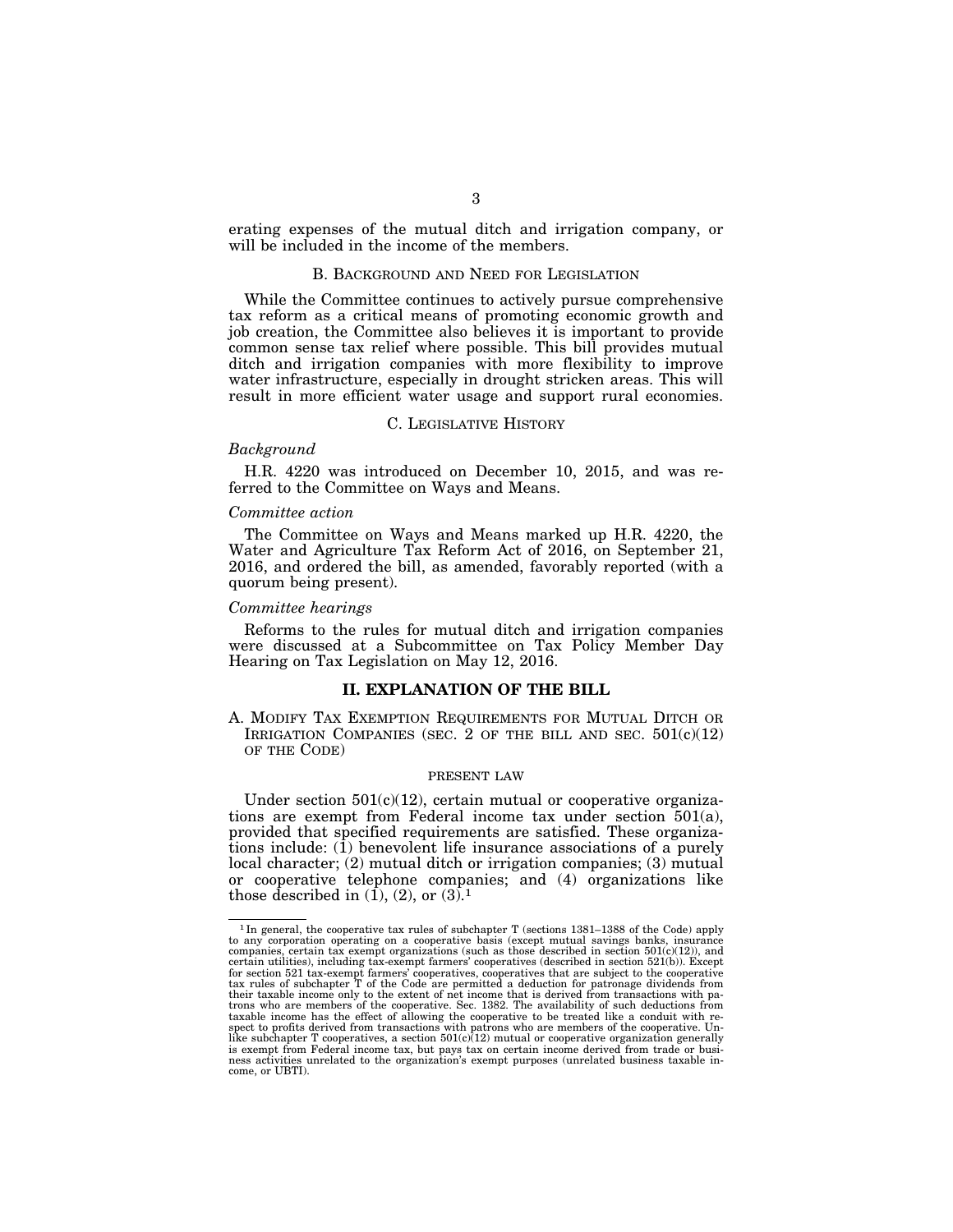To qualify for exemption under section  $501(c)(12)$ , at least 85 percent of the organization's income must consist of amounts collected from members for the sole purpose of meeting losses and expenses.2 The 85-percent test is applied on a year-by-year basis. If an organization fails to satisfy the test for a year, it does not qualify for exemption for that particular year; it may, however, continue to qualify for exemption for any year for which the 85-percent test is satisfied. Present law includes special rules regarding the treatment of certain specific types of income under the 85-percent test for mutual or cooperative electric and telephone companies, but not for other types of organizations described in section  $501(c)(12).3$ 

The IRS takes the position that mutual or cooperative organizations described in section  $501(c)(12)$  also must comply with certain cooperative principles.4 Although not defined by statute or regulation, the two principal criteria for determining whether an entity is operating on a cooperative basis are: (1) ownership of the cooperative by persons who patronize the cooperative; and (2) return of earnings to patrons in proportion to their patronage. The IRS requires that cooperatives must operate under the following principles: (1) subordination of capital in control over the cooperative undertaking and in ownership of the financial benefits from ownership; (2) democratic control by the members of the cooperative; (3) vesting in and allocation among the members of all excess of operating revenues over the expenses incurred to generate revenues in proportion to their participation in the cooperative (patronage); and (4) operation at cost (not operating for profit or below cost). Regarding the requirement of democratic control, the IRS has stated that the election of officers must be on a one member, one vote basis (not, for example, in proportion to share ownership in a corporation).5

#### REASONS FOR CHANGE

The Committee wishes to facilitate the efficient allocation of limited water resources and believes that this goal can be furthered by permitting, in appropriate cases, mutual ditch or irrigation companies that are exempt from tax under section  $501(c)(12)$  to supplement their member income with additional income from non-member sources without losing tax-exempt status for the year. The Committee therefore believes it is appropriate to disregard certain types of non-member income received by a mutual ditch or irrigation company for purposes of applying the 85-percent-of-member-income test.

#### EXPLANATION OF PROVISION

The provision provides that certain income received or accrued by a mutual ditch or irrigation company, or by a like organization to a mutual ditch or irrigation company, generally is not taken into account for purposes of applying the 85-percent-of-member-income test. The rule applies to income received or accrued from: (1) the sale, lease, or exchange of fee or other interests in real and per-

 $2$  Sec.  $501(c)(12)(A)$ .

<sup>3</sup>See secs. 501(c)(12)(B)–(H).

<sup>4</sup>See Rev. Rul. 72–36, 1972–1 C.B. 151. 5See, *e.g.,* I.R.M. sec. 7.25.12.5 (Rev. August 9, 2006) (*citing Puget Sound Plywood, Inc.* v. *Commissioner*, 44 T.C. 305 (1966), *acq.,* 1966–2 C.B. 6).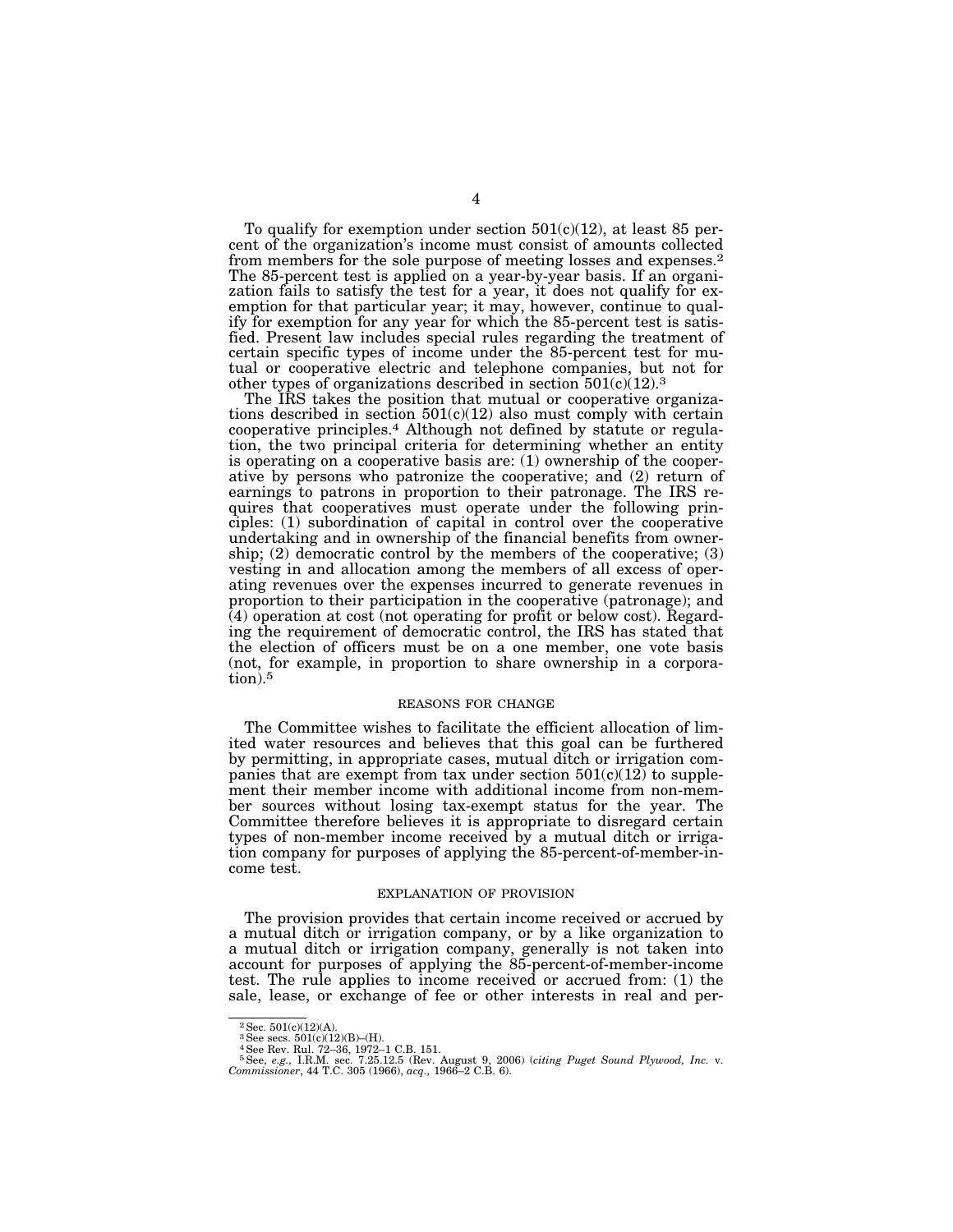sonal property, including interests in water; (2) the sale or exchange of stock in a mutual ditch or irrigation company (or a like organization to a mutual ditch or irrigation company) or contract rights for the delivery or use of water; or (3) the investment of proceeds from sales, leases, or exchanges under (1) or (2).

Notwithstanding this general rule, any such income that is distributed or expended for expenses (other than for operations, maintenance, and capital improvements) of the mutual ditch or irrigation company or like organization is treated as non-member income for purposes of the 85-percent test in the year in which it is distributed or expended. For this purpose, "expenses (other than for operations, maintenance, and capital improvements)'' include expenses for the construction of conveyances designed to deliver water outside of the mutual ditch or irrigation company or like organization system.

The provision also provides a special rule for mutual ditch or irrigation companies (and like organizations to mutual ditch or irrigation companies) regarding organization governance. Under this special rule, where State law provides that such a company or organization may be organized in a manner that permits voting on a basis that is pro rata to share ownership on corporate governance matters, an organization's qualification as a mutual ditch or irrigation company (or a like organization to a mutual ditch or irrigation company) is determined without taking into account whether its member shareholders have one vote on corporate governance matters per share held in the corporation. This portion of the provision, however, shall not be construed as giving rise to an inference regarding the requirements for organizations other than mutual ditch or irrigation companies (or like organizations to mutual ditch or irrigation companies).

## EFFECTIVE DATE

The provision is effective for taxable years beginning after December 31, 2016.

## **III. VOTES OF THE COMMITTEE**

In compliance with clause 3(b) of rule XIII of the Rules of the House of Representatives, the following statement is made concerning the vote of the Committee on Ways and Means in its consideration of H.R. 4220, the ''Water and Agriculture Tax Reform Act of 2016,'' on September 21, 2016.

#### MOTION TO REPORT THE BILL

The bill, H.R. 4220, as amended, was ordered favorably reported to the House of Representatives by a voice vote (with a quorum being present).

## **IV. BUDGET EFFECTS OF THE BILL**

#### A. COMMITTEE ESTIMATE OF BUDGETARY EFFECTS

In compliance with clause 3(d) of rule XIII of the Rules of the House of Representatives, the following statement is made concerning the effects on the budget of the bill, H.R. 4220, as reported.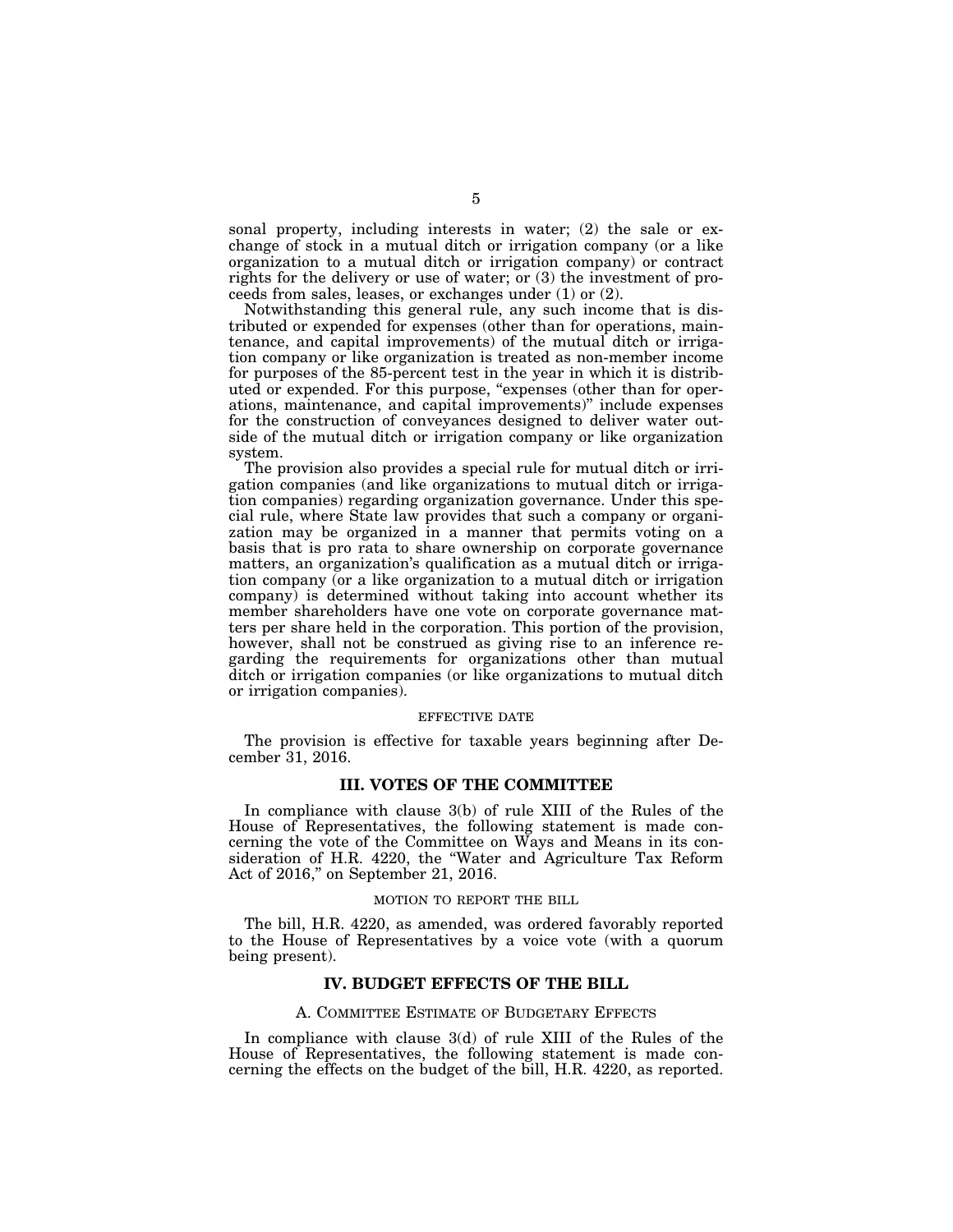The bill, as reported, is estimated to have the following effect on Federal fiscal year budget receipts for the period 2017–2026:

## FISCAL YEARS

[Millions of dollars]

| 2017                                                       | 2018 | 2019 | 2020 | 2021 | 2022 | 2023 | 2024 | 2025 | 2026 | $2017 - 21$ | $2017 - 26$ |
|------------------------------------------------------------|------|------|------|------|------|------|------|------|------|-------------|-------------|
| $-3$                                                       | $-4$ | $-4$ | $-4$ | $-4$ | $-4$ | $-4$ | $-4$ | $-4$ | $-5$ | $-18$       | $-40$       |
| <b>NOTE:</b> Details do not add to totals due to rounding. |      |      |      |      |      |      |      |      |      |             |             |

Pursuant to clause 8 of rule XIII of the Rules of the House of Representatives, the following statement is made by the Joint Committee on Taxation with respect to the provisions of the bill amending the Internal Revenue Code of 1986: The gross budgetary effect (before incorporating macroeconomic effects) in any fiscal year is less than 0.25 percent of the current projected gross domestic product of the United States for that fiscal year; therefore, the bill is not "major legislation" for purposes of requiring that the estimate include the budgetary effects of changes in economic output, employment, capital stock and other macroeconomic variables.

## B. STATEMENT REGARDING NEW BUDGET AUTHORITY AND TAX **EXPENDITURES**

In compliance with clause  $3(c)(2)$  of rule XIII of the Rules of the House of Representatives, the Committee states that the bill involves no new or increased budget authority. The Committee further states that the revenue-reducing provisions of the bill involve increased tax expenditures. See amounts shown in the table in Part IV.A above.

## C. COST ESTIMATE PREPARED BY THE CONGRESSIONAL BUDGET **OFFICE**

In compliance with clause  $3(c)(3)$  of rule XIII of the Rules of the House of Representatives, requiring a cost estimate prepared by the CBO, the following statement by CBO is provided.

## *H.R. 4220—Water and Agriculture Tax Reform Act of 2016*

H.R. 4220 would amend the Internal Revenue Code to allow taxexempt ditch or irrigation entities, which provide water storage and delivery services, to earn income from certain property without affecting their tax-exempt status. Under current law, in order to maintain tax-exempt status, at least 85 percent of the income of such entities must be in the form of collections from members for the purpose of meeting losses and expenses. Under H.R. 4220, income from the sale of certain property to nonmembers would not count towards the 85 percent test as long as it is used for certain operational costs, maintenance, or capital improvements.

The staff of the Joint Committee on Taxation (JCT) estimates that the legislation would reduce revenues by about \$40 million over the 2016–2026 period.

The Statutory Pay-As-You-Go Act of 2010 establishes budget-reporting and enforcement procedures for legislation affecting revenues and direct spending. The net changes in revenues that are subject to those pay-as-you-go procedures are shown in the following table. Enacting the bill would not affect direct spending.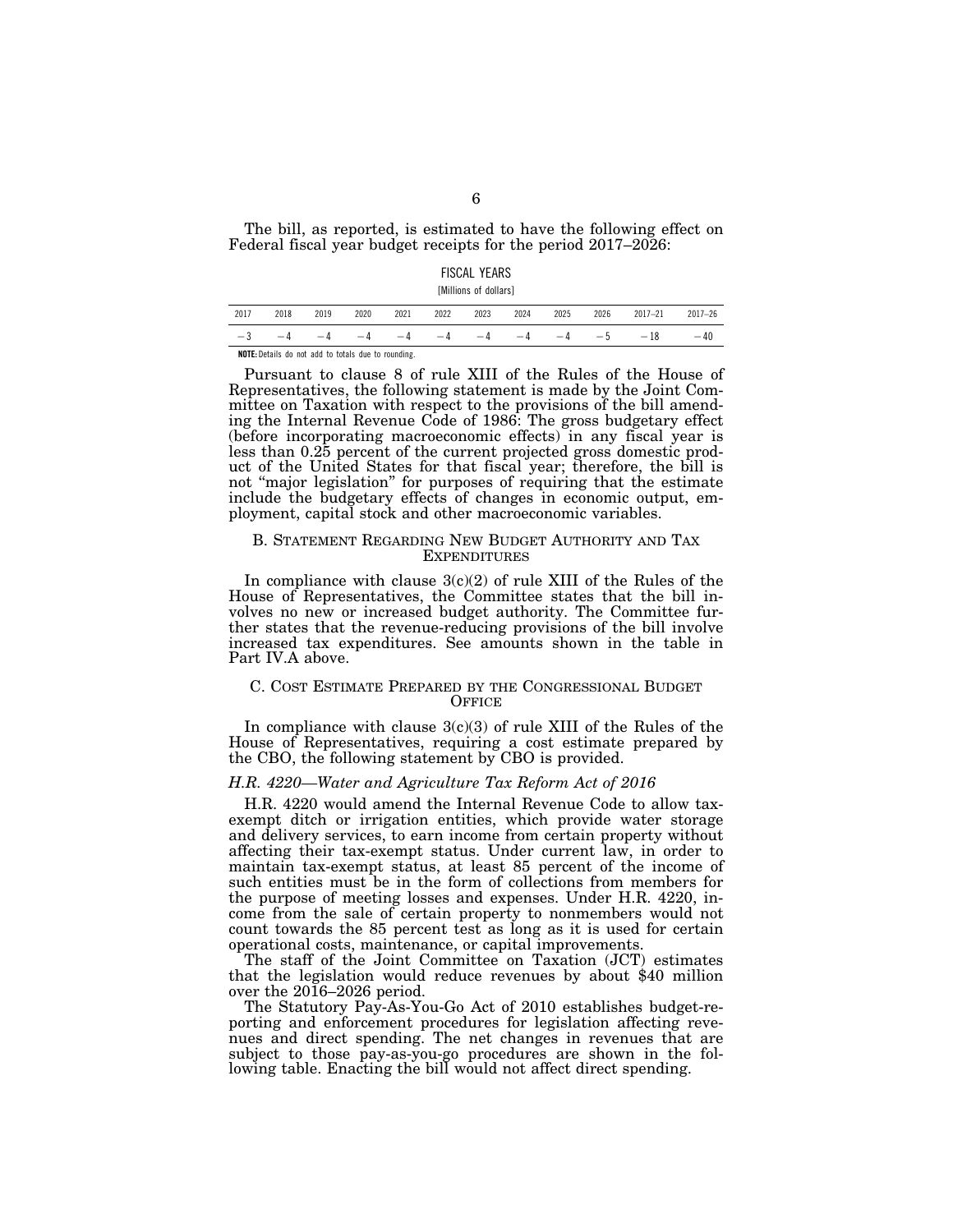CBO ESTIMATE OF PAY-AS-YOU-GO EFFECTS FOR H.R. 4220, AS ORDERED REPORTED BY THE HOUSE COMMITTEE ON WAYS AND MEANS ON SEPTEMBER 21, 2016

| By fiscal year, in millions of dollars- |  |  |  |  |  |  |                             |  |  |  |                                                   |                                                          |
|-----------------------------------------|--|--|--|--|--|--|-----------------------------|--|--|--|---------------------------------------------------|----------------------------------------------------------|
| 2016                                    |  |  |  |  |  |  |                             |  |  |  | 2016-<br>2021                                     | $2016 -$<br>2026                                         |
|                                         |  |  |  |  |  |  |                             |  |  |  |                                                   |                                                          |
|                                         |  |  |  |  |  |  |                             |  |  |  |                                                   | 40                                                       |
|                                         |  |  |  |  |  |  | NET INCREASE IN THE DEFICIT |  |  |  | 2017 2018 2019 2020 2021 2022 2023 2024 2025 2026 | Statutory Pay-As-You-Go Effects  0 3 4 4 4 4 4 4 4 4 4 5 |

Source: Staff of the Joint Committee on Taxation. **Note:** Components may not add to totals due to rounding.

JCT and CBO estimate that enacting the bill would not increase net direct spending in any of the four consecutive 10-year periods beginning in 2027 and would not increase on-budget deficits by more than \$5 billion in any of those periods.

JCT has determined that the bill contains no intergovernmental or private-sector mandates as defined in the Unfunded Mandates Reform Act.

The CBO staff contact for this estimate is Peter Huether. The estimate was approved by John McClelland, Assistant Director for Tax Analysis.

## **V. OTHER MATTERS TO BE DISCUSSED UNDER THE RULES OF THE HOUSE**

#### A. COMMITTEE OVERSIGHT FINDINGS AND RECOMMENDATIONS

With respect to clause  $3(c)(1)$  of rule XIII of the Rules of the House of Representatives (relating to oversight findings), the Committee advises that it was as a result of the Committee's review of the provisions of H.R. 4220 that the Committee concluded that it is appropriate to report the bill, as amended, favorably to the House of Representatives with the recommendation that the bill do pass.

## B. STATEMENT OF GENERAL PERFORMANCE GOALS AND OBJECTIVES

With respect to clause  $3(c)(4)$  of rule XIII of the Rules of the House of Representatives, the Committee advises that the bill contains no measure that authorizes funding, so no statement of general performance goals and objectives for which any measure authorizes funding is required.

## C. INFORMATION RELATING TO UNFUNDED MANDATES

This information is provided in accordance with section 423 of the Unfunded Mandates Reform Act of 1995 (Pub. L. No. 104–4).

The Committee has determined that the bill does not contain Federal mandates on the private sector. The Committee has determined that the bill does not impose a Federal intergovernmental mandate on State, local, or tribal governments.

#### D. APPLICABILITY OF HOUSE RULE XXI 5(b)

Rule XXI5(b) of the Rules of the House of Representatives provides, in part, that ''A bill or joint resolution, amendment, or conference report carrying a Federal income tax rate increase may not be considered as passed or agreed to unless so determined by a vote of not less than three-fifths of the Members voting, a quorum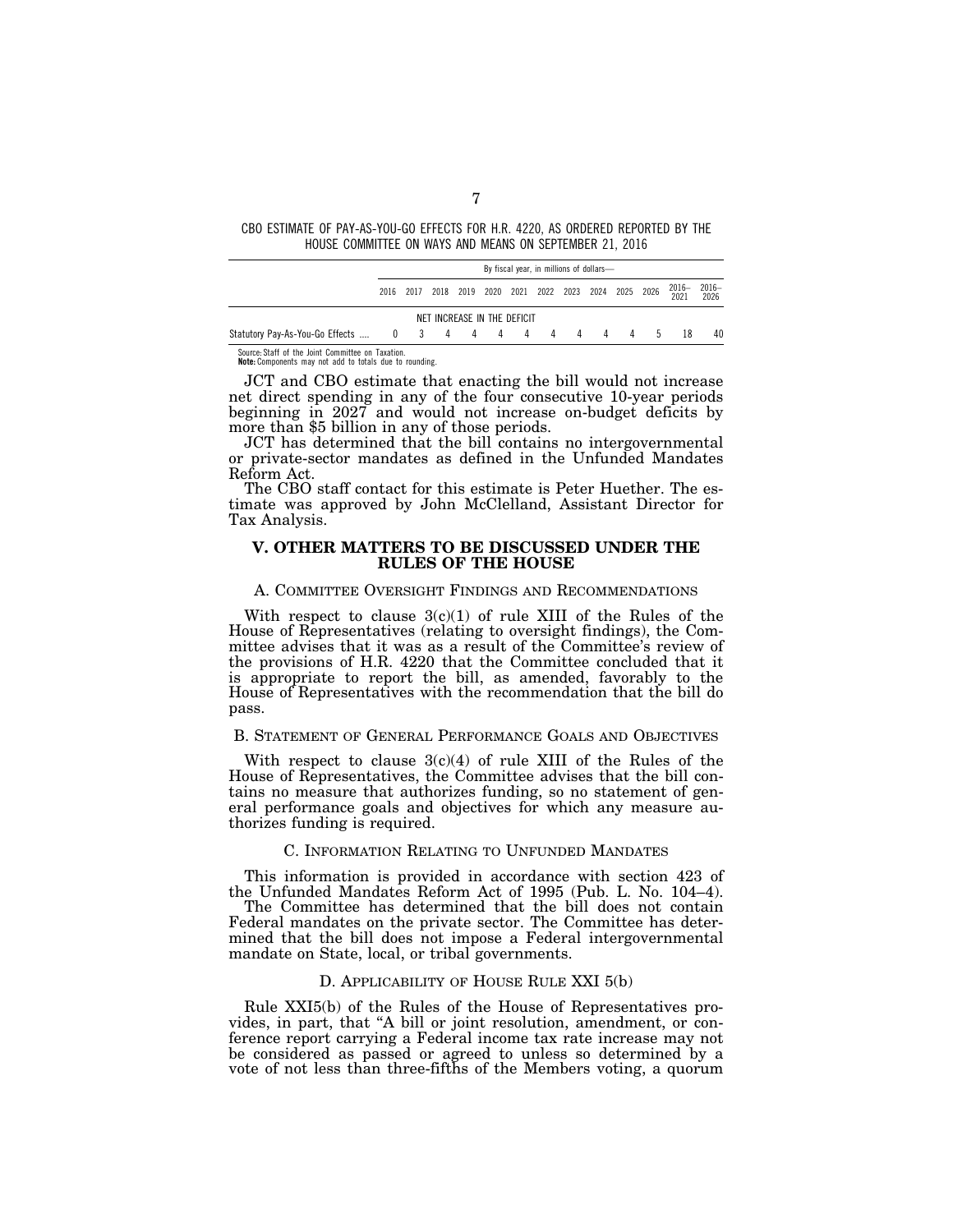being present.'' The Committee has carefully reviewed the bill and states that the bill does not involve any Federal income tax rate increases within the meaning of the rule.

## E. TAX COMPLEXITY ANALYSIS

Section 4022(b) of the Internal Revenue Service Restructuring and Reform Act of 1998 (''IRS Reform Act'') requires the staff of the Joint Committee on Taxation (in consultation with the Internal Revenue Service and the Treasury Department) to provide a tax complexity analysis. The complexity analysis is required for all legislation reported by the Senate Committee on Finance, the House Committee on Ways and Means, or any committee of conference if the legislation includes a provision that directly or indirectly amends the Internal Revenue Code of 1986 and has widespread applicability to individuals or small businesses.

Pursuant to clause 3(h)(1) of rule XIII of the Rules of the House of Representatives, the staff of the Joint Committee on Taxation has determined that a complexity analysis is not required under section 4022(b) of the IRS Reform Act because the bill contains no provisions that amend the Internal Revenue Code of 1986 and that have ''widespread applicability'' to individuals or small businesses, within the meaning of the rule.

## F. CONGRESSIONAL EARMARKS, LIMITED TAX BENEFITS, AND LIMITED TARIFF BENEFITS

With respect to clause 9 of rule XXI of the Rules of the House of Representatives, the Committee has carefully reviewed the provisions of the bill and states that the provisions of the bill do not contain any congressional earmarks, limited tax benefits, or limited tariff benefits within the meaning of the rule.

### G. DUPLICATION OF FEDERAL PROGRAMS

In compliance with Sec.  $3(g)(2)$  of H. Res. 5 (114th Congress), the Committee states that no provision of the bill establishes or reauthorizes: (1) a program of the Federal Government known to be duplicative of another Federal program, (2) a program included in any report from the Government Accountability Office to Congress pursuant to section 21 of Public Law 111–139, or (3) a program related to a program identified in the most recent Catalog of Federal Domestic Assistance, published pursuant to the Federal Program Information Act (Public Law 95–220, as amended by Public Law 98– 169).

#### H. DISCLOSURE OF DIRECTED RULE MAKINGS

In compliance with Sec. 3(i) of H. Res. 5 (114th Congress), the following statement is made concerning directed rule makings: The Committee estimates that the bill requires no directed rule makings within the meaning of such section.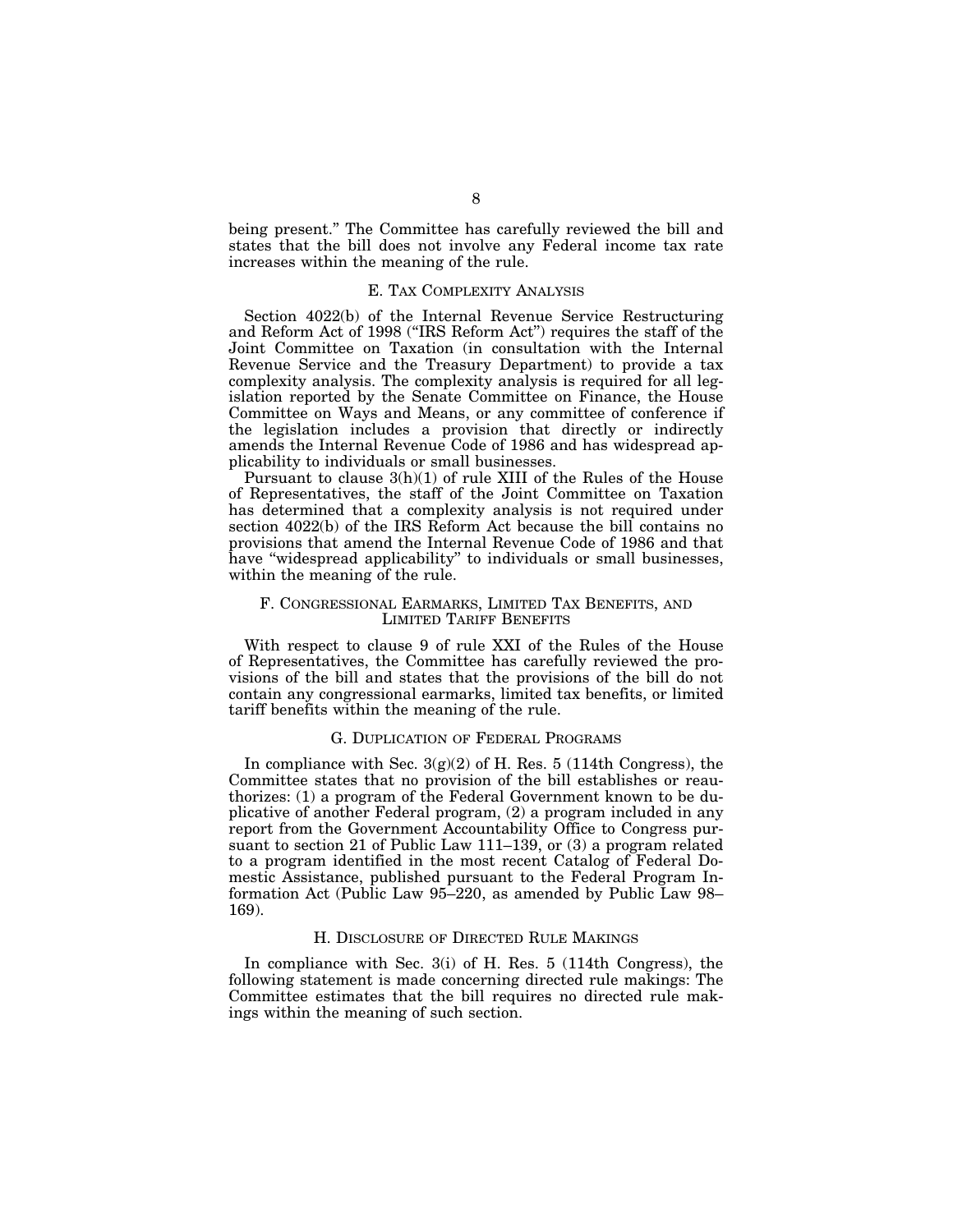## **VI. CHANGES IN EXISTING LAW MADE BY THE BILL, AS REPORTED**

## A. TEXT OF EXISTING LAW AMENDED OR REPEALED BY THE BILL, AS REPORTED

In compliance with clause  $3(e)(1)(A)$  of rule XIII of the Rules of the House of Representatives, the text of each section proposed to be amended or repealed by the bill, as reported, is shown below:

CHANGES IN EXISTING LAW MADE BY THE BILL, AS REPORTED

In compliance with clause  $3(e)(1)(A)$  of rule XIII of the Rules of the House of Representatives, the text of each section proposed to be amended or repealed by the bill, as reported, is shown below:

### **INTERNAL REVENUE CODE OF 1986**

\* \* \* \* \* \* \* **Subtitle A—Income Taxes** 

\* \* \* \* \* \* \*

# **CHAPTER 1—NORMAL TAXES AND SURTAXES**

\* \* \* \* \* \* \*

## **Subchapter F—Exempt Organizations**

\* \* \* \* \* \* \*

## **PART I—GENERAL RULE**

## \* \* \* \* \* \* \* **SEC. 501. EXEMPTION FROM TAX ON CORPORATIONS, CERTAIN TRUSTS, ETC.**

(a) EXEMPTION FROM TAXATION.—An organization described in subsection (c) or (d) or section  $401(a)$  shall be exempt from taxation under this subtitle unless such exemption is denied under section 502 or 503.

(b) TAX ON UNRELATED BUSINESS INCOME AND CERTAIN OTHER ACTIVITIES.—An organization exempt from taxation under subsection (a) shall be subject to tax to the extent provided in parts II, III, and VI of this subchapter, but (notwithstanding parts II, III, and VI of this subchapter) shall be considered an organization exempt from income taxes for the purpose of any law which refers to organizations exempt from income taxes.

(c) LIST OF EXEMPT ORGANIZATIONS.—The following organizations are referred to in subsection (a):

(1) Any corporation organized under Act of Congress which is an instrumentality of the United States but only if such corporation—

(A) is exempt from Federal income taxes—

(i) under such Act as amended and supplemented before July 18, 1984, or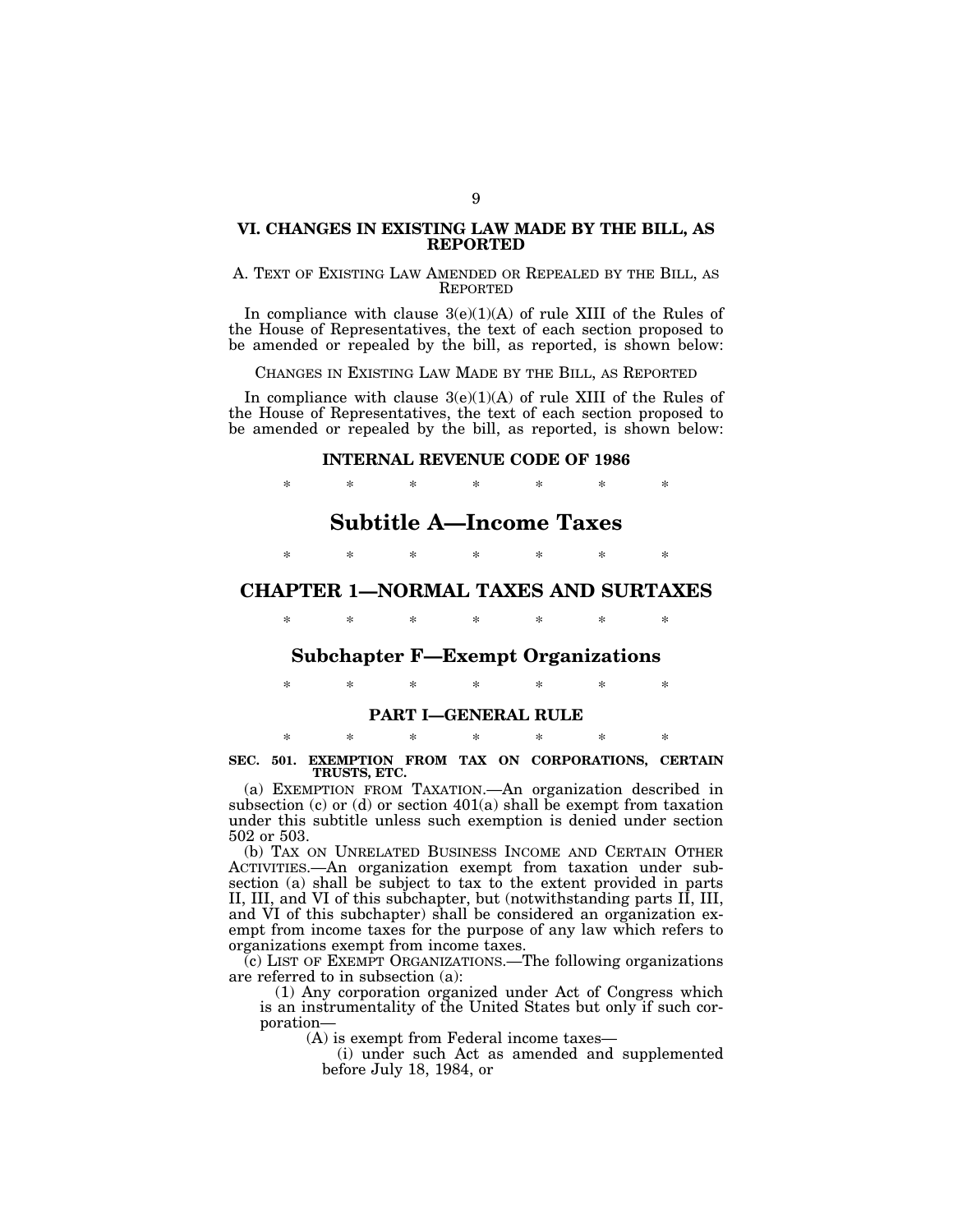(ii) under this title without regard to any provision of law which is not contained in this title and which is not contained in a revenue Act, or

(B) is described in subsection (l).

(2) Corporations organized for the exclusive purpose of holding title to property, collecting income therefrom, and turning over the entire amount thereof, less expenses, to an organization which itself is exempt under this section. Rules similar to the rules of subparagraph (G) of paragraph (25) shall apply for purposes of this paragraph.

(3) Corporations, and any community chest, fund, or foundation, organized and operated exclusively for religious, charitable, scientific, testing for public safety, literary, or educational purposes, or to foster national or international amateur sports competition (but only if no part of its activities involve the provision of athletic facilities or equipment), or for the prevention of cruelty to children or animals, no part of the net earnings of which inures to the benefit of any private shareholder or individual, no substantial part of the activities of which is carrying on propaganda, or otherwise attempting, to influence legislation (except as otherwise provided in subsection (h)), and which does not participate in, or intervene in (including the publishing or distributing of statements), any political campaign on behalf of (or in opposition to) any candidate for public office.

(4)(A) Civic leagues or organizations not organized for profit but operated exclusively for the promotion of social welfare, or local associations of employees, the membership of which is limited to the employees of a designated person or persons in a particular municipality, and the net earnings of which are devoted exclusively to charitable, educational, or recreational purposes.

(B) Subparagraph (A) shall not apply to an entity unless no part of the net earnings of such entity inures to the benefit of any private shareholder or individual.

(5) Labor, agricultural, or horticultural organizations.

(6) Business leagues, chambers of commerce, real-estate boards, boards of trade, or professional football leagues (whether or not administering a pension fund for football players), not organized for profit and no part of the net earnings of which inures to the benefit of any private shareholder or individual.

(7) Clubs organized for pleasure, recreation, and other nonprofitable purposes, substantially all of the activities of which are for such purposes and no part of the net earnings of which inures to the benefit of any private shareholder.

(8) Fraternal beneficiary societies, orders, or associations—

(A) operating under the lodge system or for the exclusive benefit of the members of a fraternity itself operating under the lodge system, and

(B) providing for the payment of life, sick, accident, or other benefits to the members of such society, order, or association or their dependents.

(9) Voluntary employees' beneficiary associations providing for the payment of life, sick, accident, or other benefits to the members of such association or their dependents or designated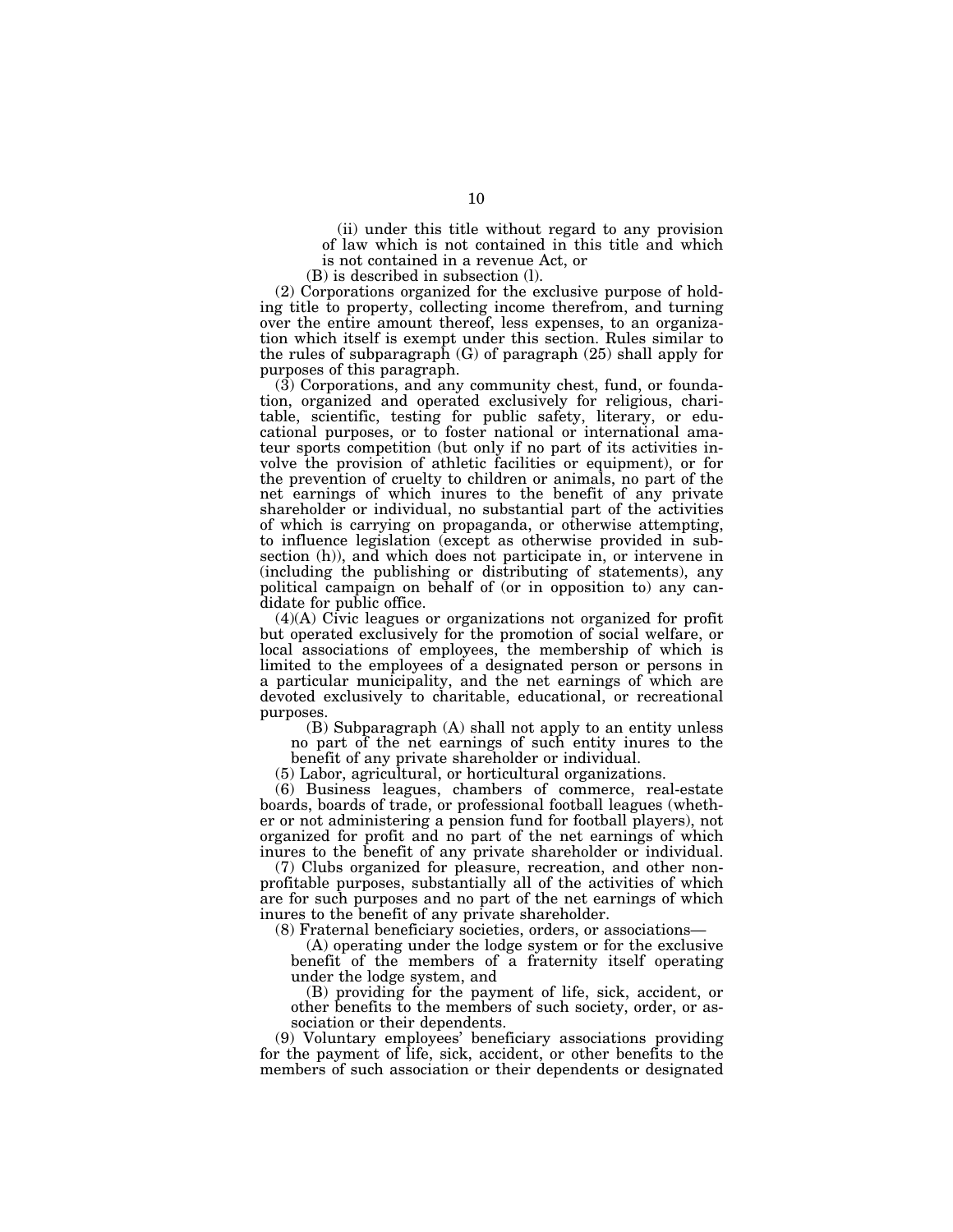beneficiaries, if no part of the net earnings of such association inures (other than through such payments) to the benefit of any private shareholder or individual. For purposes of providing for the payment of sick and accident benefits to members of such an association and their dependents, the term ''dependent'' shall include any individual who is a child (as defined in section  $152(f)(1)$  of a member who as of the end of the calendar year has not attained age 27.

(10) Domestic fraternal societies, orders, or associations, operating under the lodge system—

(A) the net earnings of which are devoted exclusively to religious, charitable, scientific, literary, educational, and fraternal purposes, and

(B) which do not provide for the payment of life, sick, accident, or other benefits.

(11) Teachers' retirement fund associations of a purely local character, if—

(A) no part of their net earnings inures (other than through payment of retirement benefits) to the benefit of any private shareholder or individual, and

(B) the income consists solely of amounts received from public taxation, amounts received from assessments on the teaching salaries of members, and income in respect of investments.

(12)(A) Benevolent life insurance associations of a purely local character, mutual ditch or irrigation companies, mutual or cooperative telephone companies, or like organizations; but only if 85 percent or more of the income consists of amounts collected from members for the sole purpose of meeting losses and expenses.

(B) In the case of a mutual or cooperative telephone company, subparagraph (A) shall be applied without taking into account any income received or accrued—

(i) from a nonmember telephone company for the performance of communication services which involve members of the mutual or cooperative telephone company,

(ii) from qualified pole rentals,

(iii) from the sale of display listings in a directory furnished to the members of the mutual or cooperative telephone company, or

(iv) from the prepayment of a loan under section 306A, 306B, or 311 of the Rural Electrification Act of 1936 (as in effect on January 1, 1987).

(C) In the case of a mutual or cooperative electric company, subparagraph (A) shall be applied without taking into account any income received or accrued—

(i) from qualified pole rentals, or

(ii) from any provision or sale of electric energy transmission services or ancillary services if such services are provided on a nondiscriminatory open access basis under an open access transmission tariff approved or accepted by FERC or under an independent transmission provider agreement approved or accepted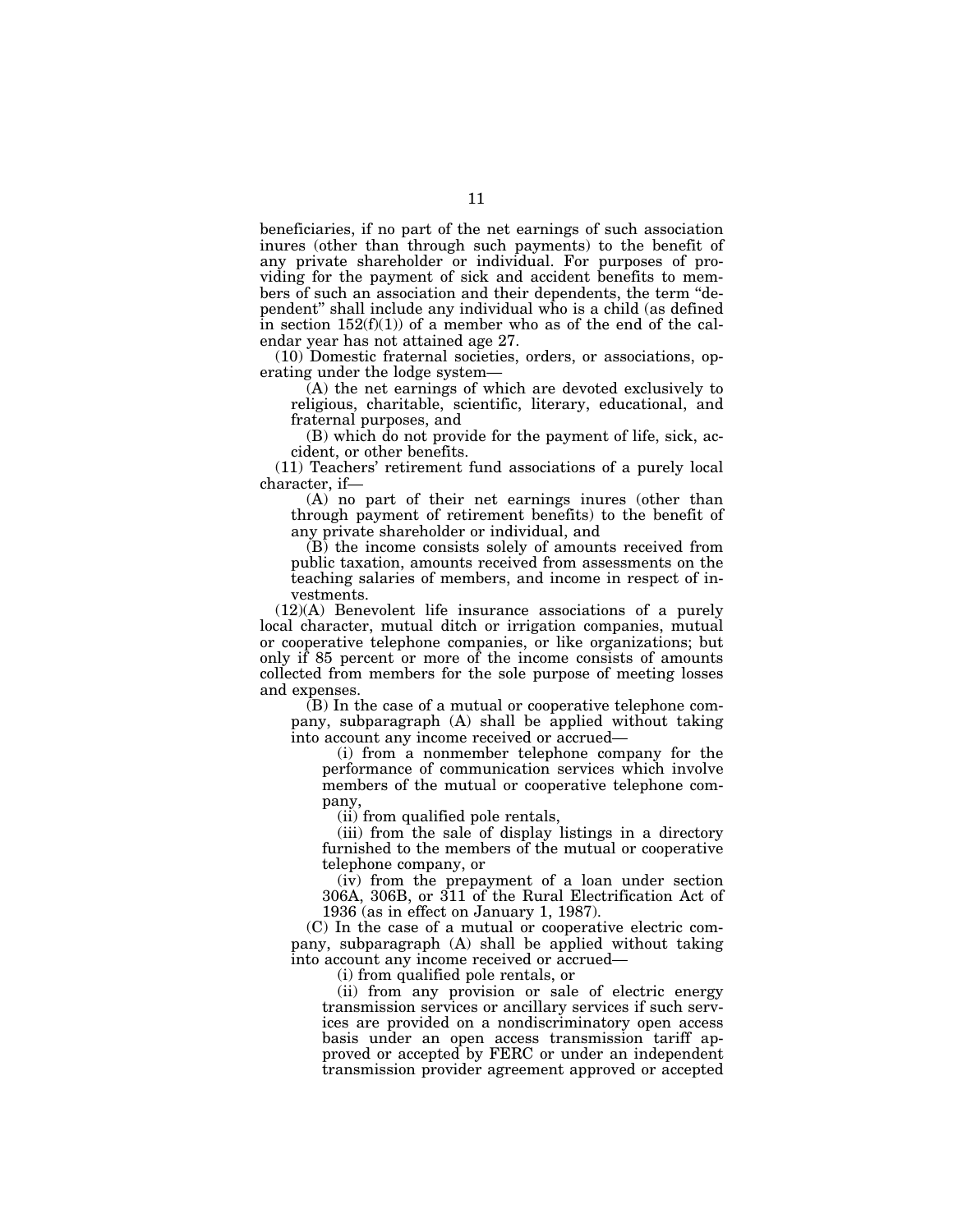by FERC (other than income received or accrued directly or indirectly from a member),

(iii) from the provision or sale of electric energy distribution services or ancillary services if such services are provided on a nondiscriminatory open access basis to distribute electric energy not owned by the mutual or electric cooperative company—

(I) to end-users who are served by distribution facilities not owned by such company or any of its members (other than income received or accrued directly or indirectly from a member), or

(II) generated by a generation facility not owned or leased by such company or any of its members and which is directly connected to distribution facilities owned by such company or any of its members (other than income received or accrued directly or indirectly from a member),

(iv) from any nuclear decommissioning transaction, or

(v) from any asset exchange or conversion transaction.

(D) For purposes of this paragraph, the term ''qualified pole rental'' means any rental of a pole (or other structure used to support wires) if such pole (or other structure)—

(i) is used by the telephone or electric company to support one or more wires which are used by such company in providing telephone or electric services to its members, and

(ii) is used pursuant to the rental to support one or more wires (in addition to the wires described in clause (i)) for use in connection with the transmission by wire of electricity or of telephone or other communications.

For purposes of the preceding sentence, the term "rental" includes any sale of the right to use the pole (or other structure).

(E) For purposes of subparagraph (C)(ii), the term "FERC" means the Federal Energy Regulatory Commission and references to such term shall be treated as including the Public Utility Commission of Texas with respect to any ERCOT utility (as defined in section  $212(k)(2)(B)$  of the Federal Power Act (16 U.S.C. 824k(k)(2)(B))).

 $(F)$  For purposes of subparagraph  $(C)(iv)$ , the term "nuclear decommissioning transaction'' means—

(i) any transfer into a trust, fund, or instrument established to pay any nuclear decommissioning costs if the transfer is in connection with the transfer of the mutual or cooperative electric company's interest in a nuclear power plant or nuclear power plant unit,

(ii) any distribution from any trust, fund, or instrument established to pay any nuclear decommissioning costs, or

(iii) any earnings from any trust, fund, or instrument established to pay any nuclear decommissioning costs.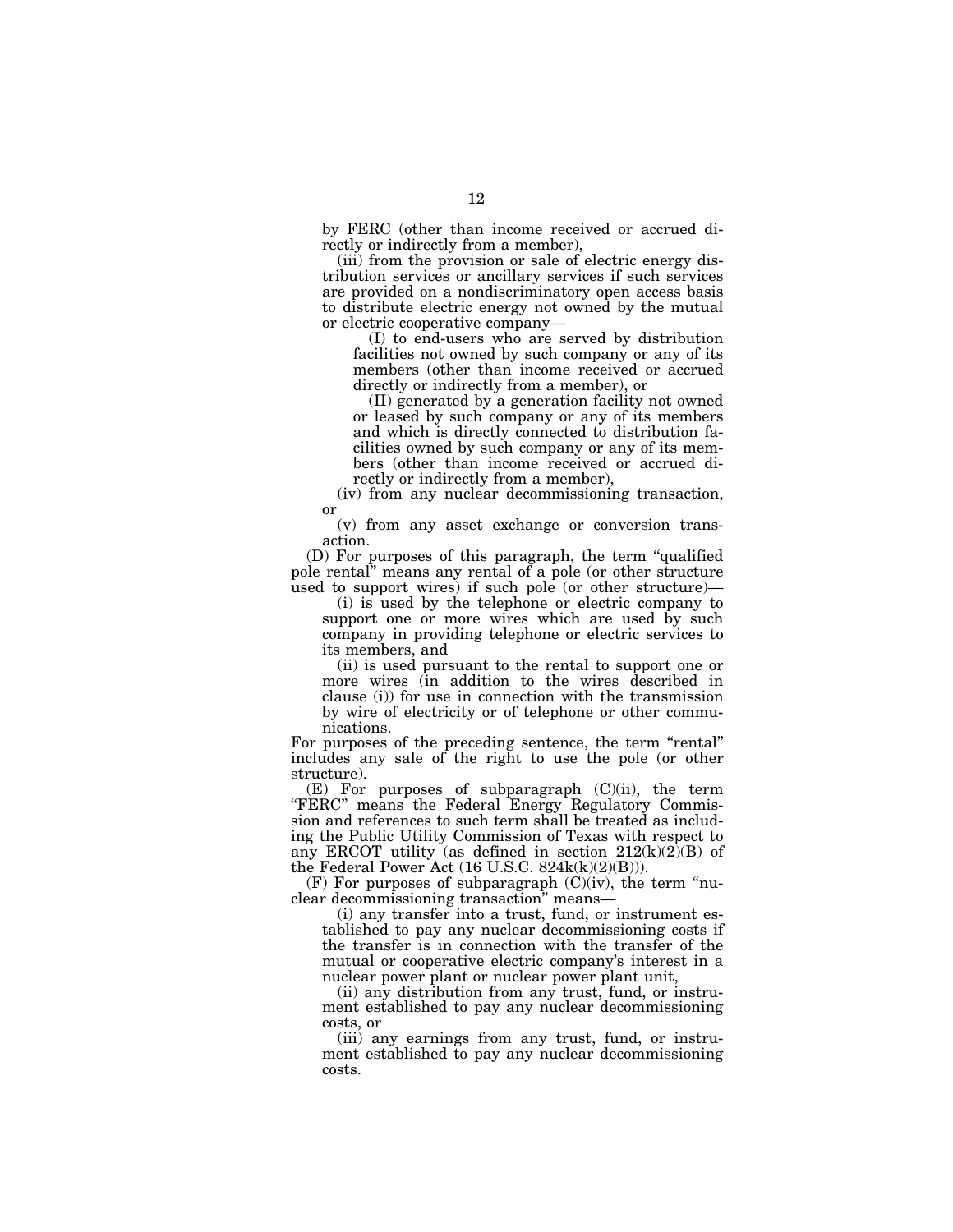(G) For purposes of subparagraph  $(C)(v)$ , the term "asset" exchange or conversion transaction'' means any voluntary exchange or involuntary conversion of any property related to generating, transmitting, distributing, or selling electric energy by a mutual or cooperative electric company, the gain from which qualifies for deferred recognition under section 1031 or 1033, but only if the replacement property acquired by such company pursuant to such section constitutes property which is used, or to be used, for—

(i) generating, transmitting, distributing, or selling electric energy, or

(ii) producing, transmitting, distributing, or selling natural gas.

(H)(i) In the case of a mutual or cooperative electric company described in this paragraph or an organization described in section  $1381(a)(2)(C)$ , income received or accrued from a load loss transaction shall be treated as an amount collected from members for the sole purpose of meeting losses and expenses.

(ii) For purposes of clause (i), the term ''load loss transaction'' means any wholesale or retail sale of electric energy (other than to members) to the extent that the aggregate sales during the recovery period do not exceed the load loss mitigation sales limit for such period.

(iii) For purposes of clause (ii), the load loss mitigation sales limit for the recovery period is the sum of the annual load losses for each year of such period.

(iv) For purposes of clause (iii), a mutual or cooperative electric company's annual load loss for each year of the recovery period is the amount (if any) by which—

(I) the megawatt hours of electric energy sold during such year to members of such electric company are less than

(II) the megawatt hours of electric energy sold during the base year to such members.

 $(v)$  For purposes of clause  $(iv)(II)$ , the term "base year'' means—

(I) the calendar year preceding the start-up year, or

(II) at the election of the mutual or cooperative electric company, the second or third calendar years preceding the start-up year.

(vi) For purposes of this subparagraph, the recovery period is the 7-year period beginning with the start-up year.

(vii) For purposes of this subparagraph, the start-up year is the first year that the mutual or cooperative electric company offers nondiscriminatory open access or the calendar year which includes the date of the enactment of this subparagraph, if later, at the election of such company.

(viii) A company shall not fail to be treated as a mutual or cooperative electric company for purposes of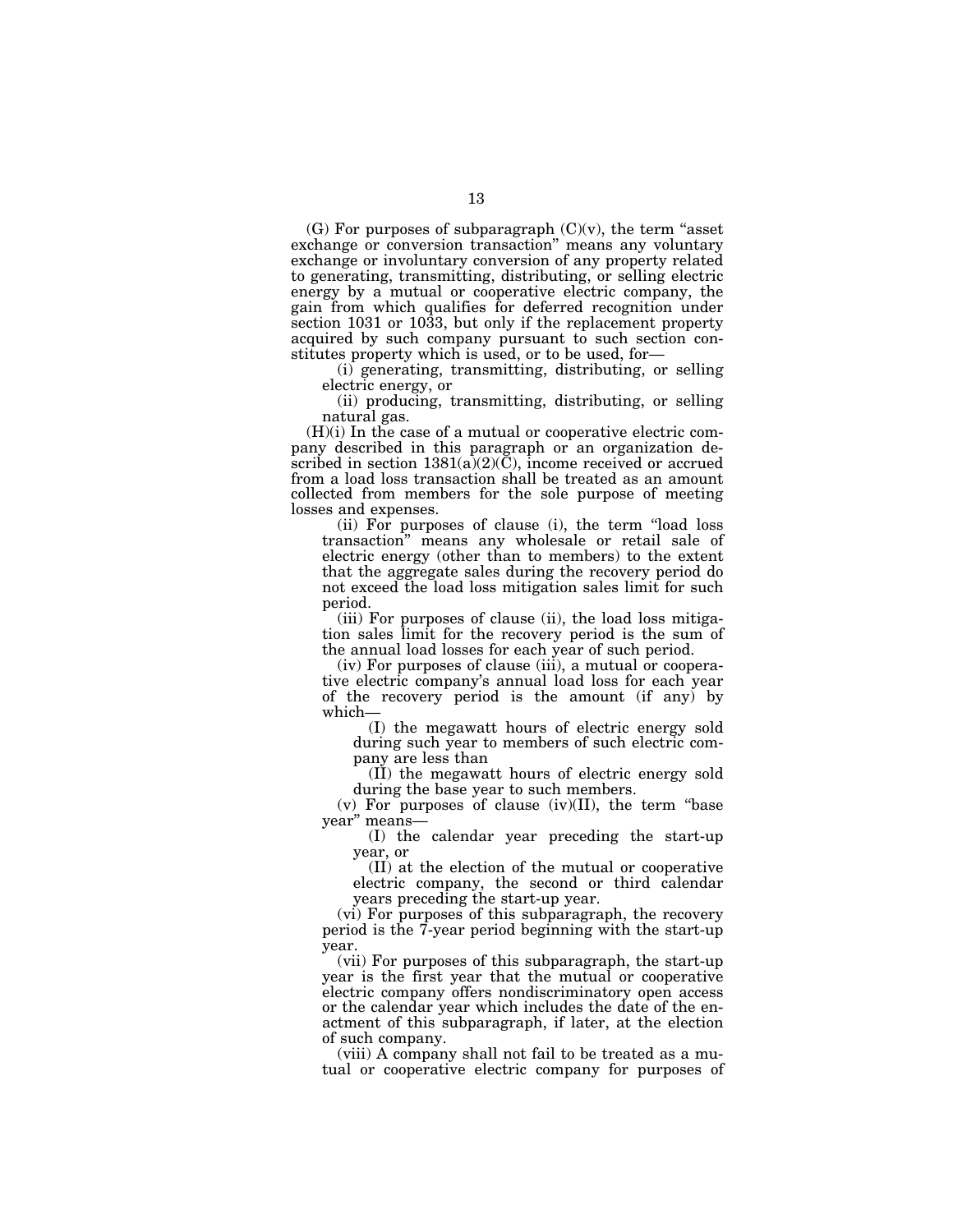this paragraph or as a corporation operating on a cooperative basis for purposes of section  $1381(a)(2)(C)$  by reason of the treatment under clause (i).

 $(ix)$  For purposes of subparagraph  $(A)$ , in the case of a mutual or cooperative electric company, income received, or accrued, indirectly from a member shall be treated as an amount collected from members for the sole purpose of meeting losses and expenses.

(13) Cemetery companies owned and operated exclusively for the benefit of their members or which are not operated for profit; and any corporation chartered solely for the purpose of the disposal of bodies by burial or cremation which is not permitted by its charter to engage in any business not necessarily incident to that purpose and no part of the net earnings of which inures to the benefit of any private shareholder or individual.

(14)(A) Credit unions without capital stock organized and operated for mutual purposes and without profit.

(B) Corporations or associations without capital stock organized before September 1, 1957, and operated for mutual purposes and without profit for the purpose of providing reserve funds for, and insurance of shares or deposits in—

(i) domestic building and loan associations,

(ii) cooperative banks without capital stock organized and operated for mutual purposes and without profit,

(iii) mutual savings banks not having capital stock represented by shares, or

(iv) mutual savings banks described in section 591(b)

(C) Corporations or associations organized before September 1, 1957, and operated for mutual purposes and without profit for the purpose of providing reserve funds for associations or banks described in clause (i), (ii), or (iii) of subparagraph (B); but only if 85 percent or more of the income is attributable to providing such reserve funds and to investments. This subparagraph shall not apply to any corporation or association entitled to exemption under subparagraph (B).

 $(15)(A)$  Insurance companies (as defined in section 816(a)) other than life (including interinsurers and reciprocal underwriters) if—

(i)(I) the gross receipts for the taxable year do not exceed \$600,000, and

(II) more than 50 percent of such gross receipts consist of premiums, or

(ii) in the case of a mutual insurance company—

(I) the gross receipts of which for the taxable year do not exceed \$150,000, and

(II) more than 35 percent of such gross receipts consist of premiums.

Clause (ii) shall not apply to a company if any employee of the company, or a member of the employee's family (as defined in section  $2032A(e)(2)$ , is an employee of another company ex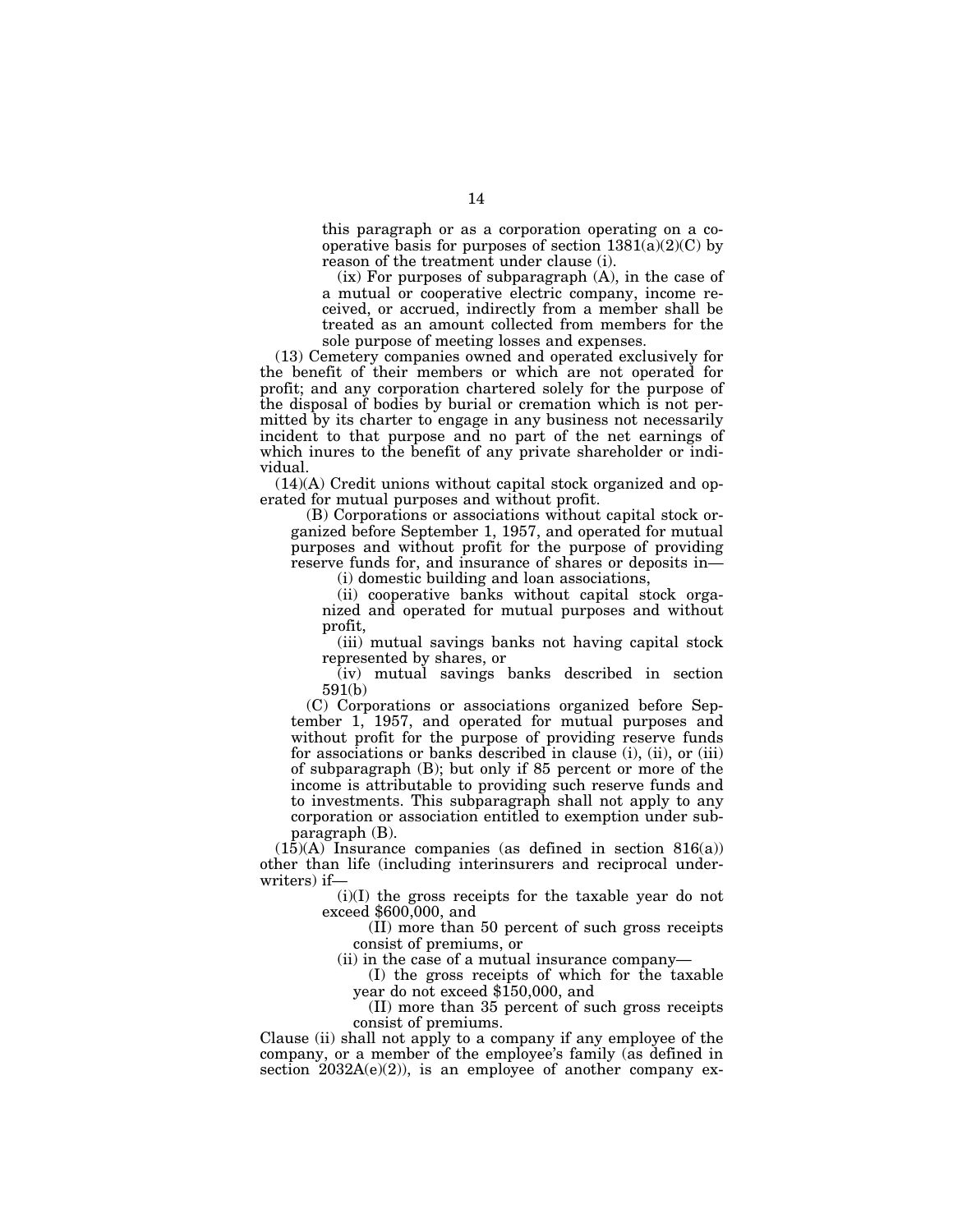empt from taxation by reason of this paragraph (or would be so exempt but for this sentence).

(B) For purposes of subparagraph (A), in determining whether any company or association is described in subparagraph (A), such company or association shall be treated as receiving during the taxable year amounts described in subparagraph (A) which are received during such year by all other companies or associations which are members of the same controlled group as the insurance company or association for which the determination is being made.

(C) For purposes of subparagraph (B), the term ''controlled group'' has the meaning given such term by section 831(b)(2)(B)(ii), except that in applying section  $831(b)(2)(B)(ii)$  for purposes of this subparagraph, subparagraphs (B) and (C) of section  $1563(b)(2)$  shall be disregarded.

(16) Corporations organized by an association subject to part IV of this subchapter or members thereof, for the purpose of financing the ordinary crop operations of such members or other producers, and operated in conjunction with such association. Exemption shall not be denied any such corporation because it has capital stock, if the dividend rate of such stock is fixed at not to exceed the legal rate of interest in the State of incorporation or 8 percent per annum, whichever is greater, on the value of the consideration for which the stock was issued, and if substantially all such stock (other than nonvoting preferred stock, the owners of which are not entitled or permitted to participate, directly or indirectly, in the profits of the corporation, on dissolution or otherwise, beyond the fixed dividends) is owned by such association, or members thereof; nor shall exemption be denied any such corporation because there is accumulated and maintained by it a reserve required by State law or a reasonable reserve for any necessary purpose.

(17)(A) A trust or trusts forming part of a plan providing for the payment of supplemental unemployment compensation benefits, if—

> (i) under the plan, it is impossible, at any time prior to the satisfaction of all liabilities, with respect to employees under the plan, for any part of the corpus or income to be (within the taxable year or thereafter) used for, or diverted to, any purpose other than the providing of supplemental unemployment compensation benefits,

> (ii) such benefits are payable to employees under a classification which is set forth in the plan and which is found by the Secretary not to be discriminatory in favor of employees who are highly compensated employees (within the meaning of section 414(q)), and

> (iii) such benefits do not discriminate in favor of employees who are highly compensated employees (within the meaning of section  $414(q)$ ). A plan shall not be considered discriminatory within the meaning of this clause merely because the benefits received under the plan bear a uniform relationship to the total com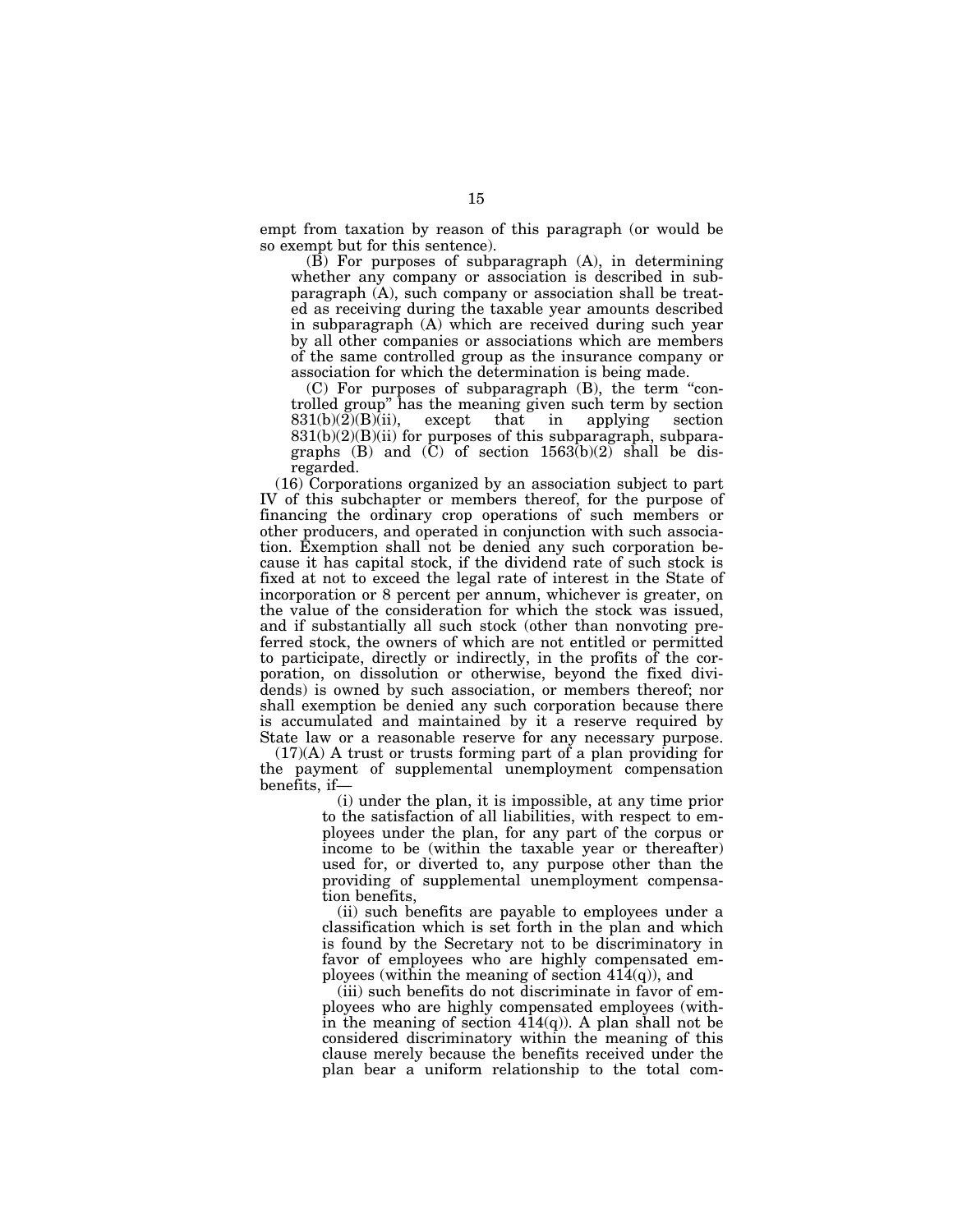pensation, or the basic or regular rate of compensation, of the employees covered by the plan.

(B) In determining whether a plan meets the requirements of subparagraph (A), any benefits provided under any other plan shall not be taken into consideration, except that a plan shall not be considered discriminatory—

(i) merely because the benefits under the plan which are first determined in a nondiscriminatory manner within the meaning of subparagraph (A) are then reduced by any sick, accident, or unemployment compensation benefits received under State or Federal law (or reduced by a portion of such benefits if determined in a nondiscriminatory manner), or

(ii) merely because the plan provides only for employees who are not eligible to receive sick, accident, or unemployment compensation benefits under State or Federal law the same benefits (or a portion of such benefits if determined in a nondiscriminatory manner) which such employees would receive under such laws if such employees were eligible for such benefits, or

(iii) merely because the plan provides only for employees who are not eligible under another plan (which meets the requirements of subparagraph  $(A)$ ) of supplemental unemployment compensation benefits provided wholly by the employer the same benefits (or a portion of such benefits if determined in a nondiscriminatory manner) which such employees would receive under such other plan if such employees were eligible under such other plan, but only if the employees eligible under both plans would make a classification which would be nondiscriminatory within the meaning of subparagraph (A).

(C) A plan shall be considered to meet the requirements of subparagraph (A) during the whole of any year of the plan if on one day in each quarter it satisfies such requirements.

(D) The term ''supplemental unemployment compensation benefits'' means only—

(i) benefits which are paid to an employee because of his involuntary separation from the employment of the employer (whether or not such separation is temporary) resulting directly from a reduction in force, the discontinuance of a plant or operation, or other similar conditions, and

(ii) sick and accident benefits subordinate to the benefits described in clause (i).

(E) Exemption shall not be denied under subsection (a) to any organization entitled to such exemption as an association described in paragraph (9) of this subsection merely because such organization provides for the payment of supplemental unemployment benefits (as defined in subpara $graph$  (D)(i)).

(18) A trust or trusts created before June 25, 1959, forming part of a plan providing for the payment of benefits under a pension plan funded only by contributions of employees, if—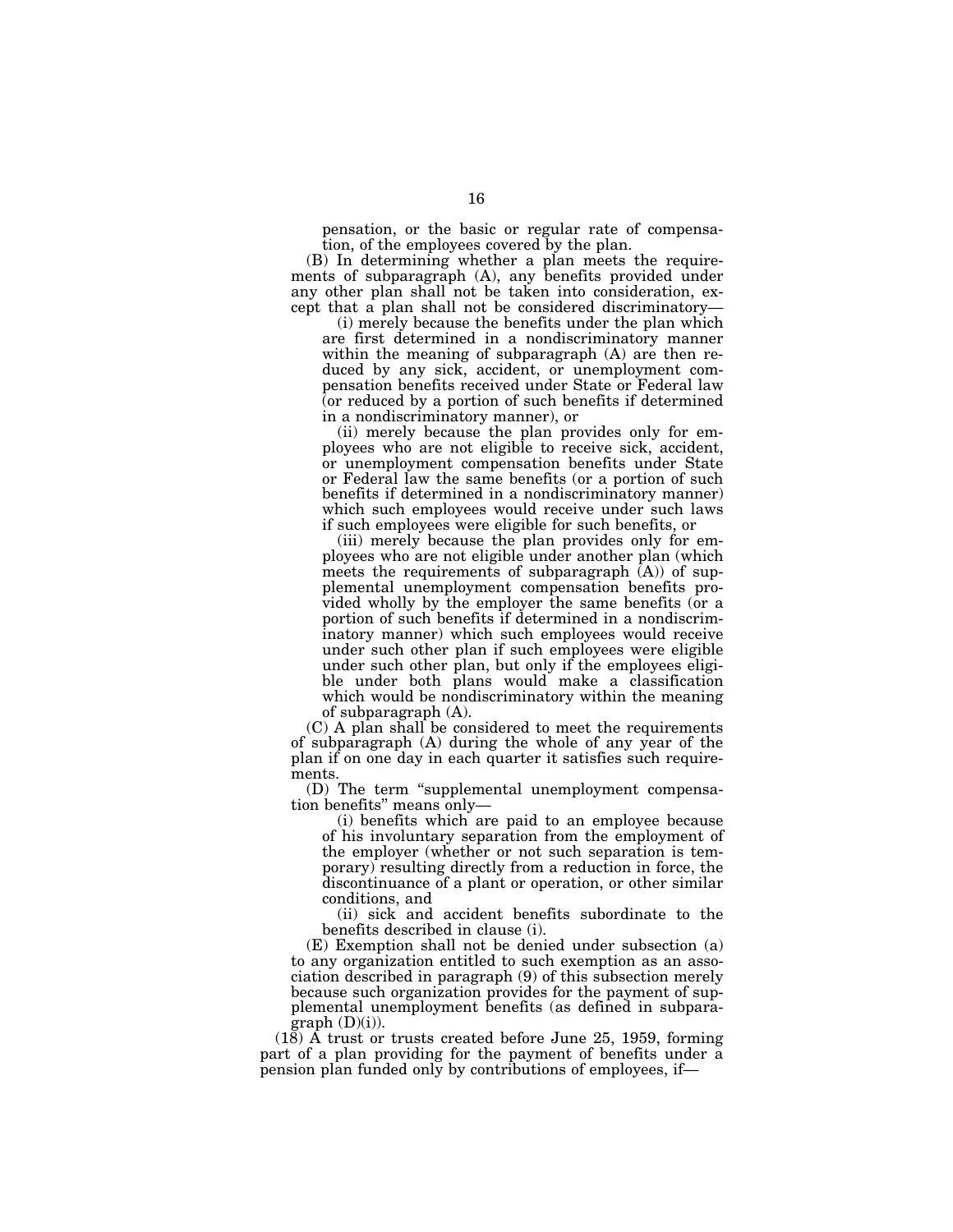(A) under the plan, it is impossible, at any time prior to the satisfaction of all liabilities with respect to employees under the plan, for any part of the corpus or income to be (within the taxable year or thereafter) used for, or diverted to, any purpose other than the providing of benefits under the plan,

(B) such benefits are payable to employees under a classification which is set forth in the plan and which is found by the Secretary not to be discriminatory in favor of employees who are highly compensated employees (within the meaning of section 414(q)),

(C) such benefits do not discriminate in favor of employees who are highly compensated employees (within the meaning of section  $414(q)$ ). A plan shall not be considered discriminatory within the meaning of this subparagraph merely because the benefits received under the plan bear a uniform relationship to the total compensation, or the basic or regular rate of compensation, of the employees covered by the plan, and

(D) in the case of a plan under which an employee may designate certain contributions as deductible—

(i) such contributions do not exceed the amount with respect to which a deduction is allowable under section 219(b)(3),

(ii) requirements similar to the requirements of section  $401(k)(3)(A)(ii)$  are met with respect to such elective contributions,

(iii) such contributions are treated as elective deferrals for purposes of section 402(g), and

(iv) the requirements of section  $401(a)(30)$  are met. For purposes of subparagraph  $(D)(ii)$ , rules similar to the rules of section  $401(k)(8)$  shall apply. For purposes of section 4979, any excess contribution under clause (ii) shall be treated as an excess contribution under a cash or deferred arrangement.

(19) A post or organization of past or present members of the Armed Forces of the United States, or an auxiliary unit or society of, or a trust or foundation for, any such post or organization—

(A) organized in the United States or any of its possessions,

(B) at least 75 percent of the members of which are past or present members of the Armed Forces of the United States and substantially all of the other members of which are individuals who are cadets or are spouses, widows,, widowers, ancestors, or lineal descendants of past or present members of the Armed Forces of the United States or of cadets, and

(C) no part of the net earnings of which inures to the benefit of any private shareholder or individual.

 $(21)(A)$  A trust or trusts established in writing, created or organized in the United States, and contributed to by any person (except an insurance company) if—

(i) the purpose of such trust or trusts is exclusively—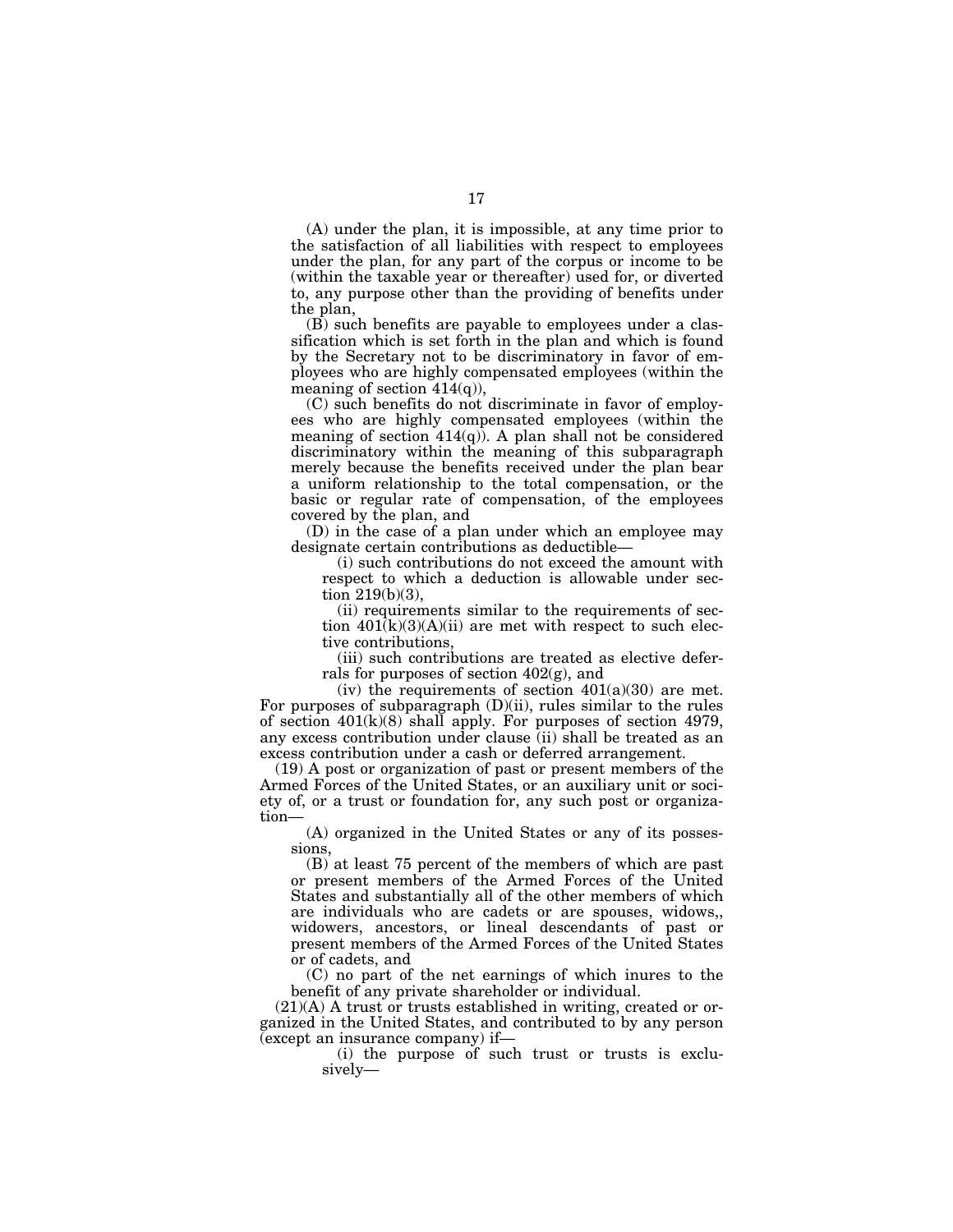(I) to satisfy, in whole or in part, the liability of such person for, or with respect to, claims for compensation for disability or death due to pneumoconiosis under Black Lung Acts,

(II) to pay premiums for insurance exclusively covering such liability,

(III) to pay administrative and other incidental expenses of such trust in connection with the operation of the trust and the processing of claims against such person under Black Lung Acts, and

(IV) to pay accident or health benefits for retired miners and their spouses and dependents (including administrative and other incidental expenses of such trust in connection therewith) or premiums for insurance exclusively covering such benefits; and

(ii) no part of the assets of the trust may be used for, or diverted to, any purpose other than—

(I) the purposes described in clause (i),

(II) investment (but only to the extent that the trustee determines that a portion of the assets is not currently needed for the purposes described in clause (i)) in qualified investments, or

(III) payment into the Black Lung Disability Trust Fund established under section 9501, or into the general fund of the United States Treasury (other than in satisfaction of any tax or other civil or criminal liability of the person who established or contributed to the trust).

(B) No deduction shall be allowed under this chapter for any payment described in subparagraph  $(A)(i)(IV)$  from such trust.

(C) Payments described in subparagraph (A)(i)(IV) may be made from such trust during a taxable year only to the extent that the aggregate amount of such payments during such taxable year does not exceed the excess (if any), as of the close of the preceding taxable year, of—

(i) the fair market value of the assets of the trust, over

(ii) 110 percent of the present value of the liability described in subparagraph  $(A)(i)(I)$  of such person.

The determinations under the preceding sentence shall be made by an independent actuary using actuarial methods and assumptions (not inconsistent with the regulations prescribed under section  $192(c)(1)(A))$  each of which is reasonable and which are reasonable in the aggregate.

(D) For purposes of this paragraph:

(i) The term ''Black Lung Acts'' means part C of title IV of the Federal Mine Safety and Health Act of 1977, and any State law providing compensation for disability or death due to that pneumoconiosis.

(ii) The term ''qualified investments'' means—

(I) public debt securities of the United States,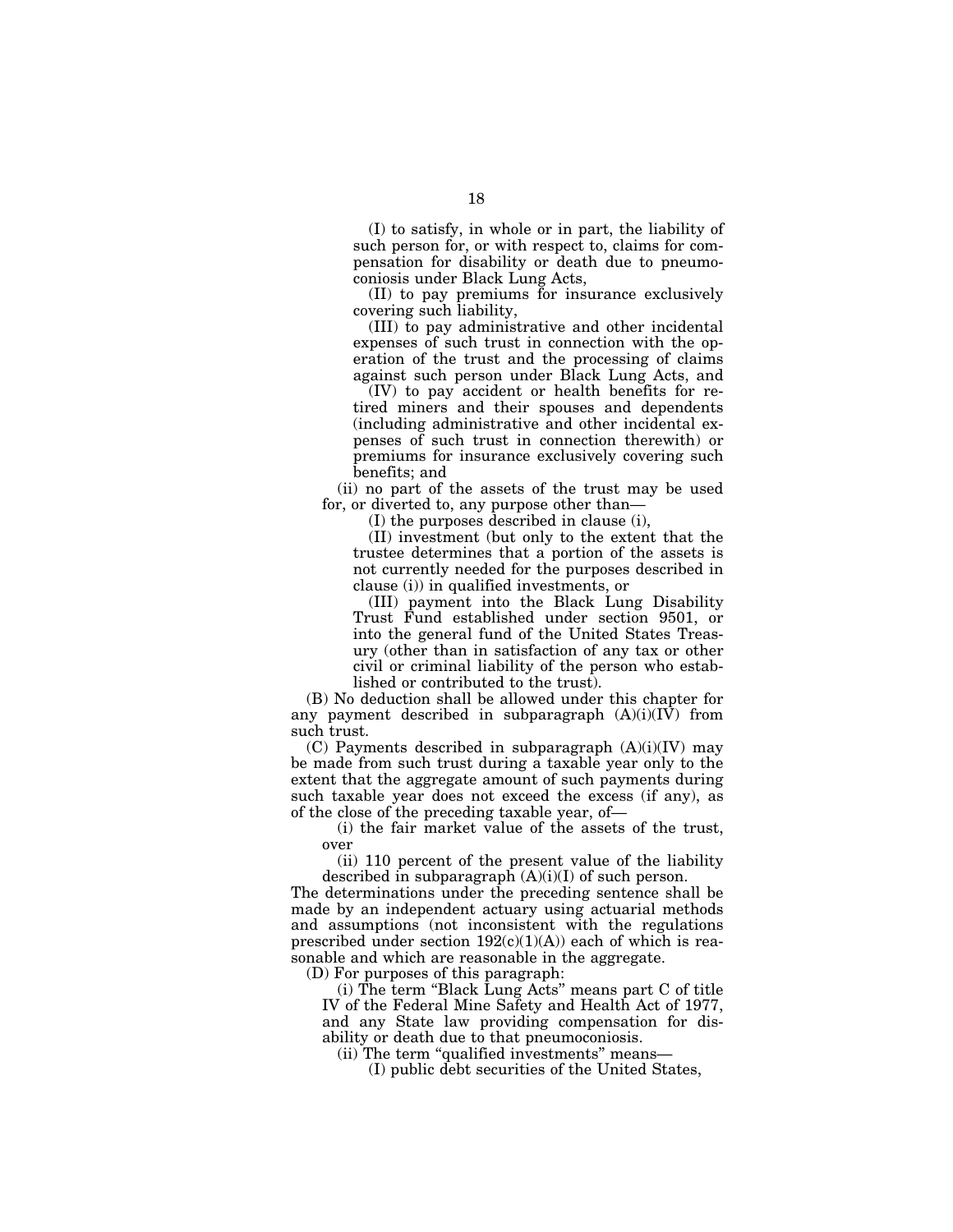(II) obligations of a State or local government which are not in default as to principal or interest, and

(III) time or demand deposits in a bank (as defined in section 581) or an insured credit union (within the meaning of section 101(7) of the Federal Credit Union Act, 12 U.S.C. 1752(7)) located in the United States.

(iii) The term "miner" has the same meaning as such term has when used in section 402(d) of the Black Lung Benefits Act (30 U.S.C. 902(d)).

(iv) The term ''incidental expenses'' includes legal, accounting, actuarial, and trustee expenses.

(22) A trust created or organized in the United States and established in writing by the plan sponsors of multiemployer plans if—

(A) the purpose of such trust is exclusively—

(i) to pay any amount described in section 4223(c) or (h) of the Employee Retirement Income Security Act of 1974, and

(ii) to pay reasonable and necessary administrative expenses in connection with the establishment and operation of the trust and the processing of claims against the trust,

(B) no part of the assets of the trust may be used for, or diverted to, any purpose other than—

(i) the purposes described in subparagraph (A), or

(ii) the investment in securities, obligations, or time or demand deposits described in clause (ii) of paragraph (21)(D),

(C) such trust meets the requirements of paragraphs (2),  $(3)$ , and  $(4)$  of section  $4223(b)$ ,  $4223(b)$ , or, if applicable, section 4223(c) of the Employee Retirement Income Security Act of 1974, and

(D) the trust instrument provides that, on dissolution of the trust, assets of the trust may not be paid other than to plans which have participated in the plan or, in the case of a trust established under section 4223(h) of such Act, to plans with respect to which employers have participated in the fund.

(23) Any association organized before 1880 more than 75 percent of the members of which are present or past members of the Armed Forces and a principal purpose of which is to provide insurance and other benefits to veterans or their dependents.

(24) A trust described in section 4049 of the Employee Retirement Income Security Act of 1974 (as in effect on the date of the enactment of the Single-Employer Pension Plan Amendments Act of 1986).

(25)(A) Any corporation or trust which—

(i) has no more than 35 shareholders or beneficiaries,

(ii) has only 1 class of stock or beneficial interest, and

(iii) is organized for the exclusive purposes of—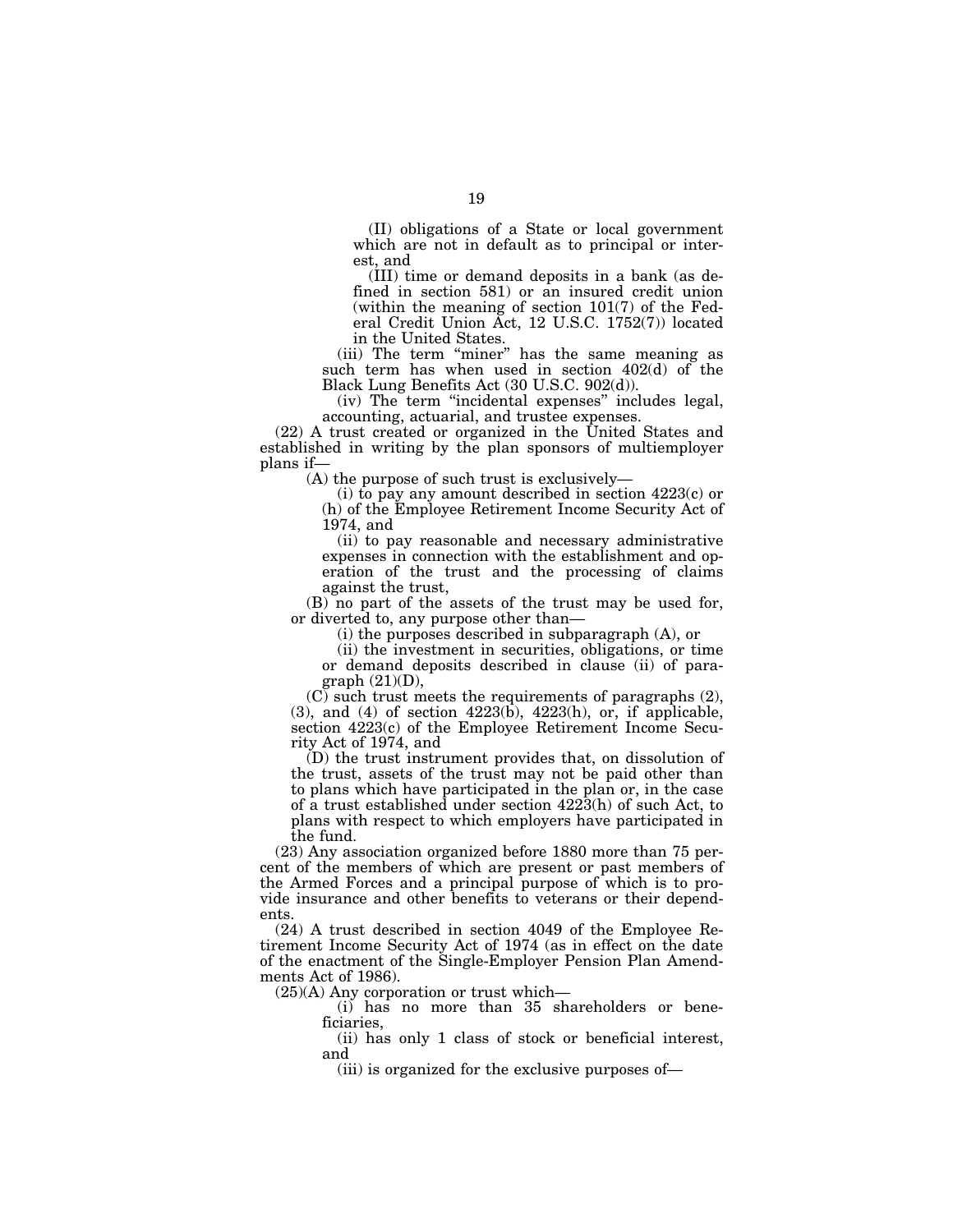(I) acquiring real property and holding title to, and collecting income from, such property, and

(II) remitting the entire amount of income from such property (less expenses) to 1 or more organizations described in subparagraph (C) which are shareholders of such corporation or beneficiaries of such trust.

For purposes of clause (iii), the term "real property" shall not include any interest as a tenant in common (or similar interest) and shall not include any indirect interest.

(B) A corporation or trust shall be described in subparagraph (A) without regard to whether the corporation or trust is organized by  $\overline{1}$  or more organizations described in subparagraph (C).

(C) An organization is described in this subparagraph if such organization is—

(i) a qualified pension, profit sharing, or stock bonus plan that meets the requirements of section 401(a),

(ii) a governmental plan (within the meaning of section 414(d)),

(iii) the United States, any State or political subdivision thereof, or any agency or instrumentality of any of the foregoing, or

(iv) any organization described in paragraph (3).

(D) A corporation or trust shall in no event be treated as described in subparagraph (A) unless such corporation or trust permits its shareholders or beneficiaries—

(i) to dismiss the corporation's or trust's investment adviser, following reasonable notice, upon a vote of the shareholders or beneficiaries holding a majority of interest in the corporation or trust, and

(ii) to terminate their interest in the corporation or trust by either, or both, of the following alternatives, as determined by the corporation or trust:

(I) by selling or exchanging their stock in the corporation or interest in the trust (subject to any Federal or State securities law) to any organization described in subparagraph (C) so long as the sale or exchange does not increase the number of shareholders or beneficiaries in such corporation or trust above 35, or

(II) by having their stock or interest redeemed by the corporation or trust after the shareholder or beneficiary has provided 90 days notice to such corporation or trust.

(E)(i) For purposes of this title—

(I) a corporation which is a qualified subsidiary

shall not be treated as a separate corporation, and (II) all assets, liabilities, and items of income, deduction, and credit of a qualified subsidiary shall be treated as assets, liabilities, and such items (as the case may be) of the corporation or trust described in subparagraph (A).

(ii) For purposes of this subparagraph, the term "qualified subsidiary" means any corporation if, at all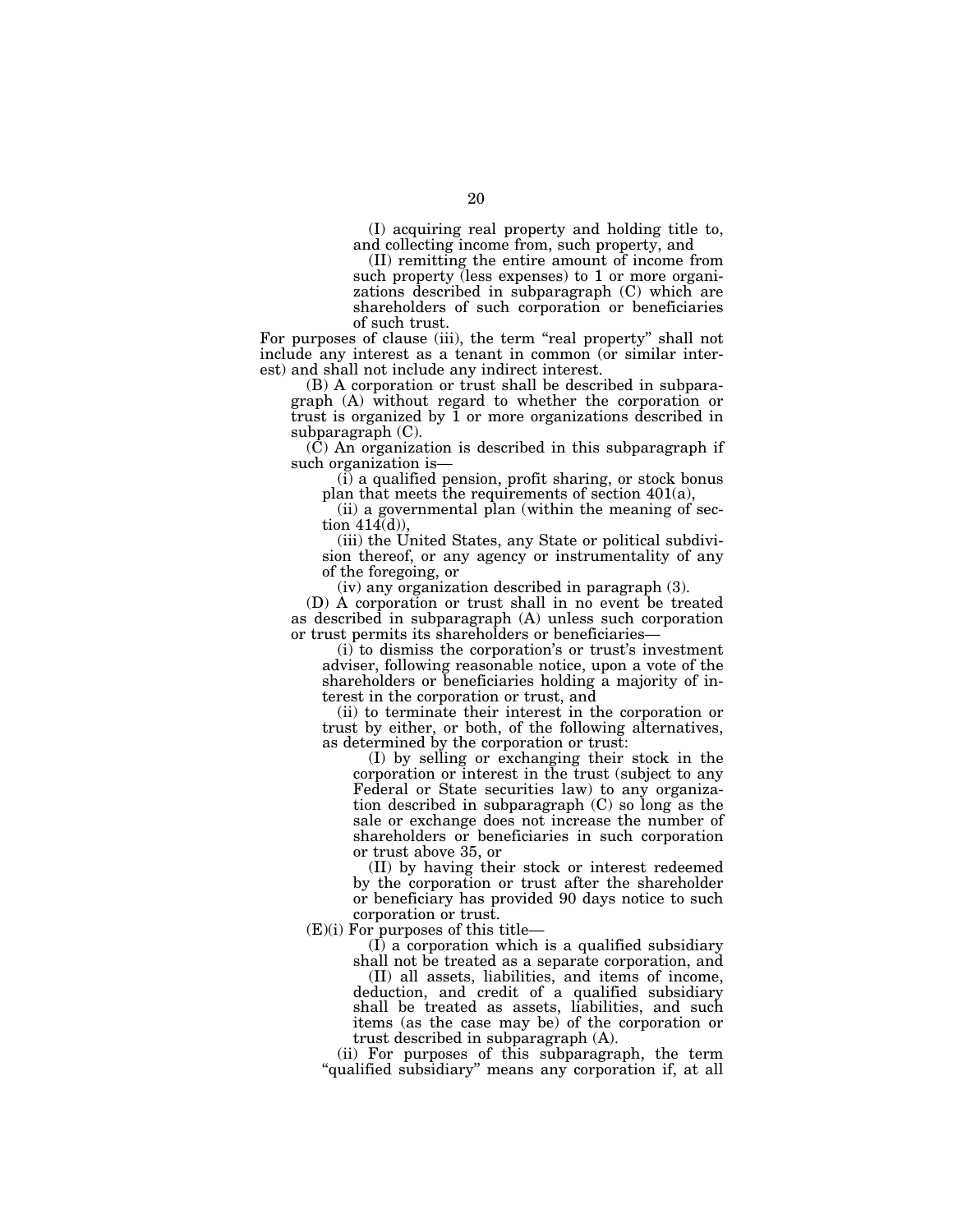times during the period such corporation was in existence, 100 percent of the stock of such corporation is held by the corporation or trust described in subparagraph (A).

(iii) For purposes of this subtitle, if any corporation which was a qualified subsidiary ceases to meet the requirements of clause (ii), such corporation shall be treated as a new corporation acquiring all of its assets (and assuming all of its liabilities) immediately before such cessation from the corporation or trust described in subparagraph (A) in exchange for its stock.

(F) For purposes of subparagraph (A), the term ''real property'' includes any personal property which is leased under, or in connection with, a lease of real property, but only if the rent attributable to such personal property (determined under the rules of section  $856(d)(1)$  for the taxable year does not exceed 15 percent of the total rent for the taxable year attributable to both the real and personal property leased under, or in connection with, such lease.

 $(G)(i)$  An organization shall not be treated as failing to be described in this paragraph merely by reason of the receipt of any otherwise disqualifying income which is incidentally derived from the holding of real property.

(ii) Clause (i) shall not apply if the amount of gross income described in such clause exceeds 10 percent of the organization's gross income for the taxable year unless the organization establishes to the satisfaction of the Secretary that the receipt of gross income described in clause (i) in excess of such limitation was inadvertent and reasonable steps are being taken to correct the circumstances giving rise to such income. (26) Any membership organization if—

(A) such organization is established by a State exclusively to provide coverage for medical care (as defined in section  $2\overline{1}3(d)$  on a not-for-profit basis to individuals described in subparagraph (B) through—

(i) insurance issued by the organization, or

(ii) a health maintenance organization under an arrangement with the organization,

(B) the only individuals receiving such coverage through the organization are individuals—

(i) who are residents of such State, and

(ii) who, by reason of the existence or history of a medical condition—

(I) are unable to acquire medical care coverage for such condition through insurance or from a health maintenance organization, or

(II) are able to acquire such coverage only at a rate which is substantially in excess of the rate for such coverage through the membership organization,

(C) the composition of the membership in such organization is specified by such State, and

(D) no part of the net earnings of the organization inures to the benefit of any private shareholder or individual.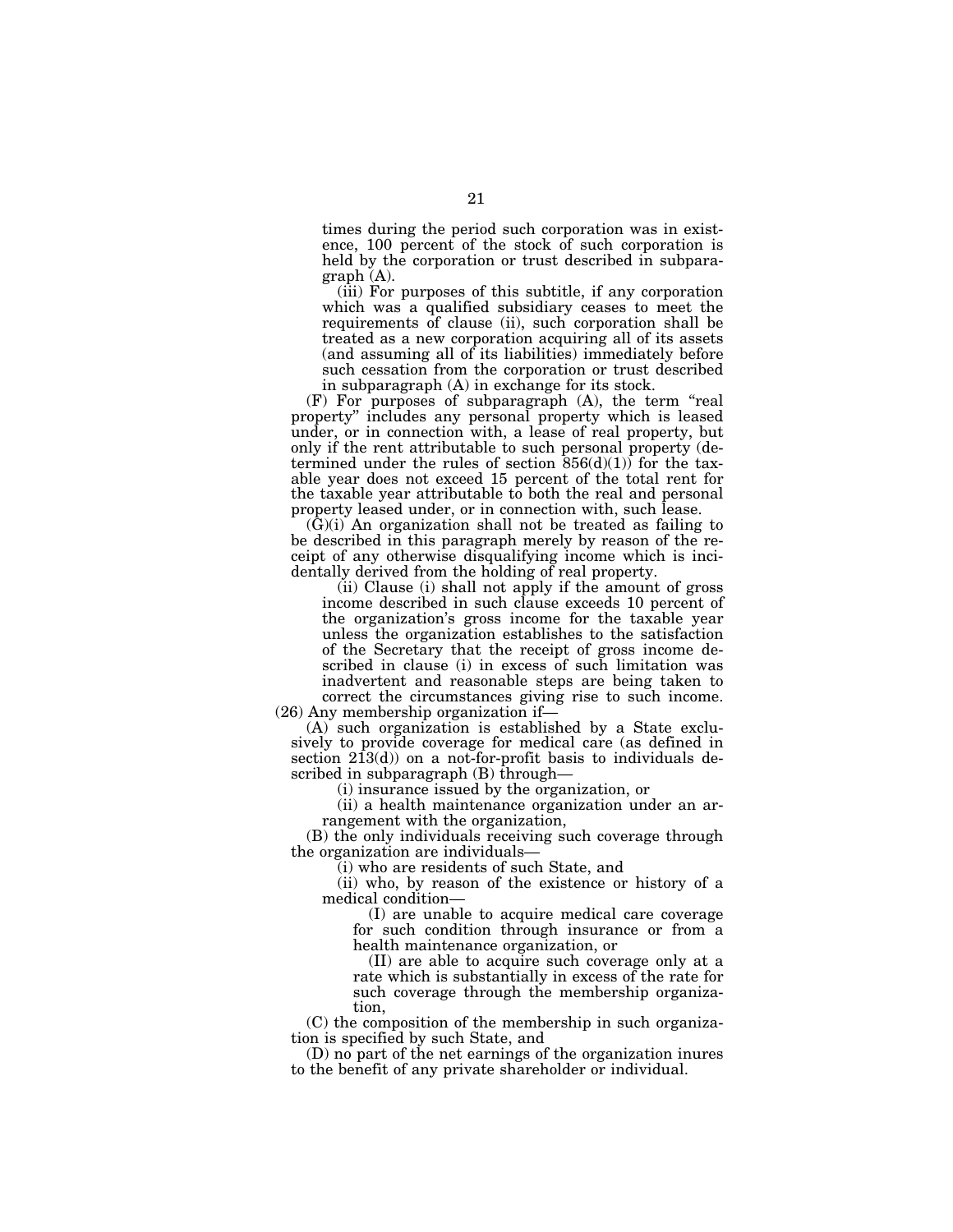A spouse and any qualifying child (as defined in section  $24(c)$ ) of an individual described in subparagraph (B) (without regard to this sentence) shall be treated as described in subparagraph (B).

(27)(A) Any membership organization if—

(i) such organization is established before June 1, 1996, by a State exclusively to reimburse its members

for losses arising under workmen's compensation acts, (ii) such State requires that the membership of such organization consist of—

(I) all persons who issue insurance covering workmen's compensation losses in such State, and

(II) all persons and governmental entities who self-insure against such losses, and

(iii) such organization operates as a non-profit organization by—

(I) returning surplus income to its members or workmen's compensation policyholders on a periodic basis, and

(II) reducing initial premiums in anticipation of investment income.

(B) Any organization (including a mutual insurance company) if—

(i) such organization is created by State law and is organized and operated under State law exclusively to—

(I) provide workmen's compensation insurance which is required by State law or with respect to which State law provides significant disincentives if such insurance is not purchased by an employer, and

(II) provide related coverage which is incidental to workmen's compensation insurance,

(ii) such organization must provide workmen's compensation insurance to any employer in the State (for employees in the State or temporarily assigned out-of-State) which seeks such insurance and meets other reasonable requirements relating thereto,

(iii)(I) the State makes a financial commitment with respect to such organization either by extending the full faith and credit of the State to the initial debt of such organization or by providing the initial operating capital of such organization, and (II) in the case of periods after the date of enactment of this subparagraph, the assets of such organization revert to the State upon dissolution or State law does not permit the dissolution of such organization, and

(iv) the majority of the board of directors or oversight body of such organization are appointed by the chief executive officer or other executive branch official of the State, by the State legislature, or by both.

(28) The National Railroad Retirement Investment Trust established under section 15(j) of the Railroad Retirement Act of 1974.

(29) CO-OP HEALTH INSURANCE ISSUERS.—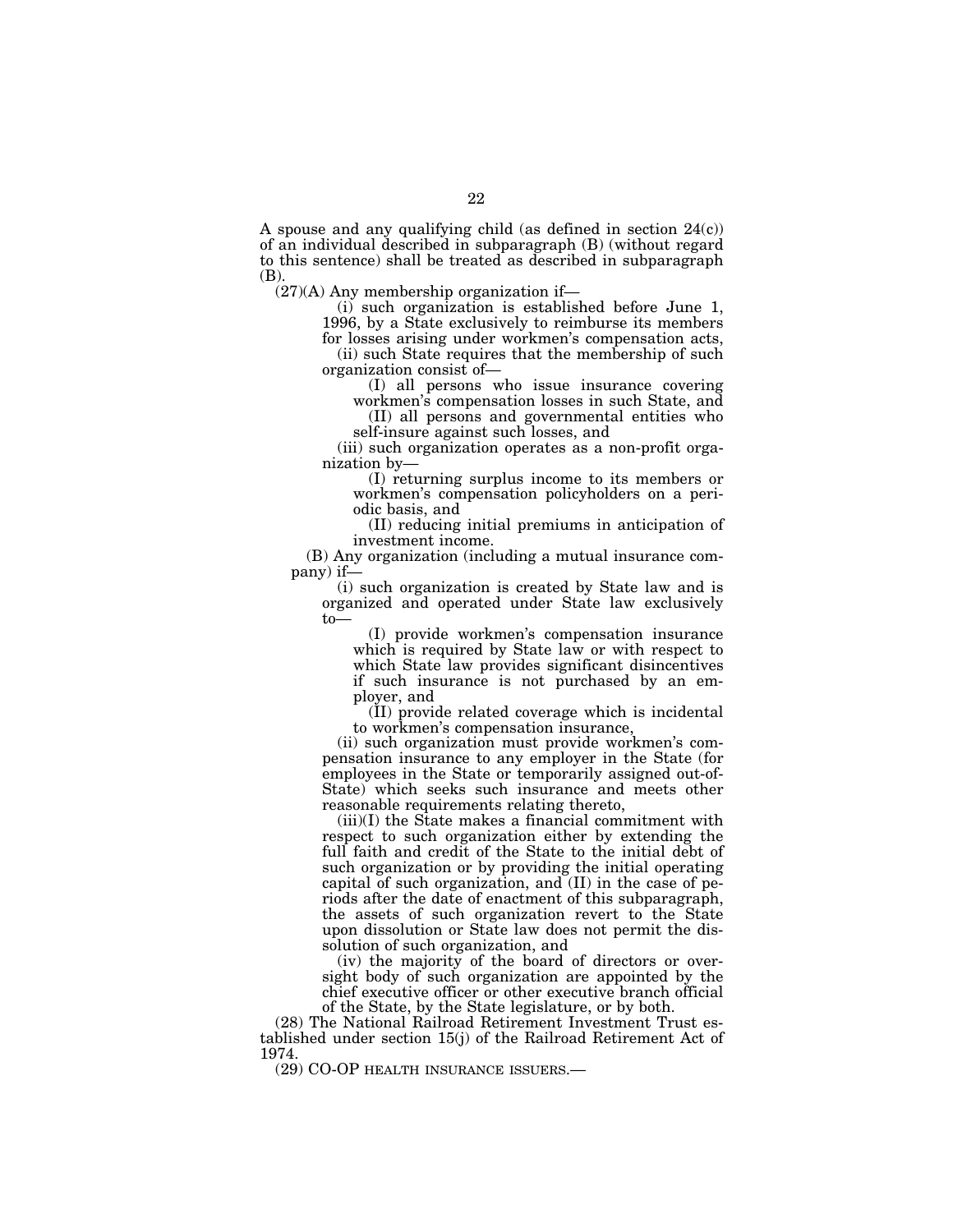(A) IN GENERAL.—A qualified nonprofit health insurance issuer (within the meaning of section 1322 of the Patient Protection and Affordable Care Act) which has received a loan or grant under the CO-OP program under such section, but only with respect to periods for which the issuer is in compliance with the requirements of such section and any agreement with respect to the loan or grant.

(B) CONDITIONS FOR EXEMPTION.—Subparagraph (A) shall apply to an organization only if—

(i) the organization has given notice to the Secretary, in such manner as the Secretary may by regulations prescribe, that it is applying for recognition of its status under this paragraph,

(ii) except as provided in section  $1322(c)(4)$  of the Patient Protection and Affordable Care Act, no part of the net earnings of which inures to the benefit of any private shareholder or individual,

(iii) no substantial part of the activities of which is carrying on propaganda, or otherwise attempting, to influence legislation, and

(iv) the organization does not participate in, or intervene in (including the publishing or distributing of statements), any political campaign on behalf of (or in opposition to) any candidate for public office.

(d) RELIGIOUS AND APOSTOLIC ORGANIZATIONS.—The following organizations are referred to in subsection (a): Religious or apostolic associations or corporations, if such associations or corporations have a common treasury or community treasury, even if such associations or corporations engage in business for the common benefit of the members, but only if the members thereof include (at the time of filing their returns) in their gross income their entire pro rata shares, whether distributed or not, of the taxable income of the association or corporation for such year. Any amount so included in the gross income of a member shall be treated as a dividend received.

(e) COOPERATIVE HOSPITAL SERVICE ORGANIZATIONS.—For purposes of this title, an organization shall be treated as an organization organized and operated exclusively for charitable purposes, if—

(1) such organization is organized and operated solely—

(A) to perform, on a centralized basis, one or more of the following services which, if performed on its own behalf by a hospital which is an organization described in subsection  $(c)(3)$  and exempt from taxation under subsection (a), would constitute activities in exercising or performing the purpose or function constituting the basis for its exemption: data processing, purchasing (including the purchasing of insurance on a group basis), warehousing, billing and collection (including the purchase of patron accounts receivable on a recourse basis), food, clinical, industrial engineering, laboratory, printing, communications, record center, and personnel (including selection, testing, training, and education of personnel) services; and

(B) to perform such services solely for two or more hospitals each of which is—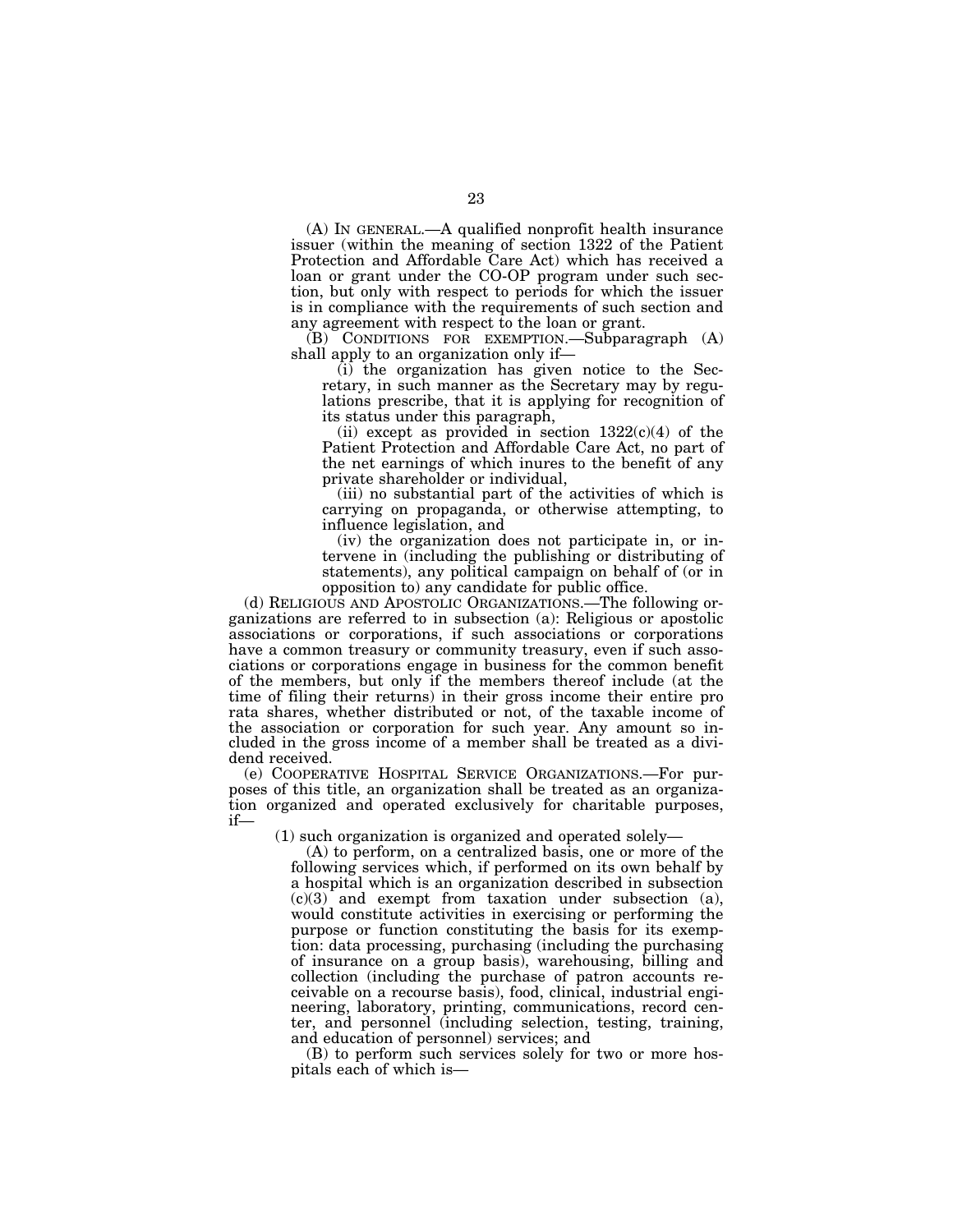(i) an organization described in subsection (c)(3) which is exempt from taxation under subsection (a),

(ii) a constituent part of an organization described in subsection  $(c)(3)$  which is exempt from taxation under subsection (a) and which, if organized and operated as a separate entity, would constitute an organization described in subsection  $(c)(3)$ , or

(iii) owned and operated by the United States, a State, the District of Columbia, or a possession of the United States, or a political subdivision or an agency or instrumentality of any of the foregoing;

(2) such organization is organized and operated on a cooperative basis and allocates or pays, within  $8<sup>-1/2</sup>$  months after the close of its taxable year, all net earnings to patrons on the basis of services performed for them; and

(3) if such organization has capital stock, all of such stock outstanding is owned by its patrons.

For purposes of this title, any organization which, by reason of the preceding sentence, is an organization described in subsection  $(c)(3)$ and exempt from taxation under subsection (a), shall be treated as a hospital and as an organization referred to in section  $170(b)(1)(A)(iii)$ .

(f) COOPERATIVE SERVICE ORGANIZATIONS OF OPERATING EDU-CATIONAL ORGANIZATIONS.—For purposes of this title, if an organization is—

(1) organized and operated solely to hold, commingle, and collectively invest and reinvest (including arranging for and supervising the performance by independent contractors of investment services related thereto) in stocks and securities, the moneys contributed thereto by each of the members of such organization, and to collect income therefrom and turn over the entire amount thereof, less expenses, to such members,

(2) organized and controlled by one or more such members, and

(3) comprised solely of members that are organizations described in clause (ii) or (iv) of section  $170(b)(1)(A)$ 

(A) which are exempt from taxation under subsection (a), or

(B) the income of which is excluded from taxation under section 115(a),

then such organization shall be treated as an organization organized and operated exclusively for charitable purposes.

(g) DEFINITION OF AGRICULTURAL.—For purposes of subsection  $(c)(5)$ , the term "agricultural" includes the art or science of cultivating land, harvesting crops or aquatic resources, or raising livestock.

(h) EXPENDITURES BY PUBLIC CHARITIES TO INFLUENCE LEGISLA-TION.—

(1) GENERAL RULE.—In the case of an organization to which this subsection applies, exemption from taxation under subsection (a) shall be denied because a substantial part of the activities of such organization consists of carrying on propaganda, or otherwise attempting, to influence legislation, but only if such organization normally—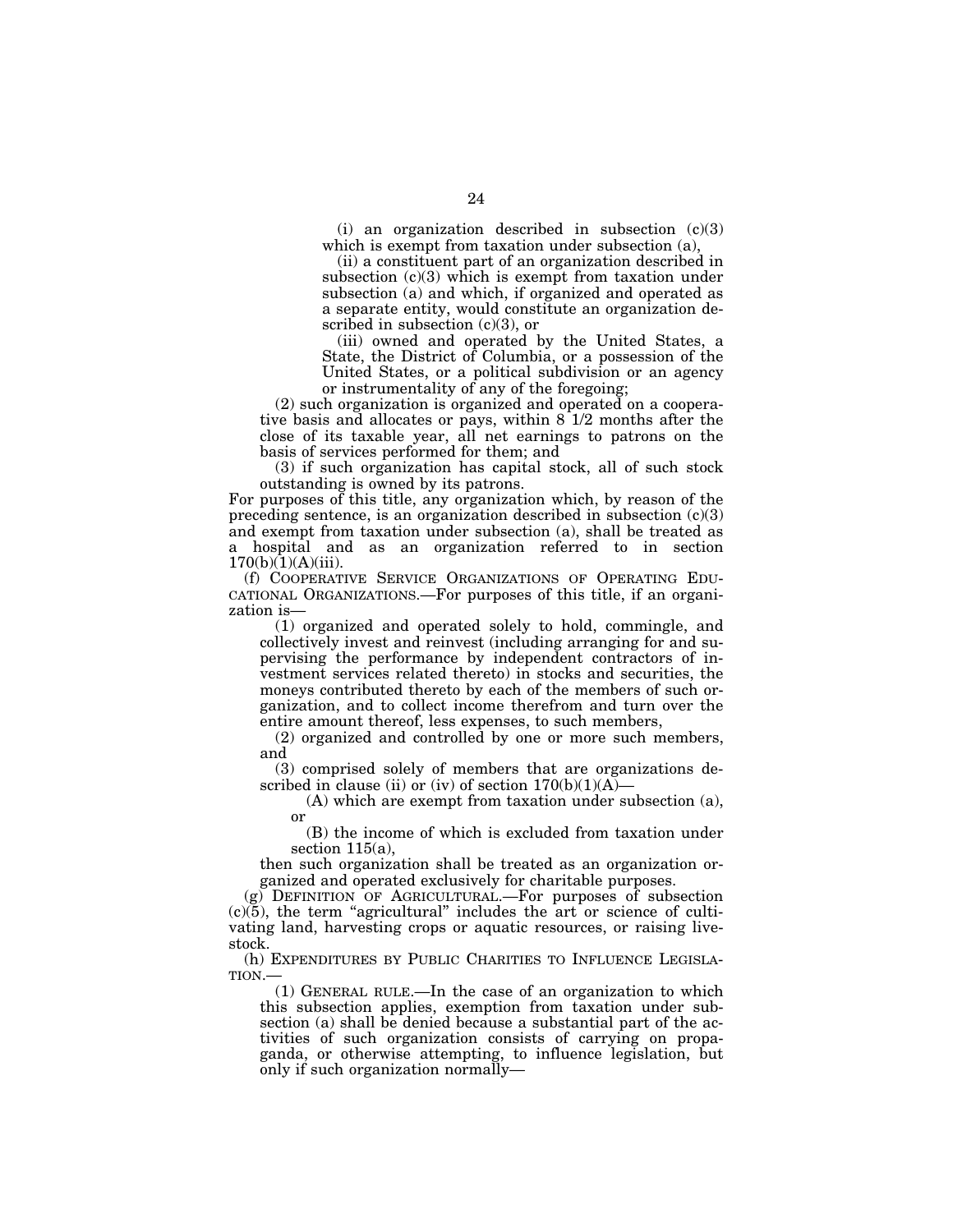(A) makes lobbying expenditures in excess of the lobbying ceiling amount for such organization for each taxable year, or

(B) makes grass roots expenditures in excess of the grass roots ceiling amount for such organization for each taxable year.

(2) DEFINITIONS.—For purposes of this subsection—

(A) LOBBYING EXPENDITURES.—The term ''lobbying expenditures'' means expenditures for the purpose of influencing legislation (as defined in section 4911(d)).

(B) LOBBYING CEILING AMOUNT.—The lobbying ceiling amount for any organization for any taxable year is 150 percent of the lobbying nontaxable amount for such organization for such taxable year, determined under section 4911.

(C) GRASS ROOTS EXPENDITURES.—The term ''grass roots expenditures'' means expenditures for the purpose of influencing legislation (as defined in section 4911(d) without regard to paragraph  $(1)(B)$  thereof).

(D) GRASS ROOTS CEILING AMOUNT.—The grass roots ceiling amount for any organization for any taxable year is 150 percent of the grass roots nontaxable amount for such organization for such taxable year, determined under section 4911.

(3) ORGANIZATIONS TO WHICH THIS SUBSECTION APPLIES.— This subsection shall apply to any organization which has elected (in such manner and at such time as the Secretary may prescribe) to have the provisions of this subsection apply to such organization and which, for the taxable year which includes the date the election is made, is described in subsection  $(c)(3)$  and-

(A) is described in paragraph (4), and

(B) is not a disqualified organization under paragraph (5).

(4) ORGANIZATIONS PERMITTED TO ELECT TO HAVE THIS SUB-SECTION APPLY.—An organization is described in this paragraph if it is described in—

 $(A)$  section  $170(b)(1)(A)(ii)$  (relating to educational institutions),

(B) section  $170(b)(1)(A)(iii)$  (relating to hospitals and medical research organizations),

(C) section  $170(b)(1)(A)(iv)$  (relating to organizations supporting government schools),

(D) section 170(b)(1)(A)(vi) (relating to organizations publicly supported by charitable contributions),

(E) section  $170(b)(1)(A)(ix)$  (relating to agricultural research organizations),

(F) section  $509(a)(2)$  (relating to organizations publicly supported by admissions, sales, etc.), or

 $(\tilde{G})$  section 509(a)(3) (relating to organizations supporting certain types of public charities) except that for purposes of this subparagraph, section  $509(a)(3)$  shall be applied without regard to the last sentence of section 509(a).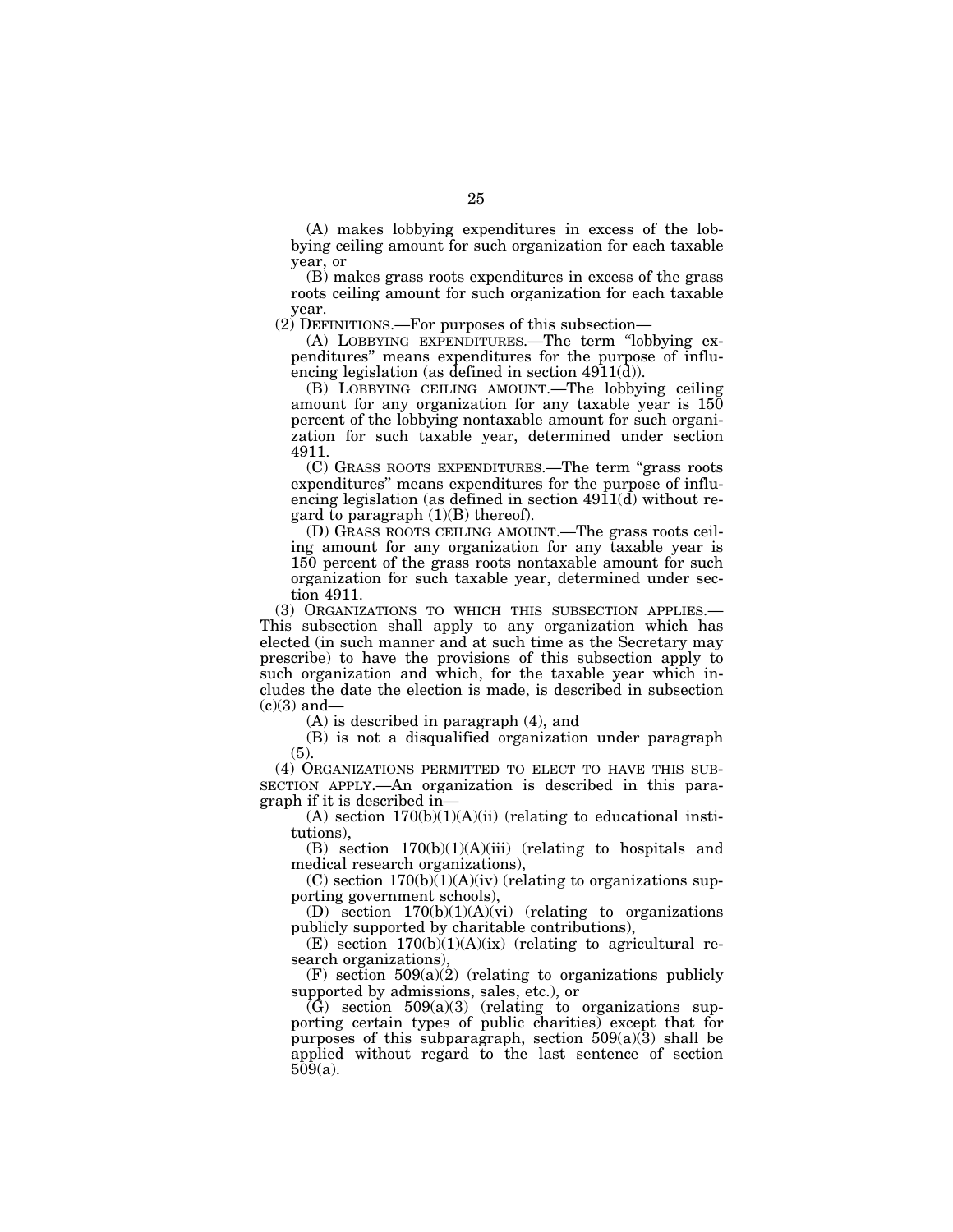(5) DISQUALIFIED ORGANIZATIONS.—For purposes of paragraph (3) an organization is a disqualified organization if it is—

(A) described in section  $170(b)(1)(A)(i)$  (relating to churches),

(B) an integrated auxiliary of a church or of a convention or association of churches, or

(C) a member of an affiliated group of organizations (within the meaning of section  $4911(f)(2)$ ) if one or more members of such group is described in subparagraph (A) or (B).

(6) YEARS FOR WHICH ELECTION IS EFFECTIVE.—An election by an organization under this subsection shall be effective for all taxable years of such organization which—

(A) end after the date the election is made, and

(B) begin before the date the election is revoked by such organization (under regulations prescribed by the Secretary).

(7) NO EFFECT ON CERTAIN ORGANIZATIONS.—With respect to any organization for a taxable year for which—

(A) such organization is a disqualified organization (within the meaning of paragraph (5)), or

(B) an election under this subsection is not in effect for such organization,

nothing in this subsection or in section 4911 shall be construed to affect the interpretation of the phrase, ''no substantial part of the activities of which is carrying on propaganda, or otherwise attempting, to influence legislation," under subsection  $(c)(3)$ .

(8) Affiliated organizations For rules regarding affiliated organizations, see section 4911(f).

(i) PROHIBITION OF DISCRIMINATION BY CERTAIN SOCIAL CLUBS.— Notwithstanding subsection (a), an organization which is described in subsection  $(c)(7)$  shall not be exempt from taxation under subsection (a) for any taxable year if, at any time during such taxable year, the charter, bylaws, or other governing instrument, of such organization or any written policy statement of such organization contains a provision which provides for discrimination against any person on the basis of race, color, or religion. The preceding sentence to the extent it relates to discrimination on the basis of religion shall not apply to—

(1) an auxiliary of a fraternal beneficiary society if such society—

 $(A)$  is described in subsection  $(c)(8)$  and exempt from tax under subsection (a), and

(B) limits its membership to the members of a particular religion, or

(2) a club which in good faith limits its membership to the members of a particular religion in order to further the teachings or principles of that religion, and not to exclude individuals of a particular race or color.

(j) SPECIAL RULES FOR CERTAIN AMATEUR SPORTS ORGANIZATIONS.—

(1) IN GENERAL.—In the case of a qualified amateur sports organization—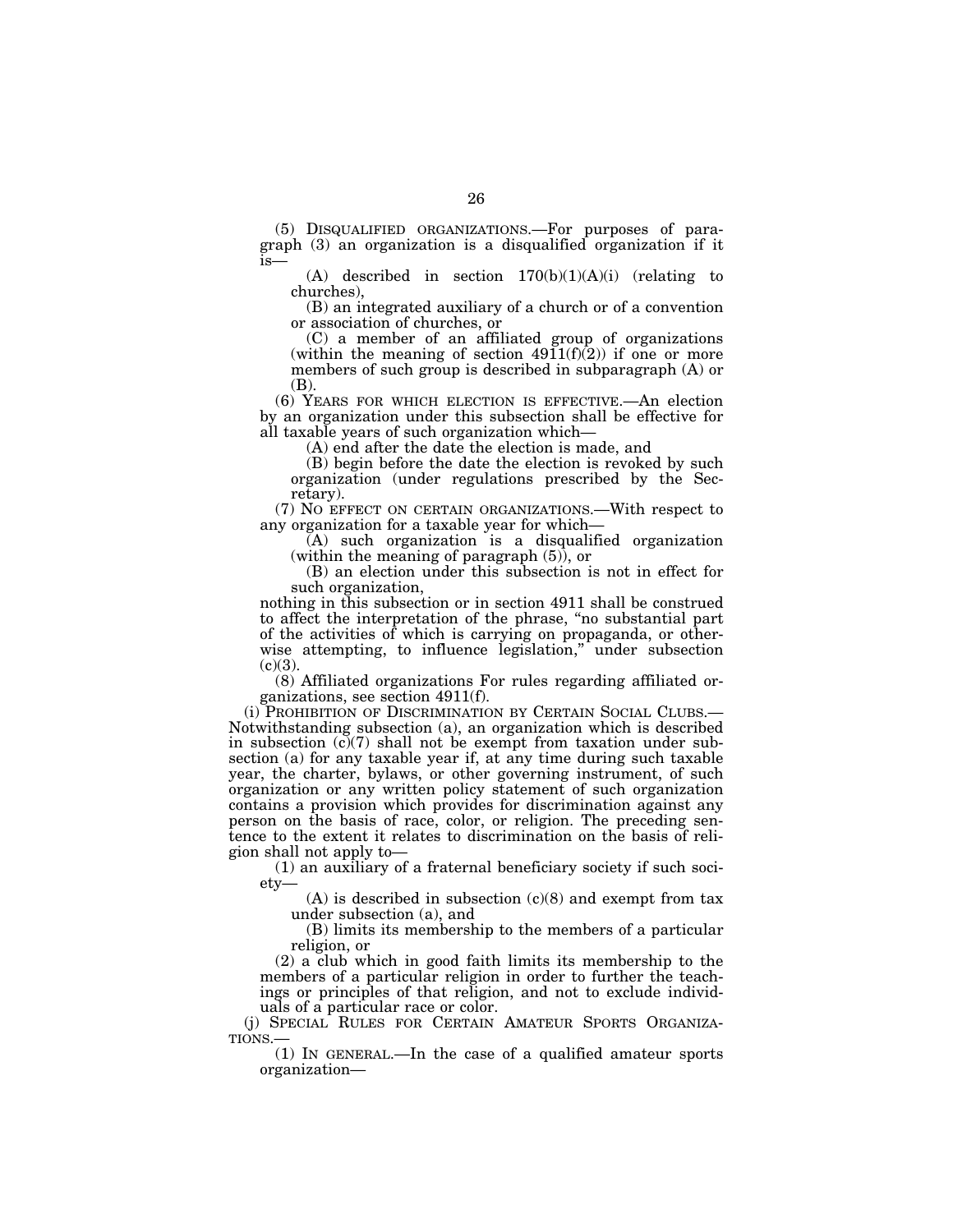$(A)$  the requirement of subsection  $(c)(3)$  that no part of its activities involve the provision of athletic facilities or equipment shall not apply, and

(B) such organization shall not fail to meet the requirements of subsection  $(c)(3)$  merely because its membership is local or regional in nature.

(2) QUALIFIED AMATEUR SPORTS ORGANIZATION DEFINED.—For purposes of this subsection, the term ''qualified amateur sports organization'' means any organization organized and operated exclusively to foster national or international amateur sports competition if such organization is also organized and operated primarily to conduct national or international competition in sports or to support and develop amateur athletes for national or international competition in sports.

(k) TREATMENT OF CERTAIN ORGANIZATIONS PROVIDING CHILD CARE.—For purposes of subsection  $(c)(3)$  of this section and sections  $170(c)(2)$ ,  $2055(a)(2)$ , and  $2522(a)(2)$ , the term "educational purposes'' includes the providing of care of children away from their homes if—

(1) substantially all of the care provided by the organization is for purposes of enabling individuals to be gainfully employed, and

(2) the services provided by the organization are available to the general public.

(l) GOVERNMENT CORPORATIONS EXEMPT UNDER SUBSECTION  $(C)(1)$ .—For purposes of subsection  $(c)(1)$ , the following organizations are described in this subsection:

(1) The Central Liquidity Facility established under title III of the Federal Credit Union Act (12 U.S.C. 1795 et seq.).

(2) The Resolution Trust Corporation established under section 21A of the Federal Home Loan Bank Act.

(3) The Resolution Funding Corporation established under section 21B of the Federal Home Loan Bank Act.

(4) The Patient-Centered Outcomes Research Institute established under section 1181(b) of the Social Security Act.

(m) CERTAIN ORGANIZATIONS PROVIDING COMMERCIAL-TYPE IN-<br>SURANCE NOT EXEMPT FROM TAX.—

(1) DENIAL OF TAX EXEMPTION WHERE PROVIDING COMMER-CIAL-TYPE INSURANCE IS SUBSTANTIAL PART OF ACTIVITIES.—An organization described in paragraph (3) or (4) of subsection (c) shall be exempt from tax under subsection (a) only if no substantial part of its activities consists of providing commercialtype insurance.

(2) OTHER ORGANIZATIONS TAXED AS INSURANCE COMPANIES ON INSURANCE BUSINESS.—In the case of an organization described in paragraph (3) or (4) of subsection  $(c)$  which is exempt from tax under subsection (a) after the application of paragraph (1) of this subsection—

 $(A)$  the activity of providing commercial-type insurance shall be treated as an unrelated trade or business (as defined in section 513), and

(B) in lieu of the tax imposed by section 511 with respect to such activity, such organization shall be treated as an insurance company for purposes of applying subchapter L with respect to such activity.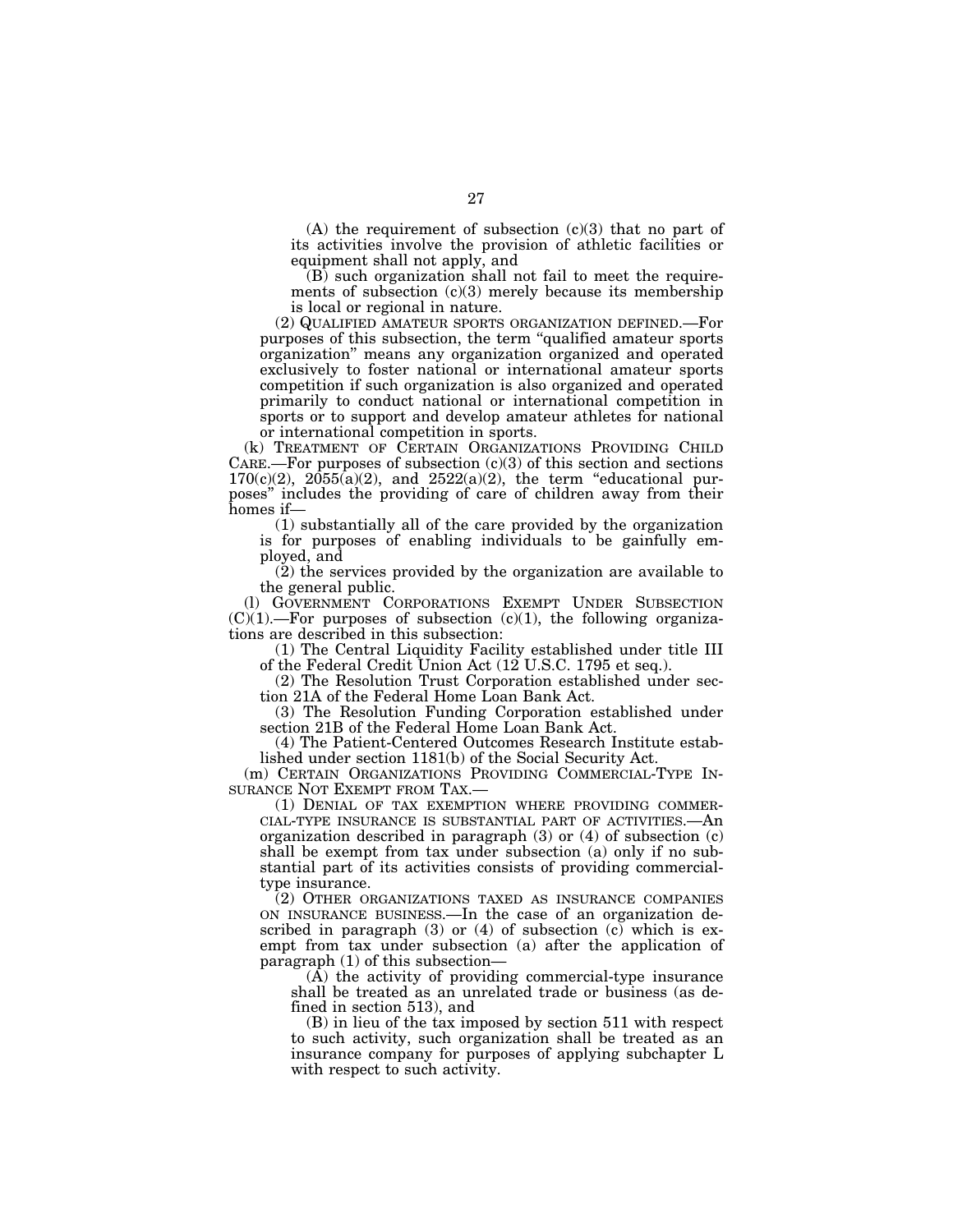(3) COMMERCIAL-TYPE INSURANCE.—For purposes of this subsection, the term "commercial-type insurance" shall not include—

(A) insurance provided at substantially below cost to a class of charitable recipients,

(B) incidental health insurance provided by a health maintenance organization of a kind customarily provided by such organizations,

(C) property or casualty insurance provided (directly or through an organization described in section  $414(e)(3)(B)(ii)$  by a church or convention or association of churches for such church or convention or association of churches,

(D) providing retirement or welfare benefits (or both) by a church or a convention or association of churches (directly or through an organization described in section  $414(e)(3)(A)$  or  $414(e)(3)(B)(ii)$  for the employees (including employees described in section  $414(e)(3)(B)$  of such church or convention or association of churches or the beneficiaries of such employees, and

(E) charitable gift annuities.

(4) INSURANCE INCLUDES ANNUITIES.—For purposes of this subsection, the issuance of annuity contracts shall be treated as providing insurance.

(5) CHARITABLE GIFT ANNUITY.—For purposes of paragraph  $(3)(E)$ , the term "charitable gift annuity" means an annuity if-

(A) a portion of the amount paid in connection with the issuance of the annuity is allowable as a deduction under section 170 or 2055, and

(B) the annuity is described in section  $514(c)(5)$  (determined as if any amount paid in cash in connection with such issuance were property).

(n) CHARITABLE RISK POOLS.—

(1) IN GENERAL.—For purposes of this title—

(A) a qualified charitable risk pool shall be treated as an organization organized and operated exclusively for charitable purposes, and

(B) subsection (m) shall not apply to a qualified charitable risk pool.

(2) QUALIFIED CHARITABLE RISK POOL.—For purposes of this subsection, the term "qualified charitable risk pool" means any organization—

(A) which is organized and operated solely to pool insurable risks of its members (other than risks related to medical malpractice) and to provide information to its members with respect to loss control and risk management,

(B) which is comprised solely of members that are organizations described in subsection (c)(3) and exempt from tax under subsection (a), and

(C) which meets the organizational requirements of paragraph (3).

(3) ORGANIZATIONAL REQUIREMENTS.—An organization (hereinafter in this subsection referred to as the "risk pool") meets the organizational requirements of this paragraph if—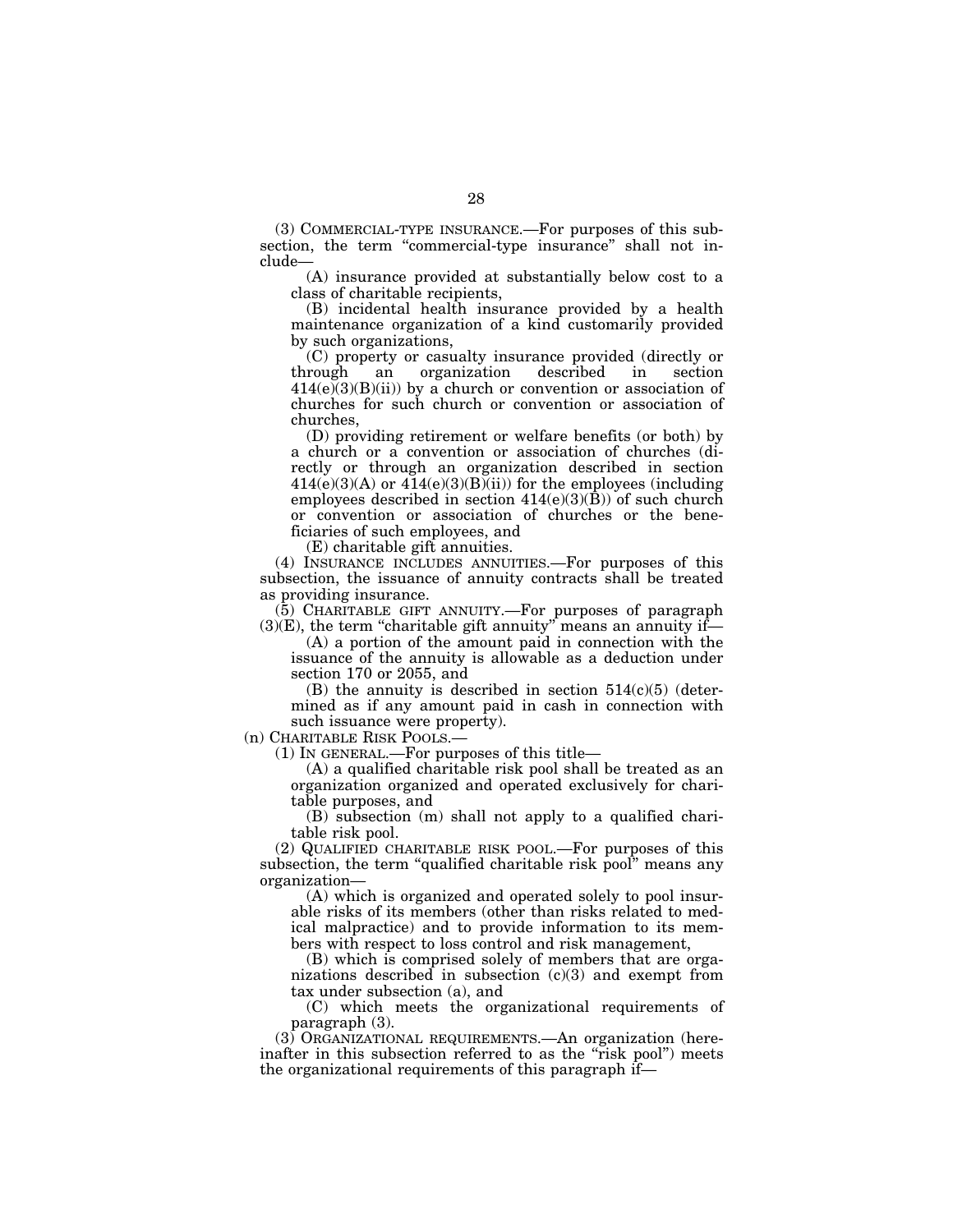(A) such risk pool is organized as a nonprofit organization under State law provisions authorizing risk pooling arrangements for charitable organizations,

(B) such risk pool is exempt from any income tax imposed by the State (or will be so exempt after such pool qualifies as an organization exempt from tax under this title),

(C) such risk pool has obtained at least \$1,000,000 in startup capital from nonmember charitable organizations,

(D) such risk pool is controlled by a board of directors elected by its members, and

(E) the organizational documents of such risk pool require that—

(i) each member of such pool shall at all times be an organization described in subsection  $(c)(3)$  and exempt from tax under subsection (a),

(ii) any member which receives a final determination that it no longer qualifies as an organization described in subsection  $(c)(3)$  shall immediately notify the pool of such determination and the effective date of such determination, and

(iii) each policy of insurance issued by the risk pool shall provide that such policy will not cover the insured with respect to events occurring after the date such final determination was issued to the insured.

An organization shall not cease to qualify as a qualified charitable risk pool solely by reason of the failure of any of its members to continue to be an organization described in subsection (c)(3) if, within a reasonable period of time after such pool is notified as required under subparagraph (E)(ii), such pool takes such action as may be reasonably necessary to remove such member from such pool.

(4) OTHER DEFINITIONS.—For purposes of this subsection—

(A) STARTUP CAPITAL.—The term ''startup capital'' means any capital contributed to, and any program-related investments (within the meaning of section 4944(c)) made in, the risk pool before such pool commences operations.

(B) NONMEMBER CHARITABLE ORGANIZATION.—The term ''nonmember charitable organization'' means any organization which is described in subsection  $(c)(3)$  and exempt from tax under subsection (a) and which is not a member of the risk pool and does not benefit (directly or indirectly) from the insurance coverage provided by the pool to its members.

(o) TREATMENT OF HOSPITALS PARTICIPATING IN PROVIDER-SPON-SORED ORGANIZATIONS.—An organization shall not fail to be treated as organized and operated exclusively for a charitable purpose for purposes of subsection (c)(3) solely because a hospital which is owned and operated by such organization participates in a provider-sponsored organization (as defined in section 1855(d) of the Social Security Act), whether or not the provider-sponsored organization is exempt from tax. For purposes of subsection  $(c)(3)$ , any person with a material financial interest in such a provider-sponsored organization shall be treated as a private shareholder or individual with respect to the hospital.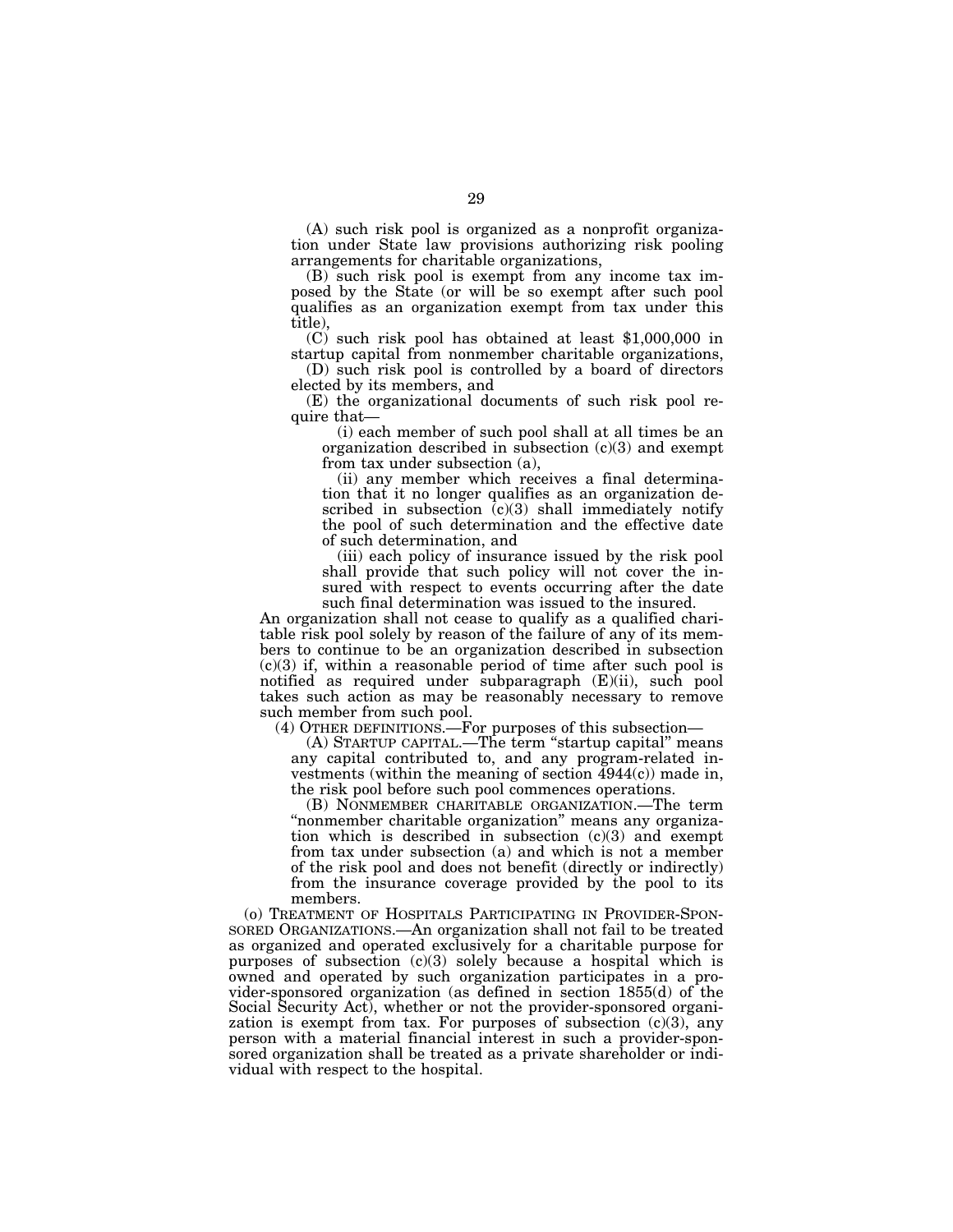(p) SUSPENSION OF TAX-EXEMPT STATUS OF TERRORIST ORGANIZA-TIONS.—

(1) IN GENERAL.—The exemption from tax under subsection (a) with respect to any organization described in paragraph (2), and the eligibility of any organization described in paragraph (2) to apply for recognition of exemption under subsection (a), shall be suspended during the period described in paragraph (3).

(2) TERRORIST ORGANIZATIONS.—An organization is described in this paragraph if such organization is designated or otherwise individually identified—

(A) under section  $212(a)(3)(B)(vi)(II)$  or 219 of the Immigration and Nationality Act as a terrorist organization or foreign terrorist organization,

(B) in or pursuant to an Executive order which is related to terrorism and issued under the authority of the International Emergency Economic Powers Act or section 5 of the United Nations Participation Act of 1945 for the purpose of imposing on such organization an economic or other sanction, or

(C) in or pursuant to an Executive order issued under the authority of any Federal law if—

(i) the organization is designated or otherwise individually identified in or pursuant to such Executive order as supporting or engaging in terrorist activity (as defined in section  $212(a)(3)(B)$  of the Immigration and Nationality Act) or supporting terrorism (as defined in section 140(d)(2) of the Foreign Relations Authorization Act, Fiscal Years 1988 and 1989); and

(ii) such Executive order refers to this subsection.

(3) PERIOD OF SUSPENSION.—With respect to any organization described in paragraph (2), the period of suspension—

(A) begins on the later of—

(i) the date of the first publication of a designation or identification described in paragraph (2) with respect to such organization, or

(ii) the date of the enactment of this subsection, and (B) ends on the first date that all designations and identifications described in paragraph (2) with respect to such organization are rescinded pursuant to the law or Executive order under which such designation or identification was made.

(4) DENIAL OF DEDUCTION.—No deduction shall be allowed under any provision of this title, including sections 170, 545(b)(2), 556(b)(2), 642(c), 2055, 2106(a)(2), and 2522, with respect to any contribution to an organization described in paragraph (2) during the period described in paragraph (3).

(5) DENIAL OF ADMINISTRATIVE OR JUDICIAL CHALLENGE OF SUSPENSION OR DENIAL OF DEDUCTION.—Notwithstanding section 7428 or any other provision of law, no organization or other person may challenge a suspension under paragraph (1), a designation or identification described in paragraph (2), the period of suspension described in paragraph (3), or a denial of a deduction under paragraph (4) in any administrative or judi-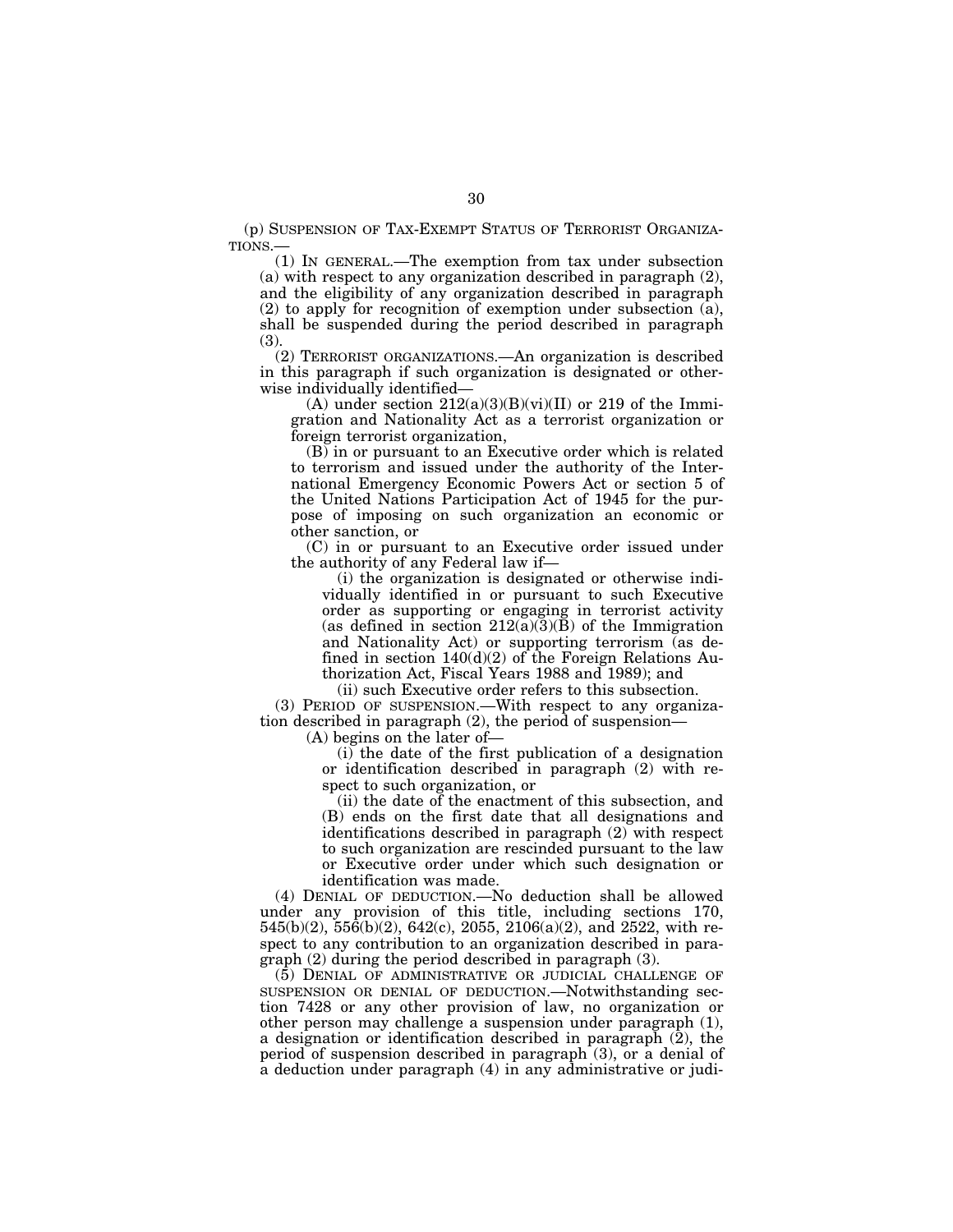cial proceeding relating to the Federal tax liability of such organization or other person.

(6) ERRONEOUS DESIGNATION.—

(A) IN GENERAL.—If—

(i) the tax exemption of any organization described in paragraph (2) is suspended under paragraph (1),

(ii) each designation and identification described in paragraph (2) which has been made with respect to such organization is determined to be erroneous pursuant to the law or Executive order under which such designation or identification was made, and

(iii) the erroneous designations and identifications result in an overpayment of income tax for any taxable year by such organization,

credit or refund (with interest) with respect to such overpayment shall be made.

(B) WAIVER OF LIMITATIONS.—If the credit or refund of any overpayment of tax described in subparagraph (A)(iii) is prevented at any time by the operation of any law or rule of law (including res judicata), such credit or refund may nevertheless be allowed or made if the claim therefor is filed before the close of the 1-year period beginning on the date of the last determination described in subparagraph  $(A)(ii)$ .

(7) NOTICE OF SUSPENSIONS.—If the tax exemption of any organization is suspended under this subsection, the Internal Revenue Service shall update the listings of tax-exempt organizations and shall publish appropriate notice to taxpayers of such suspension and of the fact that contributions to such organization are not deductible during the period of such suspension.

(q) SPECIAL RULES FOR CREDIT COUNSELING ORGANIZATIONS.—

(1) IN GENERAL.—An organization with respect to which the provision of credit counseling services is a substantial purpose shall not be exempt from tax under subsection (a) unless such organization is described in paragraph (3) or (4) of subsection (c) and such organization is organized and operated in accordance with the following requirements:

(A) The organization—

(i) provides credit counseling services tailored to the specific needs and circumstances of consumers,

(ii) makes no loans to debtors (other than loans with no fees or interest) and does not negotiate the making of loans on behalf of debtors,

(iii) provides services for the purpose of improving a consumer's credit record, credit history, or credit rating only to the extent that such services are incidental to providing credit counseling services, and

(iv) does not charge any separately stated fee for services for the purpose of improving any consumer's credit record, credit history, or credit rating.

(B) The organization does not refuse to provide credit counseling services to a consumer due to the inability of the consumer to pay, the ineligibility of the consumer for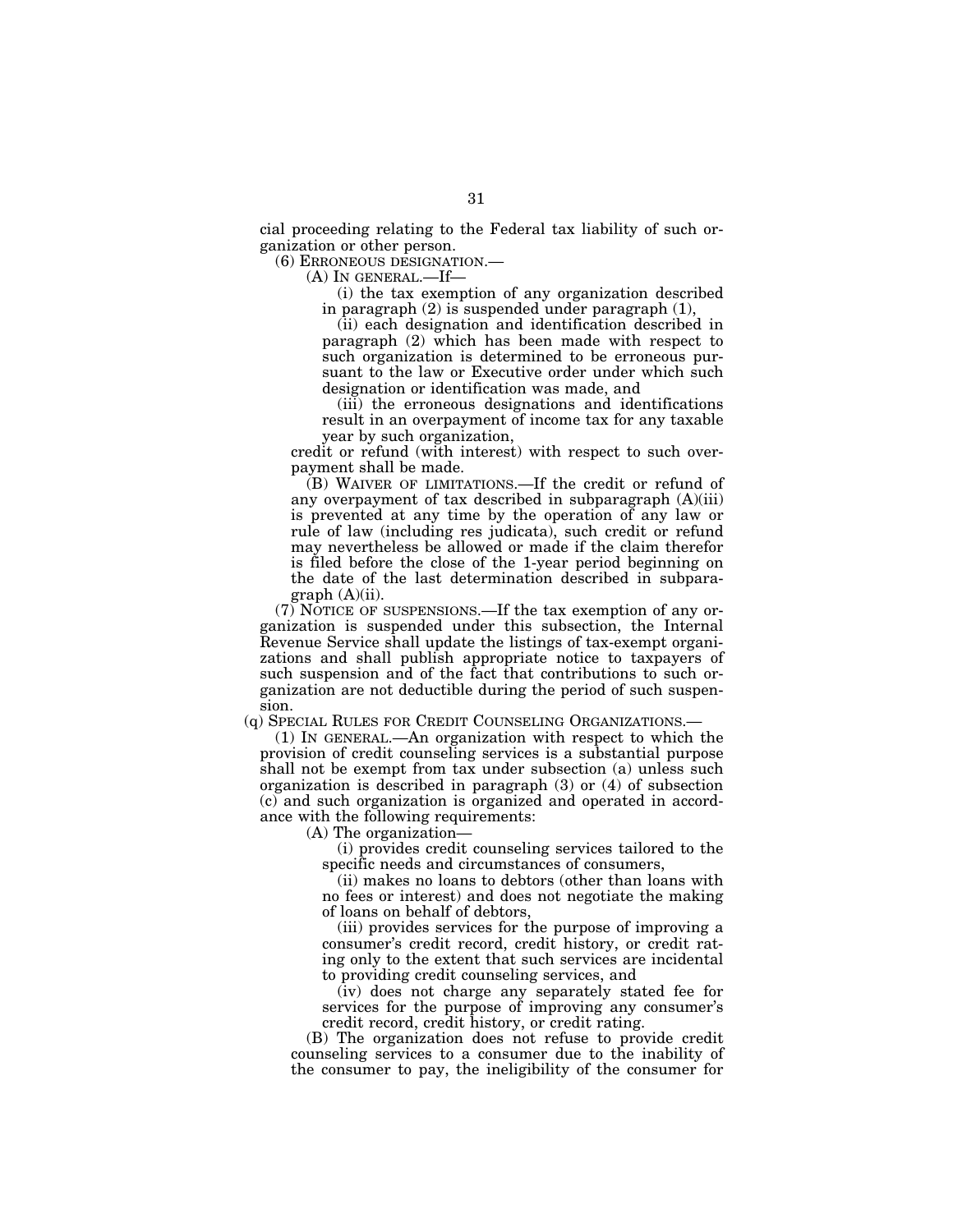debt management plan enrollment, or the unwillingness of the consumer to enroll in a debt management plan.

(C) The organization establishes and implements a fee policy which—

(i) requires that any fees charged to a consumer for services are reasonable,

(ii) allows for the waiver of fees if the consumer is unable to pay, and

(iii) except to the extent allowed by State law, prohibits charging any fee based in whole or in part on a percentage of the consumer's debt, the consumer's payments to be made pursuant to a debt management plan, or the projected or actual savings to the consumer resulting from enrolling in a debt management plan.

(D) At all times the organization has a board of directors or other governing body—

(i) which is controlled by persons who represent the broad interests of the public, such as public officials acting in their capacities as such, persons having special knowledge or expertise in credit or financial education, and community leaders,

(ii) not more than 20 percent of the voting power of which is vested in persons who are employed by the organization or who will benefit financially, directly or indirectly, from the organization's activities (other than through the receipt of reasonable directors' fees or the repayment of consumer debt to creditors other than the credit counseling organization or its affiliates), and

(iii) not more than 49 percent of the voting power of which is vested in persons who are employed by the organization or who will benefit financially, directly or indirectly, from the organization's activities (other than through the receipt of reasonable directors' fees).

(E) The organization does not own more than 35 percent of—

(i) the total combined voting power of any corporation (other than a corporation which is an organization described in subsection  $(c)(3)$  and exempt from tax under subsection (a)) which is in the trade or business of lending money, repairing credit, or providing debt management plan services, payment processing, or similar services,

(ii) the profits interest of any partnership (other than a partnership which is an organization described in subsection  $(c)(3)$  and exempt from tax under subsection (a)) which is in the trade or business of lending money, repairing credit, or providing debt management plan services, payment processing, or similar services, and

(iii) the beneficial interest of any trust or estate (other than a trust which is an organization described in subsection (c)(3) and exempt from tax under subsection (a)) which is in the trade or business of lending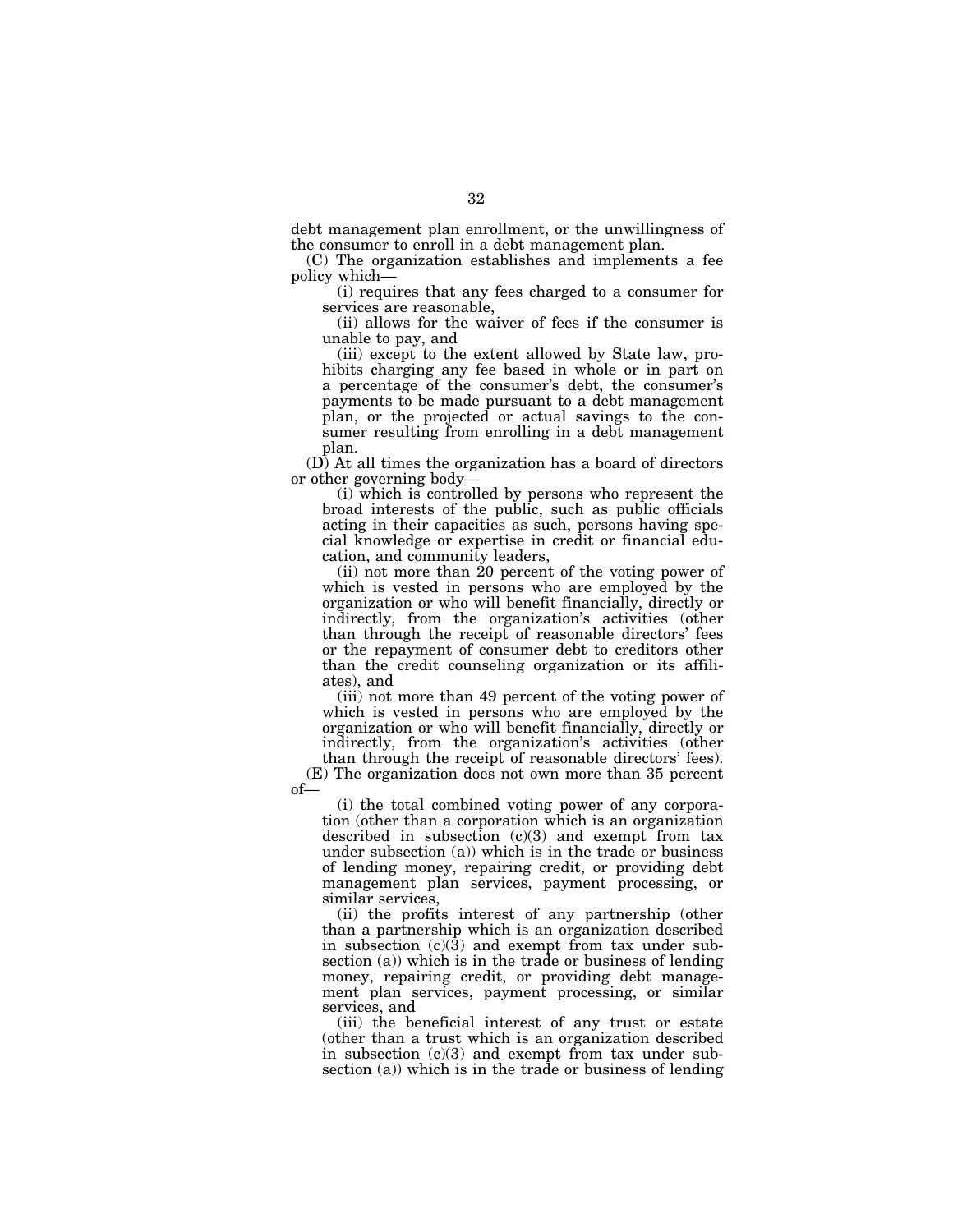money, repairing credit, or providing debt management plan services, payment processing, or similar services.

(F) The organization receives no amount for providing referrals to others for debt management plan services, and pays no amount to others for obtaining referrals of consumers.

(2) Additional requirements for organizations described in subsection  $(c)(3)$ 

(A) IN GENERAL.—In addition to the requirements under paragraph (1), an organization with respect to which the provision of credit counseling services is a substantial purpose and which is described in paragraph (3) of subsection  $(c)$  shall not be exempt from tax under subsection (a) unless such organization is organized and operated in accordance with the following requirements:

(i) The organization does not solicit contributions from consumers during the initial counseling process or while the consumer is receiving services from the organization.

(ii) The aggregate revenues of the organization which are from payments of creditors of consumers of the organization and which are attributable to debt management plan services do not exceed the applicable percentage of the total revenues of the organiza-

tion.<br>(B) APPLICABLE PERCENTAGE.—

(i) IN GENERAL.—For purposes of subparagraph (A)(ii), the applicable percentage is 50 percent.

(ii) TRANSITION RULE.—Notwithstanding clause (i), in the case of an organization with respect to which the provision of credit counseling services is a substantial purpose and which is described in paragraph (3) of subsection (c) and exempt from tax under subsection (a) on the date of the enactment of this subsection, the applicable percentage is—

(I) 80 percent for the first taxable year of such organization beginning after the date which is 1 year after the date of the enactment of this subsection, and

(II) 70 percent for the second such taxable year beginning after such date, and

 $\overline{\text{(III)}}$  60 percent for the third such taxable year beginning after such date.

(3) ADDITIONAL REQUIREMENT FOR ORGANIZATIONS DESCRIBED IN SUBSECTION (C)(4).—In addition to the requirements under paragraph (1), an organization with respect to which the provision of credit counseling services is a substantial purpose and which is described in paragraph  $(4)$  of subsection  $(c)$  shall not be exempt from tax under subsection (a) unless such organization notifies the Secretary, in such manner as the Secretary may by regulations prescribe, that it is applying for recognition as a credit counseling organization.

(4) CREDIT COUNSELING SERVICES; DEBT MANAGEMENT PLAN SERVICES.—For purposes of this subsection—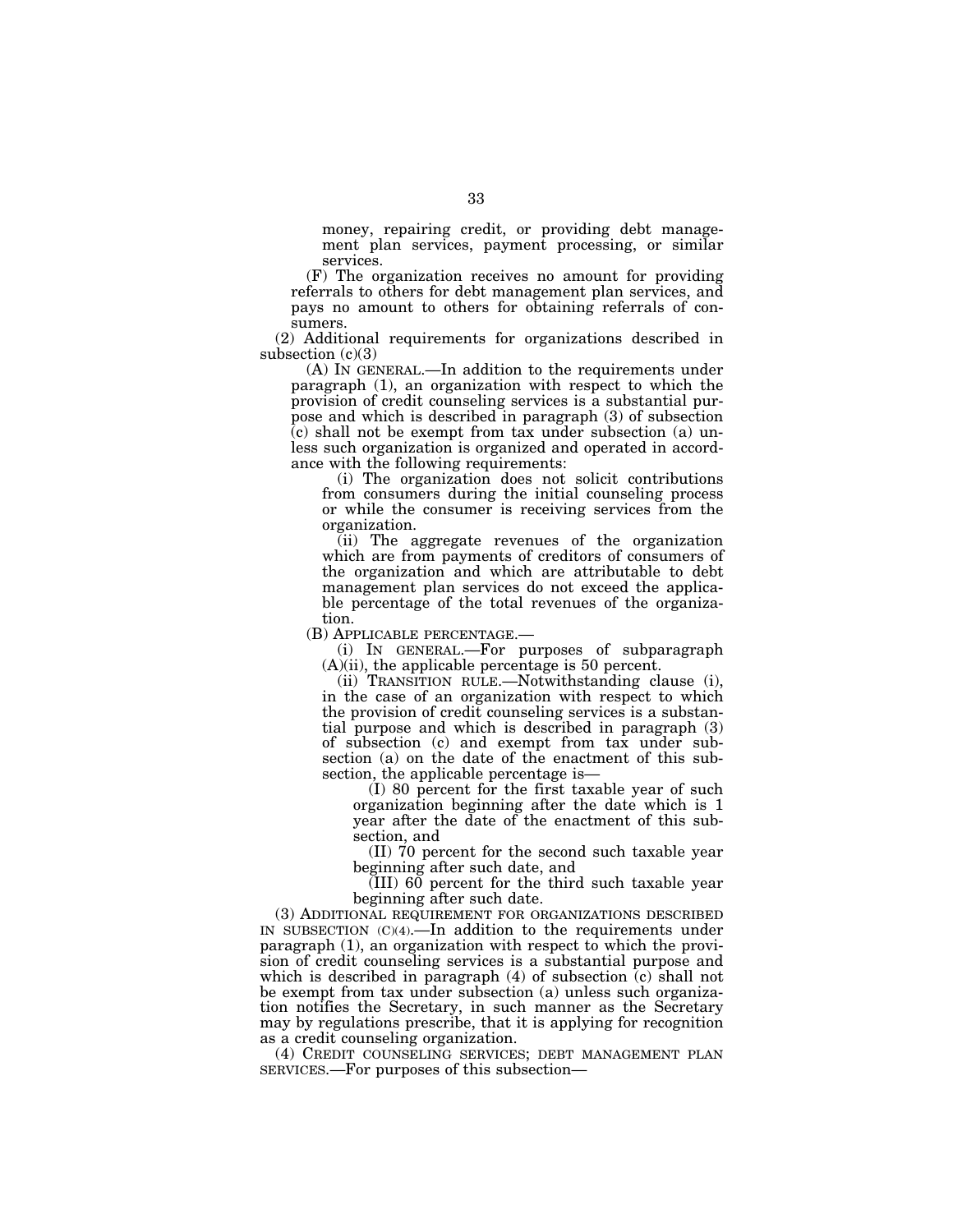(A) CREDIT COUNSELING SERVICES.—The term ''credit counseling services'' means—

(i) the providing of educational information to the general public on budgeting, personal finance, financial literacy, saving and spending practices, and the sound use of consumer credit,

(ii) the assisting of individuals and families with financial problems by providing them with counseling, or

(iii) a combination of the activities described in clauses (i) and (ii).

(B) DEBT MANAGEMENT PLAN SERVICES.—The term ''debt management plan services'' means services related to the repayment, consolidation, or restructuring of a consumer's debt, and includes the negotiation with creditors of lower interest rates, the waiver or reduction of fees, and the marketing and processing of debt management plans.

(r) ADDITIONAL REQUIREMENTS FOR CERTAIN HOSPITALS.—

(1) IN GENERAL.—A hospital organization to which this subsection applies shall not be treated as described in subsection  $(c)(3)$  unless the organization—

(A) meets the community health needs assessment requirements described in paragraph (3),

(B) meets the financial assistance policy requirements described in paragraph (4),

(C) meets the requirements on charges described in paragraph (5), and

(D) meets the billing and collection requirement described in paragraph (6).

(2) HOSPITAL ORGANIZATIONS TO WHICH SUBSECTION AP-PLIES.—

(A) IN GENERAL.—This subsection shall apply to—

(i) an organization which operates a facility which is required by a State to be licensed, registered, or similarly recognized as a hospital, and

(ii) any other organization which the Secretary determines has the provision of hospital care as its principal function or purpose constituting the basis for its exemption under subsection (c)(3) (determined without regard to this subsection).

(B) ORGANIZATIONS WITH MORE THAN 1 HOSPITAL FACIL-ITY.—If a hospital organization operates more than 1 hospital facility—

(i) the organization shall meet the requirements of this subsection separately with respect to each such facility, and

(ii) the organization shall not be treated as described in subsection  $(c)(3)$  with respect to any such facility for which such requirements are not separately met.

(3) COMMUNITY HEALTH NEEDS ASSESSMENTS.—

(A) IN GENERAL.—An organization meets the requirements of this paragraph with respect to any taxable year only if the organization—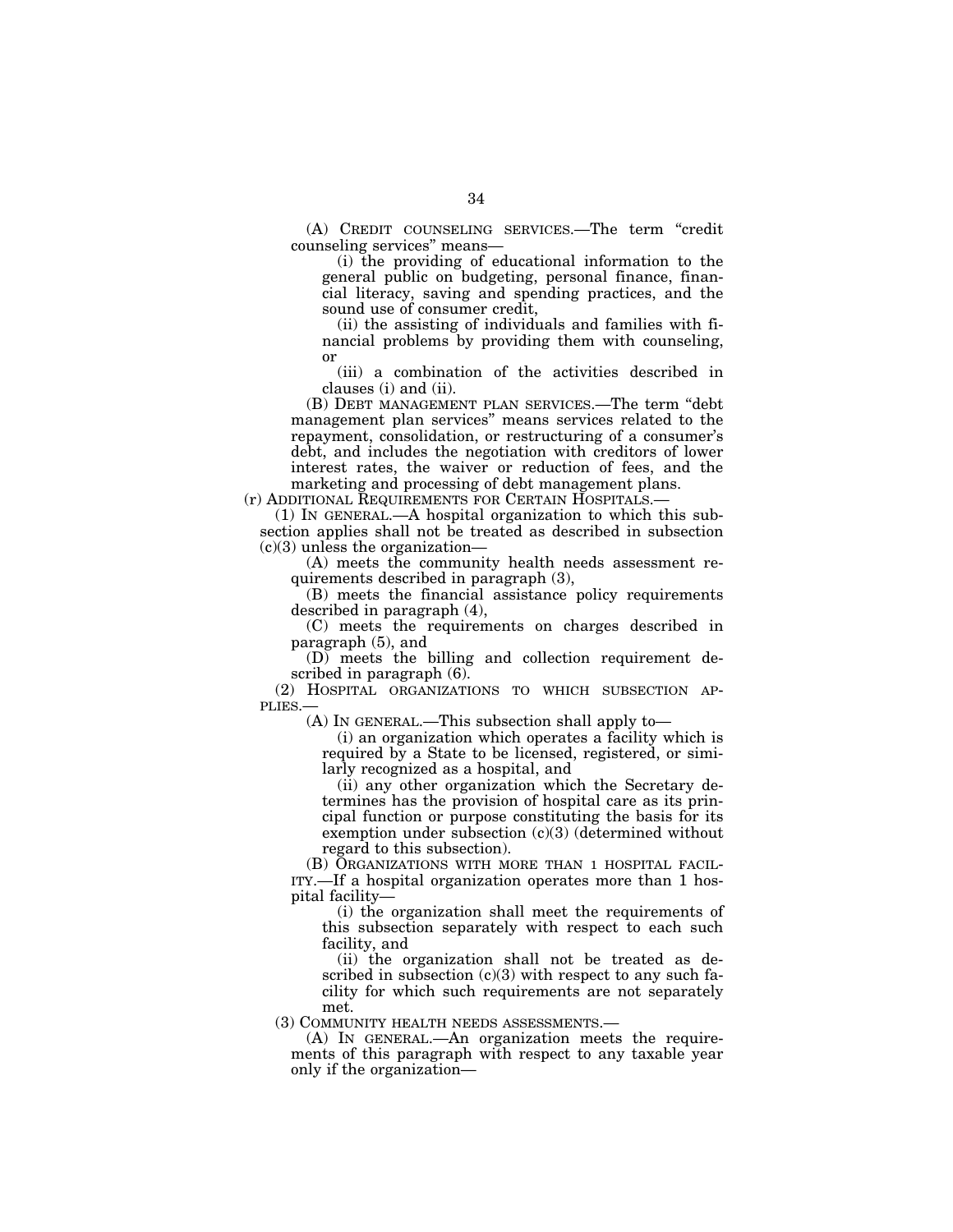(i) has conducted a community health needs assessment which meets the requirements of subparagraph (B) in such taxable year or in either of the 2 taxable years immediately preceding such taxable year, and

(ii) has adopted an implementation strategy to meet the community health needs identified through such assessment.

(B) COMMUNITY HEALTH NEEDS ASSESSMENT.—A community health needs assessment meets the requirements of this paragraph if such community health needs assessment—

(i) takes into account input from persons who represent the broad interests of the community served by the hospital facility, including those with special knowledge of or expertise in public health, and

(ii) is made widely available to the public.

(4) FINANCIAL ASSISTANCE POLICY.—An organization meets the requirements of this paragraph if the organization establishes the following policies:

(A) FINANCIAL ASSISTANCE POLICY.—A written financial assistance policy which includes—

(i) eligibility criteria for financial assistance, and whether such assistance includes free or discounted care,

(ii) the basis for calculating amounts charged to patients,

(iii) the method for applying for financial assistance,

(iv) in the case of an organization which does not have a separate billing and collections policy, the actions the organization may take in the event of nonpayment, including collections action and reporting to credit agencies, and

(v) measures to widely publicize the policy within the community to be served by the organization.

(B) POLICY RELATING TO EMERGENCY MEDICAL CARE.written policy requiring the organization to provide, without discrimination, care for emergency medical conditions (within the meaning of section 1867 of the Social Security Act (42 U.S.C. 1395dd)) to individuals regardless of their eligibility under the financial assistance policy described in subparagraph (A).

(5) LIMITATION ON CHARGES.—An organization meets the requirements of this paragraph if the organization—

(A) limits amounts charged for emergency or other medically necessary care provided to individuals eligible for assistance under the financial assistance policy described in paragraph  $(4)(A)$  to not more than the amounts generally billed to individuals who have insurance covering such care, and

(B) prohibits the use of gross charges.

(6) BILLING AND COLLECTION REQUIREMENTS.—An organization meets the requirement of this paragraph only if the organization does not engage in extraordinary collection actions before the organization has made reasonable efforts to determine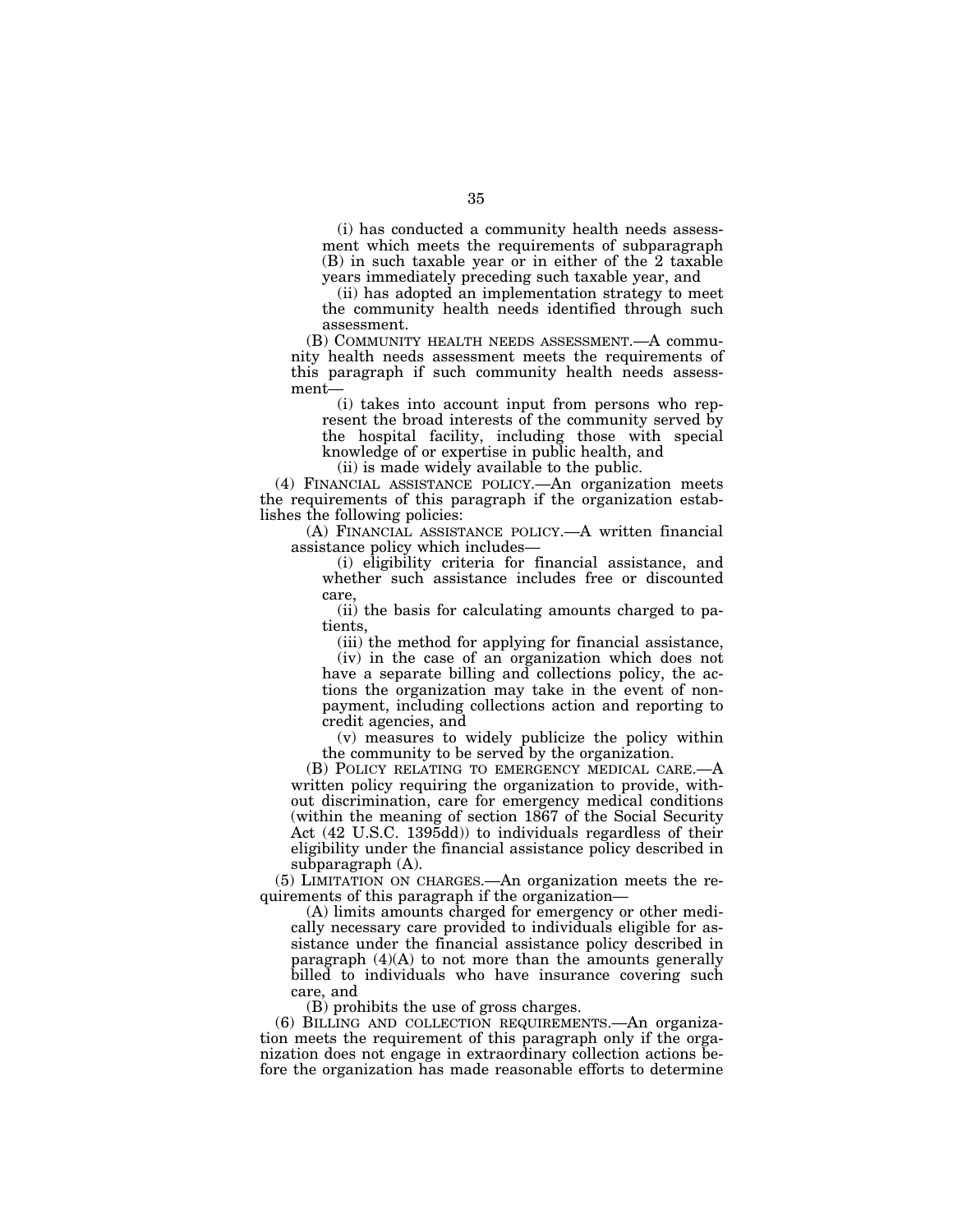whether the individual is eligible for assistance under the financial assistance policy described in paragraph (4)(A).

(7) REGULATORY AUTHORITY.—The Secretary shall issue such regulations and guidance as may be necessary to carry out the provisions of this subsection, including guidance relating to what constitutes reasonable efforts to determine the eligibility of a patient under a financial assistance policy for purposes of paragraph (6).

\* \* \* \* \* \* \*

#### B. CHANGES IN EXISTING LAW PROPOSED BY THE BILL, AS REPORTED

In compliance with clause  $3(e)(1)(B)$  of rule XIII of the Rules of the House of Representatives, changes in existing law proposed by the bill, as reported, are shown as follows (existing law proposed to be omitted is enclosed in black brackets, new matter is printed in italics, existing law in which no change is proposed is shown in roman):

#### CHANGES IN EXISTING LAW MADE BY THE BILL, AS REPORTED

In compliance with clause  $3(e)(1)(B)$  of rule XIII of the Rules of the House of Representatives, changes in existing law proposed by the bill, as reported, are shown as follows (new matter is printed in italics and existing law in which no change is proposed is shown in roman):

#### **INTERNAL REVENUE CODE OF 1986**

\* \* \* \* \* \* \*

# **Subtitle A—Income Taxes**

\* \* \* \* \* \* \*

# **CHAPTER 1—NORMAL TAXES AND SURTAXES**

\* \* \* \* \* \* \*

## **Subchapter F—Exempt Organizations**

\* \* \* \* \* \* \*

## **PART I—GENERAL RULE**

\* \* \* \* \* \* \* **SEC. 501. EXEMPTION FROM TAX ON CORPORATIONS, CERTAIN TRUSTS, ETC.** 

(a) EXEMPTION FROM TAXATION.—An organization described in subsection (c) or (d) or section 401(a) shall be exempt from taxation under this subtitle unless such exemption is denied under section 502 or 503.

(b) TAX ON UNRELATED BUSINESS INCOME AND CERTAIN OTHER ACTIVITIES.—An organization exempt from taxation under subsection (a) shall be subject to tax to the extent provided in parts II, III, and VI of this subchapter, but (notwithstanding parts II, III,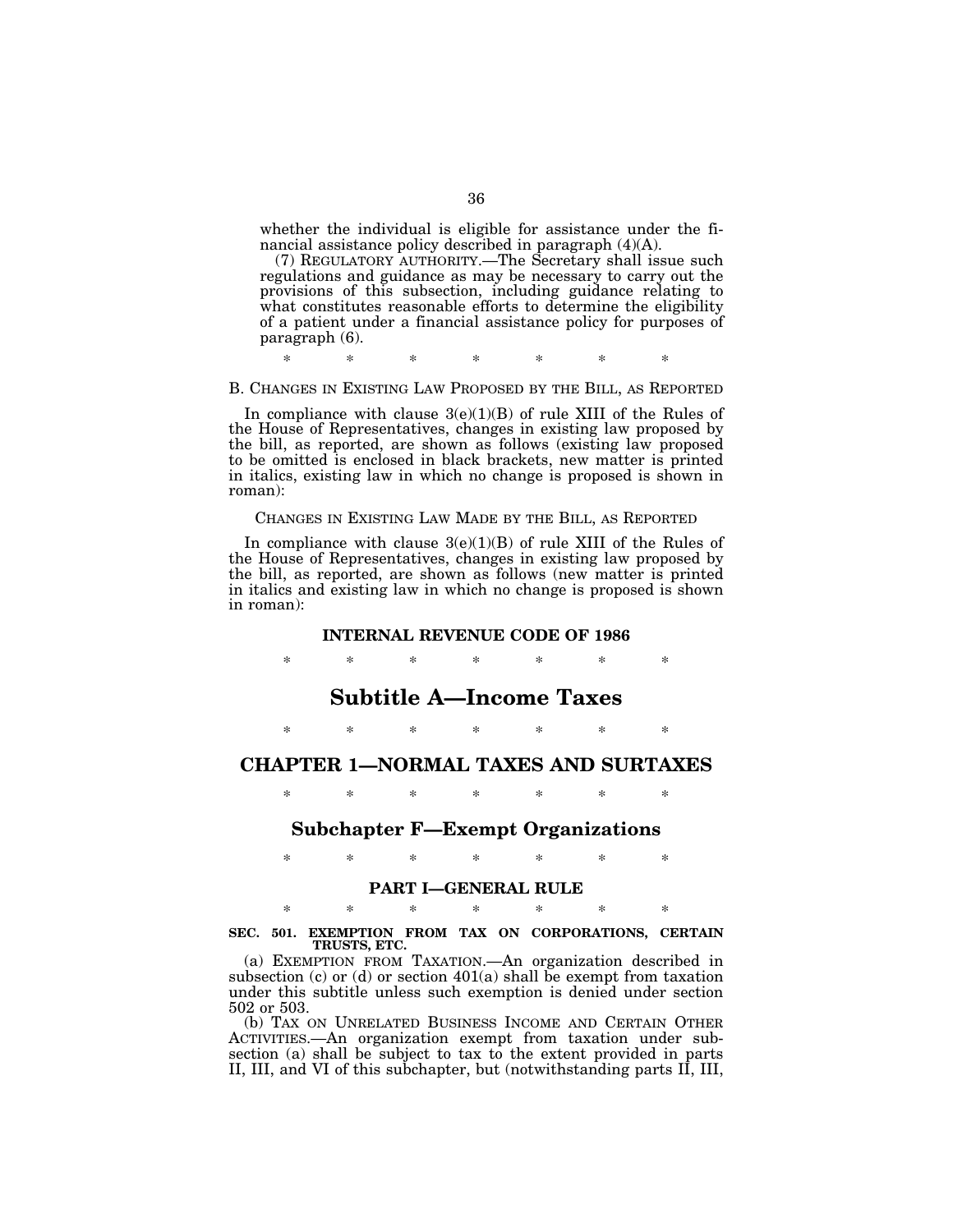and VI of this subchapter) shall be considered an organization exempt from income taxes for the purpose of any law which refers to organizations exempt from income taxes.

(c) LIST OF EXEMPT ORGANIZATIONS.—The following organizations are referred to in subsection (a):

(1) Any corporation organized under Act of Congress which is an instrumentality of the United States but only if such corporation—

(A) is exempt from Federal income taxes—

(i) under such Act as amended and supplemented before July 18, 1984, or

(ii) under this title without regard to any provision of law which is not contained in this title and which is not contained in a revenue Act, or

(B) is described in subsection (l).

(2) Corporations organized for the exclusive purpose of holding title to property, collecting income therefrom, and turning over the entire amount thereof, less expenses, to an organization which itself is exempt under this section. Rules similar to the rules of subparagraph (G) of paragraph (25) shall apply for purposes of this paragraph.

(3) Corporations, and any community chest, fund, or foundation, organized and operated exclusively for religious, charitable, scientific, testing for public safety, literary, or educational purposes, or to foster national or international amateur sports competition (but only if no part of its activities involve the provision of athletic facilities or equipment), or for the prevention of cruelty to children or animals, no part of the net earnings of which inures to the benefit of any private shareholder or individual, no substantial part of the activities of which is carrying on propaganda, or otherwise attempting, to influence legislation (except as otherwise provided in subsection (h)), and which does not participate in, or intervene in (including the publishing or distributing of statements), any political campaign on behalf of (or in opposition to) any candidate for public office.

(4)(A) Civic leagues or organizations not organized for profit but operated exclusively for the promotion of social welfare, or local associations of employees, the membership of which is limited to the employees of a designated person or persons in a particular municipality, and the net earnings of which are devoted exclusively to charitable, educational, or recreational purposes.

(B) Subparagraph (A) shall not apply to an entity unless no part of the net earnings of such entity inures to the benefit of any private shareholder or individual.

(5) Labor, agricultural, or horticultural organizations.

(6) Business leagues, chambers of commerce, real-estate boards, boards of trade, or professional football leagues (whether or not administering a pension fund for football players), not organized for profit and no part of the net earnings of which inures to the benefit of any private shareholder or individual.

(7) Clubs organized for pleasure, recreation, and other nonprofitable purposes, substantially all of the activities of which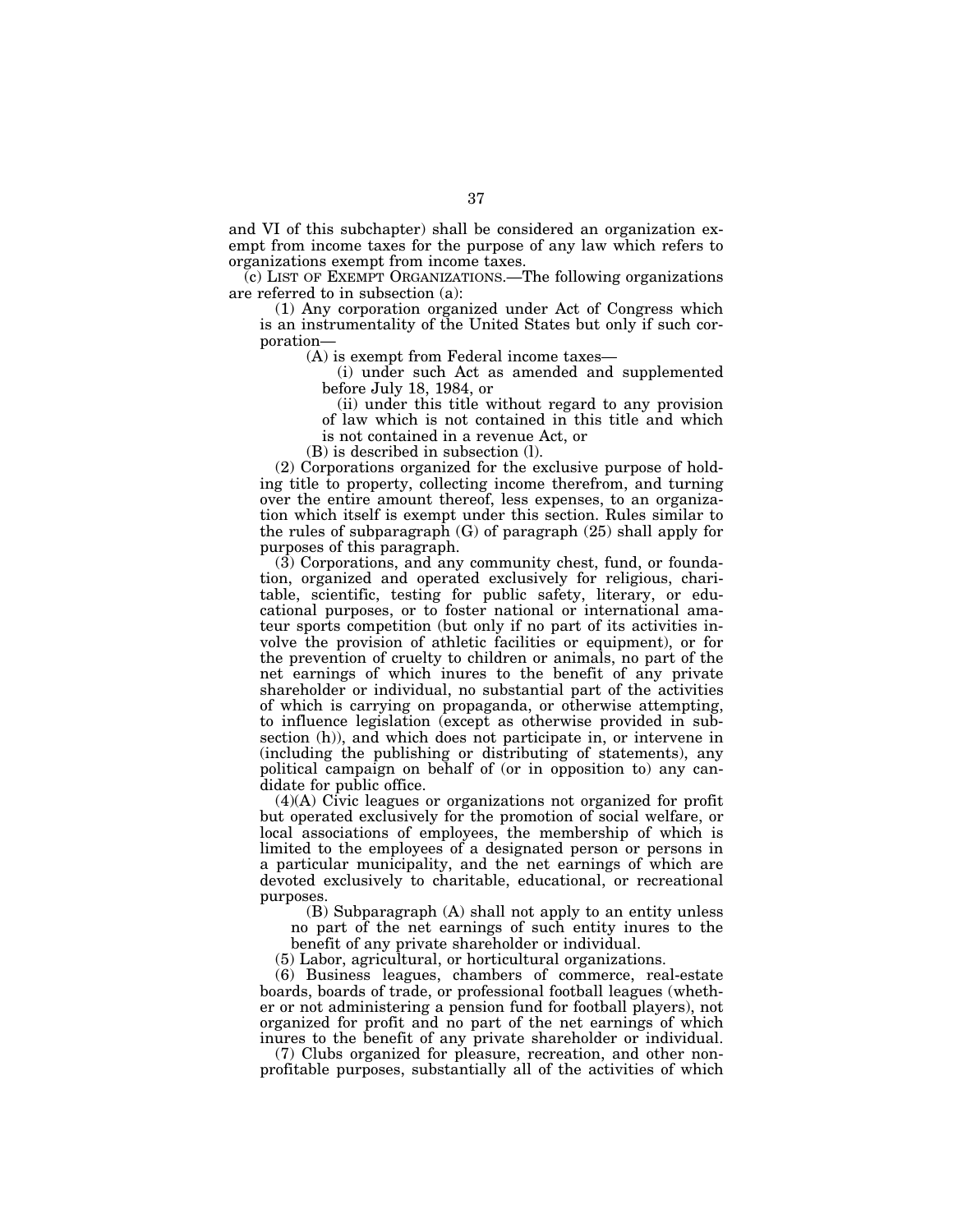are for such purposes and no part of the net earnings of which inures to the benefit of any private shareholder.

(8) Fraternal beneficiary societies, orders, or associations—

(A) operating under the lodge system or for the exclusive benefit of the members of a fraternity itself operating under the lodge system, and

(B) providing for the payment of life, sick, accident, or other benefits to the members of such society, order, or association or their dependents.

(9) Voluntary employees' beneficiary associations providing for the payment of life, sick, accident, or other benefits to the members of such association or their dependents or designated beneficiaries, if no part of the net earnings of such association inures (other than through such payments) to the benefit of any private shareholder or individual. For purposes of providing for the payment of sick and accident benefits to members of such an association and their dependents, the term ''dependent'' shall include any individual who is a child (as defined in section  $152(f)(1)$  of a member who as of the end of the calendar year has not attained age 27.

(10) Domestic fraternal societies, orders, or associations, operating under the lodge system—

(A) the net earnings of which are devoted exclusively to religious, charitable, scientific, literary, educational, and fraternal purposes, and

(B) which do not provide for the payment of life, sick, accident, or other benefits.

(11) Teachers' retirement fund associations of a purely local character, if—

(A) no part of their net earnings inures (other than through payment of retirement benefits) to the benefit of any private shareholder or individual, and

(B) the income consists solely of amounts received from public taxation, amounts received from assessments on the teaching salaries of members, and income in respect of investments.

(12)(A) Benevolent life insurance associations of a purely local character, mutual ditch or irrigation companies, mutual or cooperative telephone companies, or like organizations; but only if 85 percent or more of the income consists of amounts collected from members for the sole purpose of meeting losses and expenses.

(B) In the case of a mutual or cooperative telephone company, subparagraph (A) shall be applied without taking into account any income received or accrued—

(i) from a nonmember telephone company for the performance of communication services which involve members of the mutual or cooperative telephone company,

(ii) from qualified pole rentals,

(iii) from the sale of display listings in a directory furnished to the members of the mutual or cooperative telephone company, or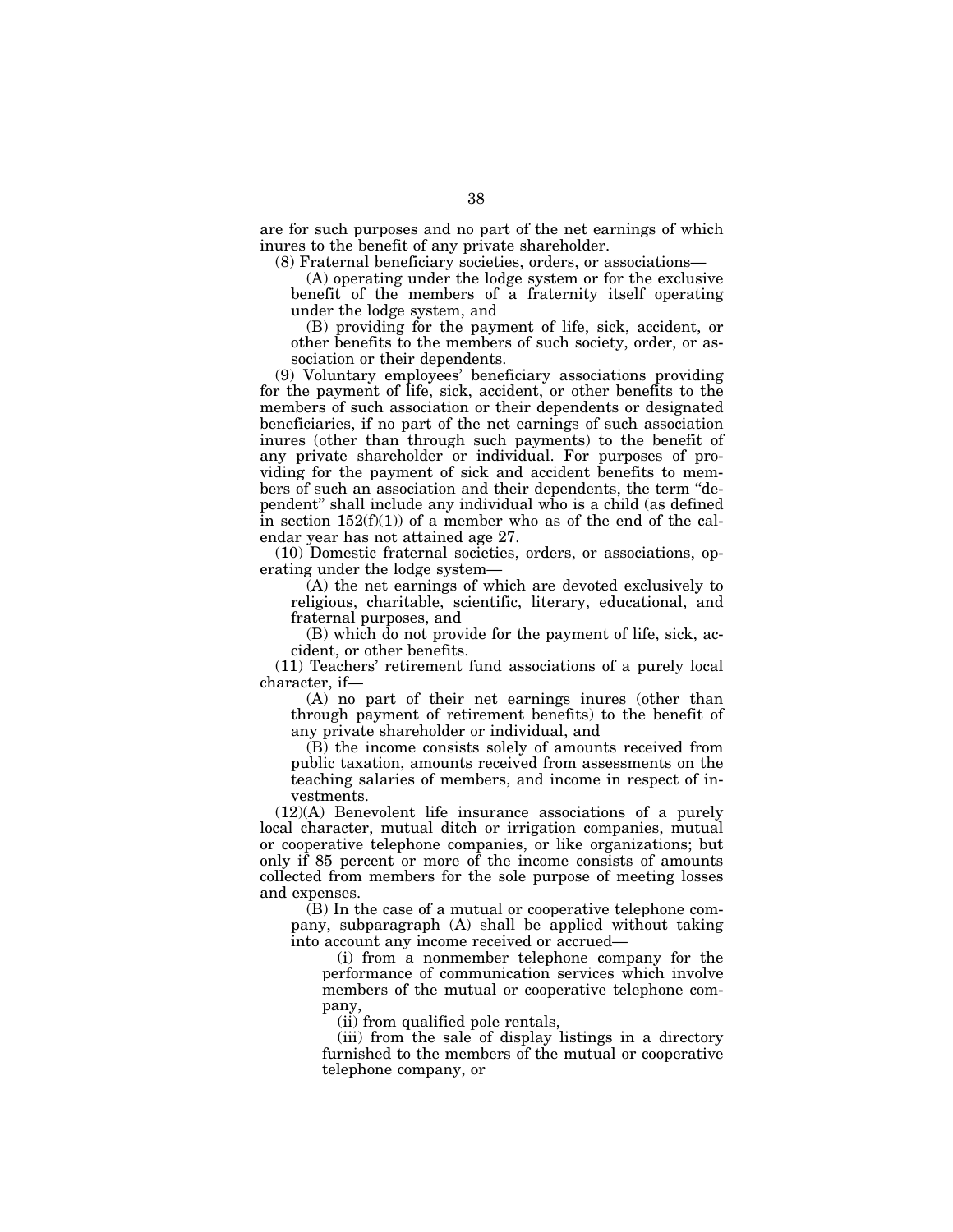(iv) from the prepayment of a loan under section 306A, 306B, or 311 of the Rural Electrification Act of 1936 (as in effect on January 1, 1987).

(C) In the case of a mutual or cooperative electric company, subparagraph (A) shall be applied without taking into account any income received or accrued—

(i) from qualified pole rentals, or

(ii) from any provision or sale of electric energy transmission services or ancillary services if such services are provided on a nondiscriminatory open access basis under an open access transmission tariff approved or accepted by FERC or under an independent transmission provider agreement approved or accepted by FERC (other than income received or accrued directly or indirectly from a member),

(iii) from the provision or sale of electric energy distribution services or ancillary services if such services are provided on a nondiscriminatory open access basis to distribute electric energy not owned by the mutual or electric cooperative company—

(I) to end-users who are served by distribution facilities not owned by such company or any of its members (other than income received or accrued directly or indirectly from a member), or

(II) generated by a generation facility not owned or leased by such company or any of its members and which is directly connected to distribution facilities owned by such company or any of its members (other than income received or accrued directly or indirectly from a member),

(iv) from any nuclear decommissioning transaction, or

(v) from any asset exchange or conversion transaction.

(D) For purposes of this paragraph, the term ''qualified pole rental'' means any rental of a pole (or other structure used to support wires) if such pole (or other structure)—

(i) is used by the telephone or electric company to support one or more wires which are used by such company in providing telephone or electric services to its members, and

(ii) is used pursuant to the rental to support one or more wires (in addition to the wires described in clause (i)) for use in connection with the transmission by wire of electricity or of telephone or other communications.

For purposes of the preceding sentence, the term "rental" includes any sale of the right to use the pole (or other structure).

(E) For purposes of subparagraph (C)(ii), the term "FERC" means the Federal Energy Regulatory Commission and references to such term shall be treated as including the Public Utility Commission of Texas with respect to any ERCOT utility (as defined in section  $212(k)(2)(B)$  of the Federal Power Act  $(16$  U.S.C.  $824k(k)(2)(B))$ .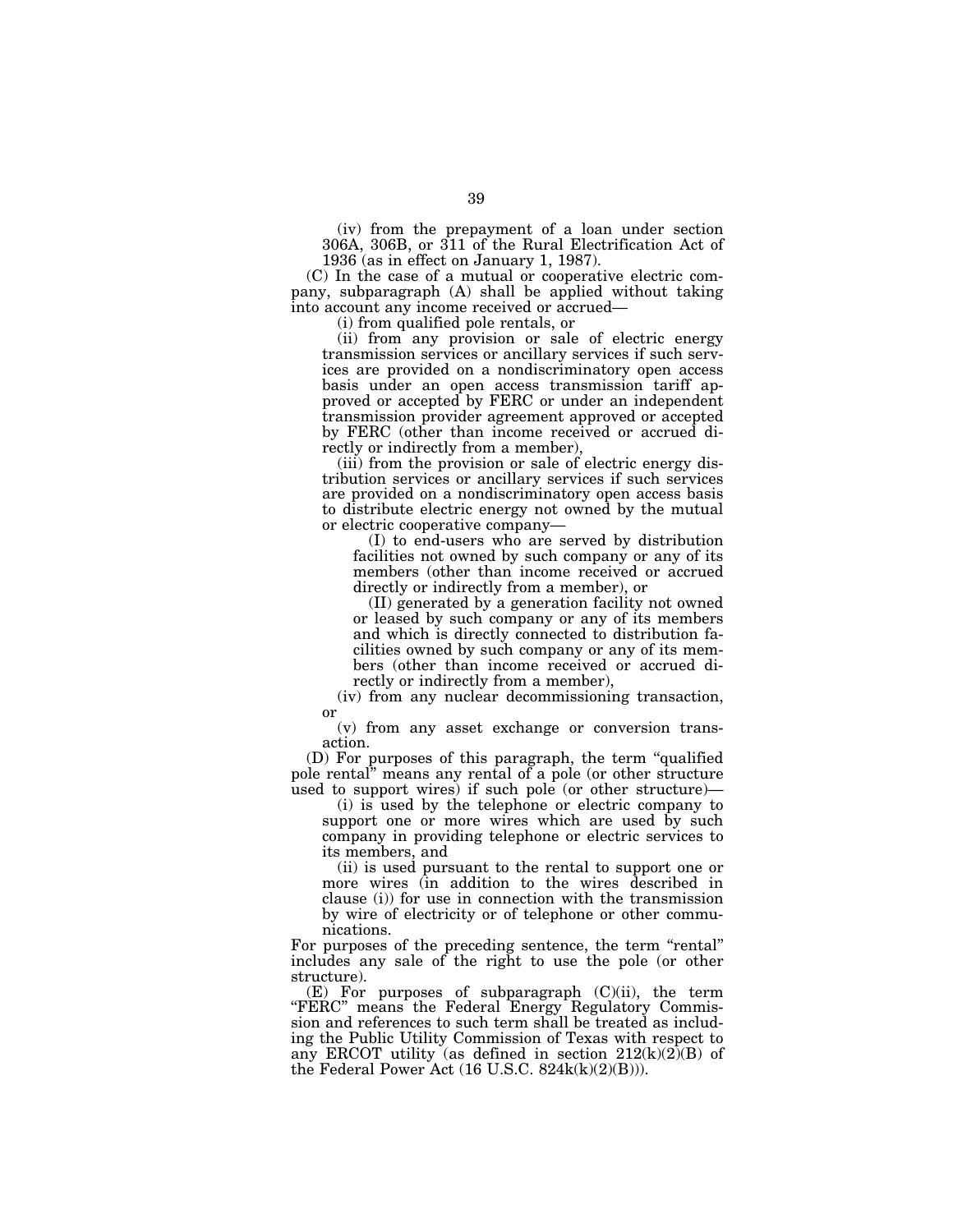$(F)$  For purposes of subparagraph  $(C)(iv)$ , the term "nuclear decommissioning transaction'' means—

(i) any transfer into a trust, fund, or instrument established to pay any nuclear decommissioning costs if the transfer is in connection with the transfer of the mutual or cooperative electric company's interest in a nuclear power plant or nuclear power plant unit,

(ii) any distribution from any trust, fund, or instrument established to pay any nuclear decommissioning costs, or

(iii) any earnings from any trust, fund, or instrument established to pay any nuclear decommissioning costs.

(G) For purposes of subparagraph  $(C)(v)$ , the term "asset" exchange or conversion transaction'' means any voluntary exchange or involuntary conversion of any property related to generating, transmitting, distributing, or selling electric energy by a mutual or cooperative electric company, the gain from which qualifies for deferred recognition under section 1031 or 1033, but only if the replacement property acquired by such company pursuant to such section constitutes property which is used, or to be used, for—

(i) generating, transmitting, distributing, or selling electric energy, or

(ii) producing, transmitting, distributing, or selling natural gas.

 $(H)(i)$  In the case of a mutual or cooperative electric company described in this paragraph or an organization described in section  $1381(a)(2)(\overline{C})$ , income received or accrued from a load loss transaction shall be treated as an amount collected from members for the sole purpose of meeting losses and expenses.

(ii) For purposes of clause (i), the term ''load loss transaction'' means any wholesale or retail sale of electric energy (other than to members) to the extent that the aggregate sales during the recovery period do not exceed the load loss mitigation sales limit for such period.

(iii) For purposes of clause (ii), the load loss mitigation sales limit for the recovery period is the sum of the annual load losses for each year of such period.

(iv) For purposes of clause (iii), a mutual or cooperative electric company's annual load loss for each year of the recovery period is the amount (if any) by which—

(I) the megawatt hours of electric energy sold during such year to members of such electric company are less than

(II) the megawatt hours of electric energy sold during the base year to such members.

(v) For purposes of clause  $(iv)(II)$ , the term "base" year'' means—

(I) the calendar year preceding the start-up year, or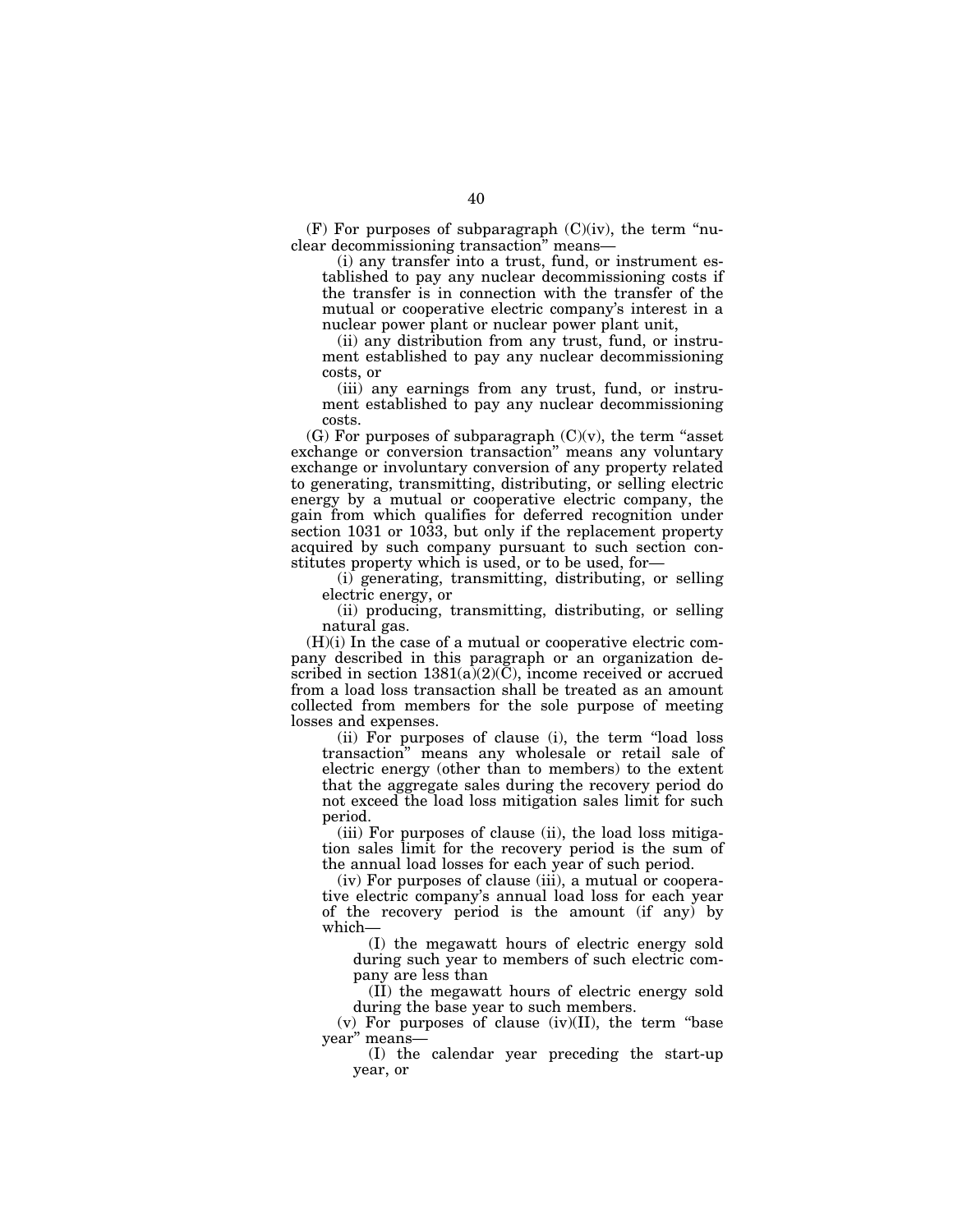(II) at the election of the mutual or cooperative electric company, the second or third calendar years preceding the start-up year.

(vi) For purposes of this subparagraph, the recovery period is the 7-year period beginning with the start-up year.

(vii) For purposes of this subparagraph, the start-up year is the first year that the mutual or cooperative electric company offers nondiscriminatory open access or the calendar year which includes the date of the enactment of this subparagraph, if later, at the election of such company.

(viii) A company shall not fail to be treated as a mutual or cooperative electric company for purposes of this paragraph or as a corporation operating on a cooperative basis for purposes of section  $1381(a)(2)(C)$  by reason of the treatment under clause (i).

 $(ix)$  For purposes of subparagraph  $(A)$ , in the case of a mutual or cooperative electric company, income received, or accrued, indirectly from a member shall be treated as an amount collected from members for the sole purpose of meeting losses and expenses.

*(I) TREATMENT OF MUTUAL DITCH IRRIGATION COMPA- NIES.—* 

*(i) IN GENERAL.—In the case of a mutual ditch or irrigation company or of a like organization to a mutual ditch or irrigation company, subparagraph (A) shall be applied without taking into account any income received or accrued—* 

*(I) from the sale, lease, or exchange of fee or other interests in real and personal property, including interests in water,* 

*(II) from the sale or exchange of stock in a mutual ditch or irrigation company (or in a like organization to a mutual ditch or irrigation company) or contract rights for the delivery or use of water, or* 

*(III) from the investment of proceeds from sales,* 

*leases, or exchanges under subclauses (I) and (II), except that any income received under subclause (I), (II), or (III) which is distributed or expended for expenses (other than for operations, maintenance, and capital improvements) of the mutual ditch or irrigation company or of the like organization to a mutual ditch or irrigation company (as the case may be) shall be treated as nonmember income in the year in which it is distributed or expended. For purposes of the preceding sentence, expenses (other than for operations, maintenance, and capital improvements) include expenses for the construction of conveyances designed to deliver water outside of the system of the mutual ditch or irrigation company or of the like organization.* 

*(ii) TREATMENT OF ORGANIZATIONAL GOVERNANCE.— In the case of a mutual ditch or irrigation company or of a like organization to a mutual ditch or irrigation*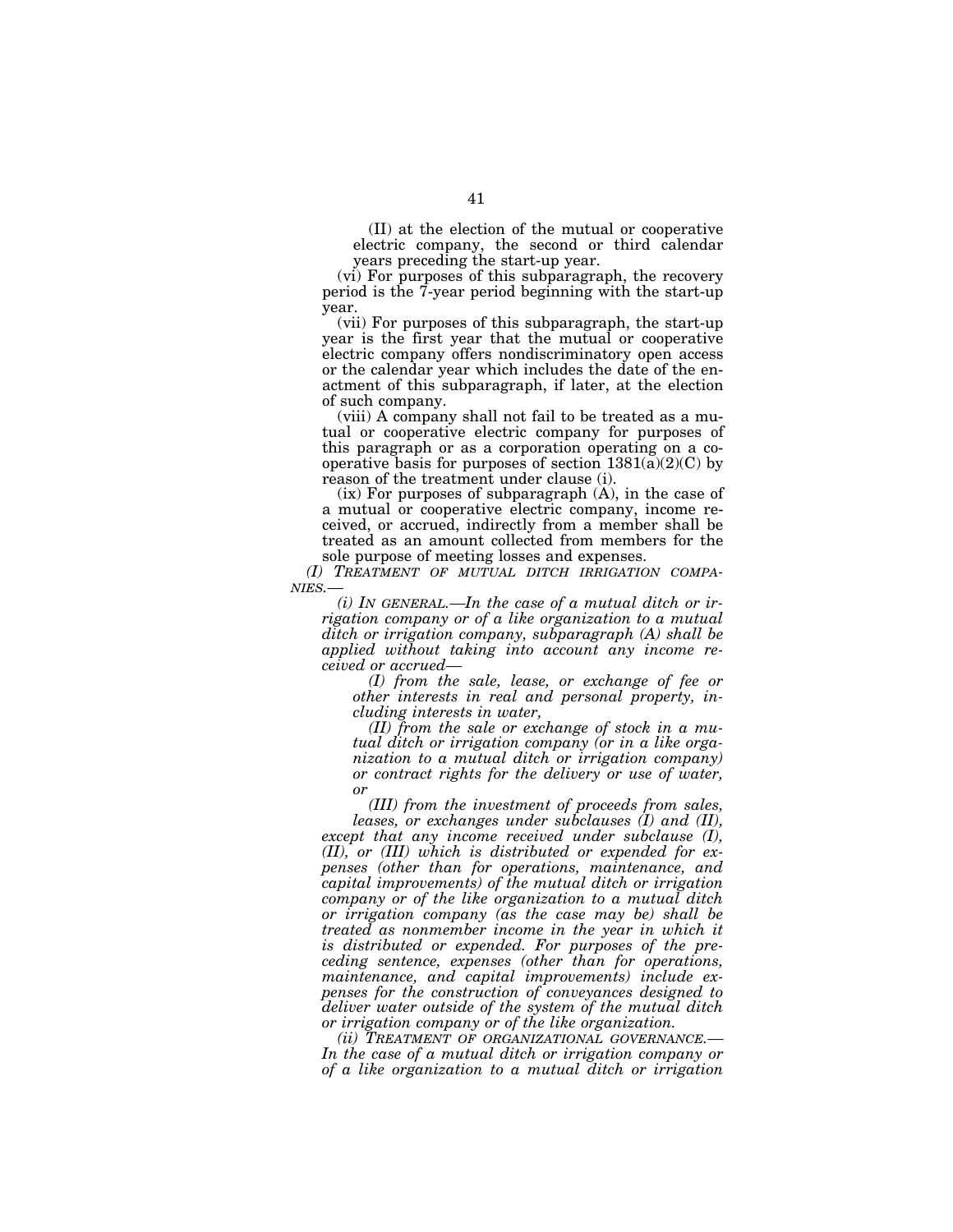*company, where State law provides that such a company or organization may be organized in a manner that permits voting on a basis which is pro rata to share ownership on corporate governance matters, subparagraph (A) shall be applied without taking into account whether its member shareholders have one vote on corporate governance matters per share held in the corporation. Nothing in this clause shall be construed to create any inference about the requirements of this subsection for companies or organizations not included in this clause.* 

(13) Cemetery companies owned and operated exclusively for the benefit of their members or which are not operated for profit; and any corporation chartered solely for the purpose of the disposal of bodies by burial or cremation which is not permitted by its charter to engage in any business not necessarily incident to that purpose and no part of the net earnings of which inures to the benefit of any private shareholder or individual.

(14)(A) Credit unions without capital stock organized and operated for mutual purposes and without profit.

(B) Corporations or associations without capital stock organized before September 1, 1957, and operated for mutual purposes and without profit for the purpose of providing reserve funds for, and insurance of shares or deposits in—

(i) domestic building and loan associations,

(ii) cooperative banks without capital stock organized and operated for mutual purposes and without profit,

(iii) mutual savings banks not having capital stock represented by shares, or

(iv) mutual savings banks described in section 591(b)

(C) Corporations or associations organized before September 1, 1957, and operated for mutual purposes and without profit for the purpose of providing reserve funds for associations or banks described in clause (i), (ii), or (iii) of subparagraph (B); but only if 85 percent or more of the income is attributable to providing such reserve funds and to investments. This subparagraph shall not apply to any corporation or association entitled to exemption under subparagraph (B).

(15)(A) Insurance companies (as defined in section 816(a)) other than life (including interinsurers and reciprocal underwriters) if—

(i)(I) the gross receipts for the taxable year do not exceed \$600,000, and

(II) more than 50 percent of such gross receipts consist of premiums, or

(ii) in the case of a mutual insurance company—

(I) the gross receipts of which for the taxable year do not exceed \$150,000, and

(II) more than 35 percent of such gross receipts consist of premiums.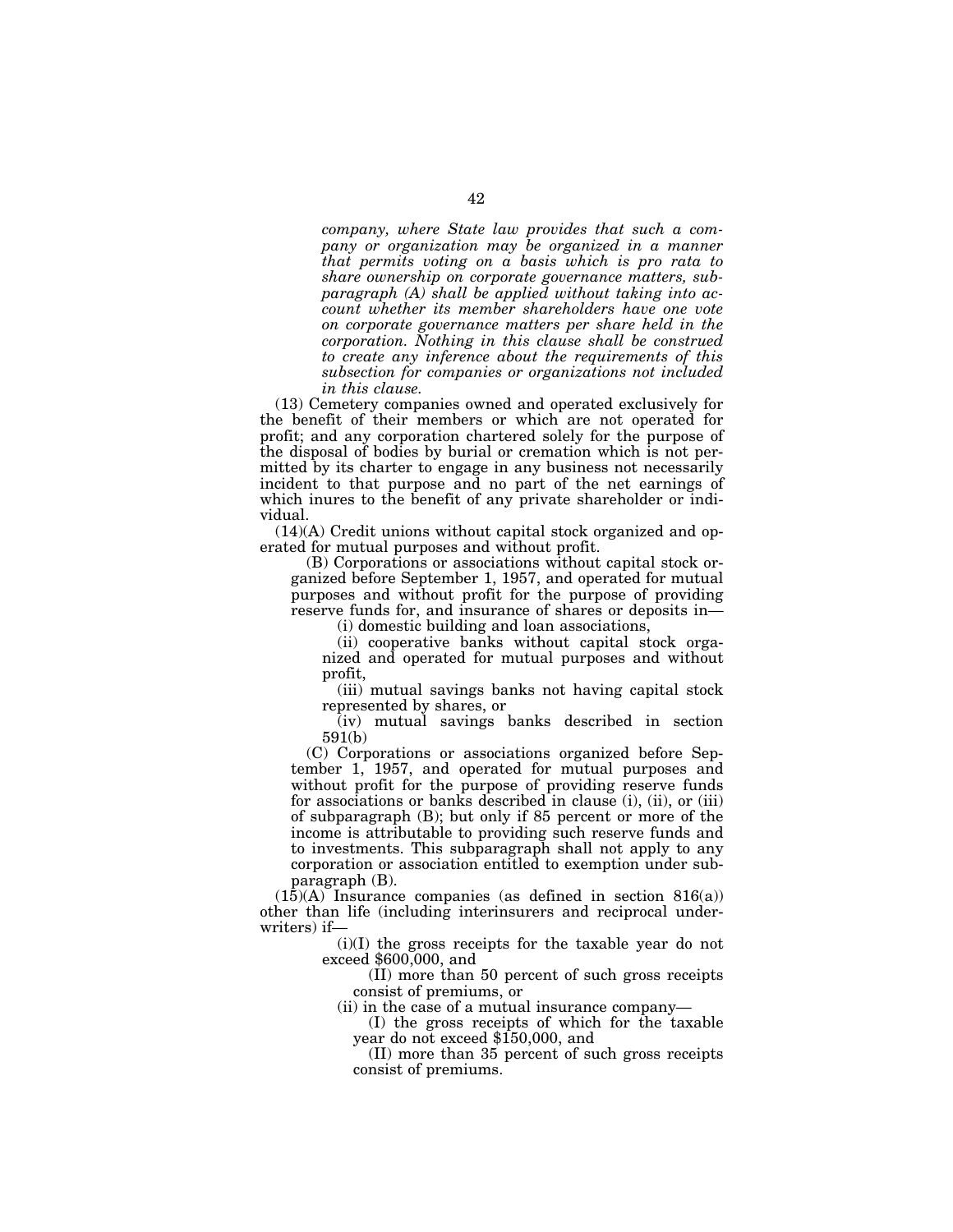Clause (ii) shall not apply to a company if any employee of the company, or a member of the employee's family (as defined in section 2032A(e)(2)), is an employee of another company exempt from taxation by reason of this paragraph (or would be so exempt but for this sentence).

(B) For purposes of subparagraph (A), in determining whether any company or association is described in subparagraph (A), such company or association shall be treated as receiving during the taxable year amounts described in subparagraph (A) which are received during such year by all other companies or associations which are members of the same controlled group as the insurance company or association for which the determination is being made.

(C) For purposes of subparagraph (B), the term ''controlled group'' has the meaning given such term by section  $831(b)(2)(B)(ii)$ , except that in applying section  $831(b)(2)(B)(ii)$  for purposes of this subparagraph, subparagraphs (B) and  $\overline{(C)}$  of section 1563 $\overline{(b)}(2)$  shall be disregarded.

(16) Corporations organized by an association subject to part IV of this subchapter or members thereof, for the purpose of financing the ordinary crop operations of such members or other producers, and operated in conjunction with such association. Exemption shall not be denied any such corporation because it has capital stock, if the dividend rate of such stock is fixed at not to exceed the legal rate of interest in the State of incorporation or 8 percent per annum, whichever is greater, on the value of the consideration for which the stock was issued, and if substantially all such stock (other than nonvoting preferred stock, the owners of which are not entitled or permitted to participate, directly or indirectly, in the profits of the corporation, on dissolution or otherwise, beyond the fixed dividends) is owned by such association, or members thereof; nor shall exemption be denied any such corporation because there is accumulated and maintained by it a reserve required by State law or a reasonable reserve for any necessary purpose.

(17)(A) A trust or trusts forming part of a plan providing for the payment of supplemental unemployment compensation benefits, if—

(i) under the plan, it is impossible, at any time prior to the satisfaction of all liabilities, with respect to employees under the plan, for any part of the corpus or income to be (within the taxable year or thereafter) used for, or diverted to, any purpose other than the providing of supplemental unemployment compensation benefits,

(ii) such benefits are payable to employees under a classification which is set forth in the plan and which is found by the Secretary not to be discriminatory in favor of employees who are highly compensated employees (within the meaning of section  $414(q)$ ), and

(iii) such benefits do not discriminate in favor of employees who are highly compensated employees (within the meaning of section  $414(q)$ ). A plan shall not be considered discriminatory within the meaning of this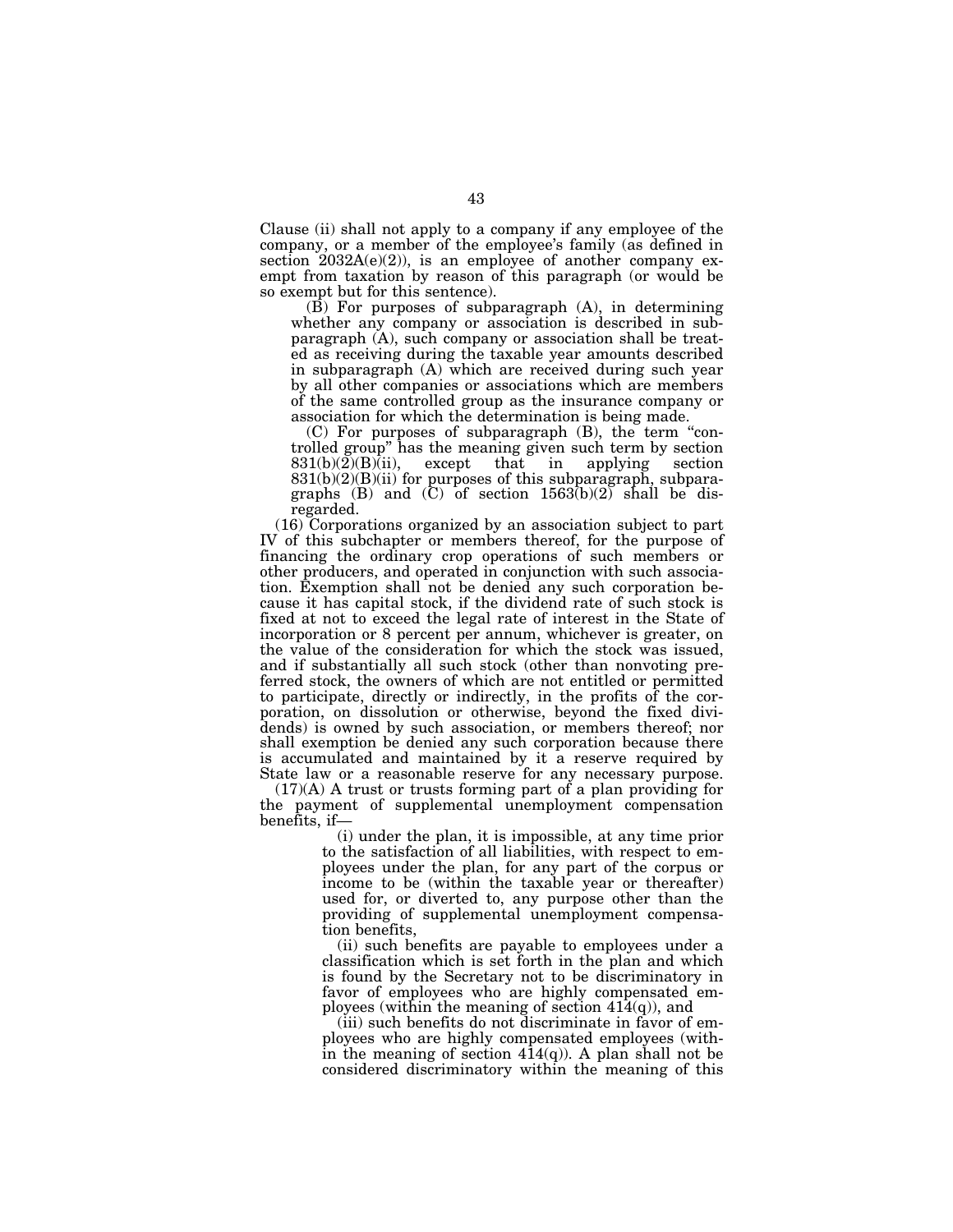clause merely because the benefits received under the plan bear a uniform relationship to the total compensation, or the basic or regular rate of compensation, of the employees covered by the plan.

(B) In determining whether a plan meets the requirements of subparagraph (A), any benefits provided under any other plan shall not be taken into consideration, except that a plan shall not be considered discriminatory—

(i) merely because the benefits under the plan which are first determined in a nondiscriminatory manner within the meaning of subparagraph (A) are then reduced by any sick, accident, or unemployment compensation benefits received under State or Federal law (or reduced by a portion of such benefits if determined in a nondiscriminatory manner), or

(ii) merely because the plan provides only for employees who are not eligible to receive sick, accident, or unemployment compensation benefits under State or Federal law the same benefits (or a portion of such benefits if determined in a nondiscriminatory manner) which such employees would receive under such laws if such employees were eligible for such benefits, or

(iii) merely because the plan provides only for employees who are not eligible under another plan (which meets the requirements of subparagraph (A)) of supplemental unemployment compensation benefits provided wholly by the employer the same benefits (or a portion of such benefits if determined in a nondiscriminatory manner) which such employees would receive under such other plan if such employees were eligible under such other plan, but only if the employees eligible under both plans would make a classification which would be nondiscriminatory within the meaning of subparagraph (A).

(C) A plan shall be considered to meet the requirements of subparagraph (A) during the whole of any year of the plan if on one day in each quarter it satisfies such requirements.

(D) The term ''supplemental unemployment compensation benefits''' means only—

(i) benefits which are paid to an employee because of his involuntary separation from the employment of the employer (whether or not such separation is temporary) resulting directly from a reduction in force, the discontinuance of a plant or operation, or other similar conditions, and

(ii) sick and accident benefits subordinate to the benefits described in clause (i).

(E) Exemption shall not be denied under subsection (a) to any organization entitled to such exemption as an association described in paragraph (9) of this subsection merely because such organization provides for the payment of supplemental unemployment benefits (as defined in subpara $graph (D)(i)$ ).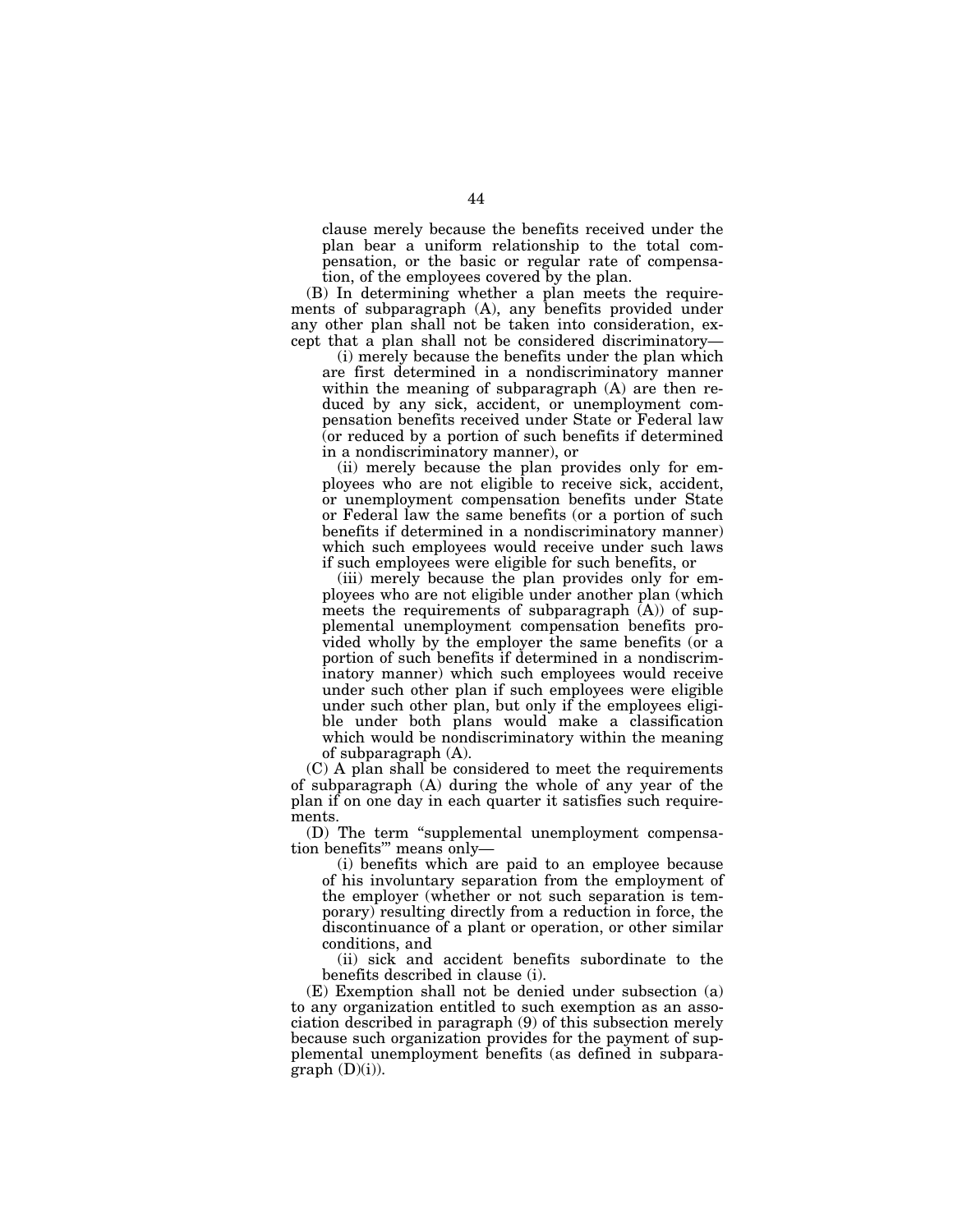(18) A trust or trusts created before June 25, 1959, forming part of a plan providing for the payment of benefits under a pension plan funded only by contributions of employees, if—

(A) under the plan, it is impossible, at any time prior to the satisfaction of all liabilities with respect to employees under the plan, for any part of the corpus or income to be (within the taxable year or thereafter) used for, or diverted to, any purpose other than the providing of benefits under the plan,

(B) such benefits are payable to employees under a classification which is set forth in the plan and which is found by the Secretary not to be discriminatory in favor of employees who are highly compensated employees (within the meaning of section  $414(q)$ ),

(C) such benefits do not discriminate in favor of employees who are highly compensated employees (within the meaning of section  $414(q)$ ). A plan shall not be considered discriminatory within the meaning of this subparagraph merely because the benefits received under the plan bear a uniform relationship to the total compensation, or the basic or regular rate of compensation, of the employees covered by the plan, and

(D) in the case of a plan under which an employee may designate certain contributions as deductible—

(i) such contributions do not exceed the amount with respect to which a deduction is allowable under section 219(b)(3),

(ii) requirements similar to the requirements of section  $401(k)(3)(A)(ii)$  are met with respect to such elective contributions,

(iii) such contributions are treated as elective deferrals for purposes of section 402(g), and

(iv) the requirements of section  $401(a)(30)$  are met. For purposes of subparagraph  $(D)(ii)$ , rules similar to the rules of section 401(k)(8) shall apply. For purposes of section 4979, any excess contribution under clause (ii) shall be treated as an excess contribution under a cash or deferred arrangement.

(19) A post or organization of past or present members of the Armed Forces of the United States, or an auxiliary unit or society of, or a trust or foundation for, any such post or organization—

(A) organized in the United States or any of its possessions,

(B) at least 75 percent of the members of which are past or present members of the Armed Forces of the United States and substantially all of the other members of which are individuals who are cadets or are spouses, widows,, widowers, ancestors, or lineal descendants of past or present members of the Armed Forces of the United States or of cadets, and

(C) no part of the net earnings of which inures to the benefit of any private shareholder or individual.

(21)(A) A trust or trusts established in writing, created or organized in the United States, and contributed to by any person (except an insurance company) if—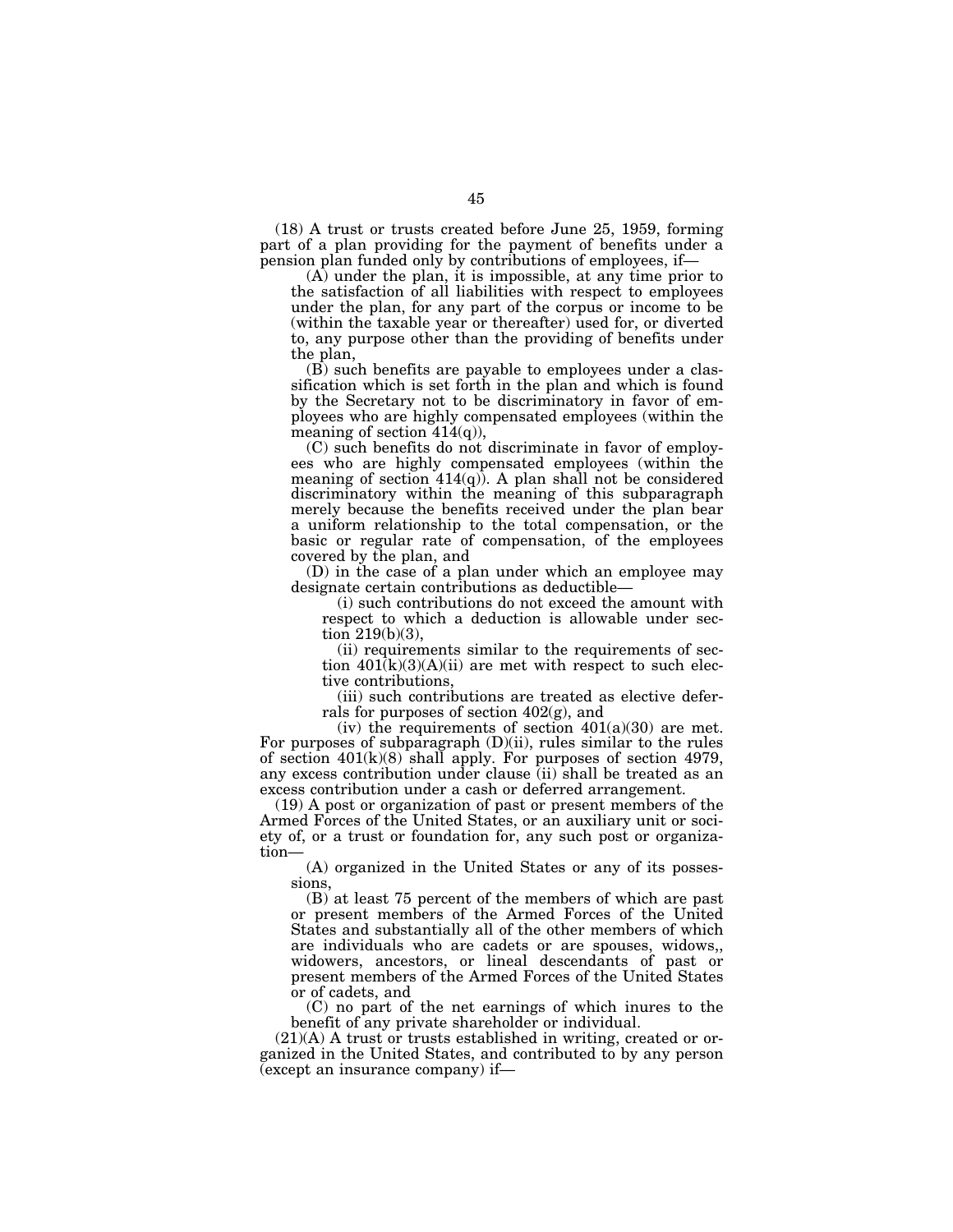(i) the purpose of such trust or trusts is exclusively—

(I) to satisfy, in whole or in part, the liability of such person for, or with respect to, claims for compensation for disability or death due to pneumoconiosis under Black Lung Acts,

(II) to pay premiums for insurance exclusively covering such liability,

(III) to pay administrative and other incidental expenses of such trust in connection with the operation of the trust and the processing of claims against such person under Black Lung Acts, and

 $(IV)$  to pay accident or health benefits for retired miners and their spouses and dependents (including administrative and other incidental expenses of such trust in connection therewith) or premiums for insurance exclusively covering such benefits; and

(ii) no part of the assets of the trust may be used for, or diverted to, any purpose other than—

(I) the purposes described in clause (i),

(II) investment (but only to the extent that the trustee determines that a portion of the assets is not currently needed for the purposes described in clause (i)) in qualified investments, or

(III) payment into the Black Lung Disability Trust Fund established under section 9501, or into the general fund of the United States Treasury (other than in satisfaction of any tax or other civil or criminal liability of the person who established or contributed to the trust).

(B) No deduction shall be allowed under this chapter for any payment described in subparagraph  $(A)(i)(I\bar{V})$  from such trust.

(C) Payments described in subparagraph (A)(i)(IV) may be made from such trust during a taxable year only to the extent that the aggregate amount of such payments during such taxable year does not exceed the excess (if any), as of the close of the preceding taxable year, of—

(i) the fair market value of the assets of the trust, over

(ii) 110 percent of the present value of the liability described in subparagraph  $(A)(i)(I)$  of such person.

The determinations under the preceding sentence shall be made by an independent actuary using actuarial methods and assumptions (not inconsistent with the regulations prescribed under section  $192(c)(1)(A)$  each of which is reasonable and which are reasonable in the aggregate.

(D) For purposes of this paragraph:

(i) The term ''Black Lung Acts''' means part C of title IV of the Federal Mine Safety and Health Act of 1977, and any State law providing compensation for disability or death due to that pneumoconiosis.

(ii) The term ''qualified investments''' means—

(I) public debt securities of the United States,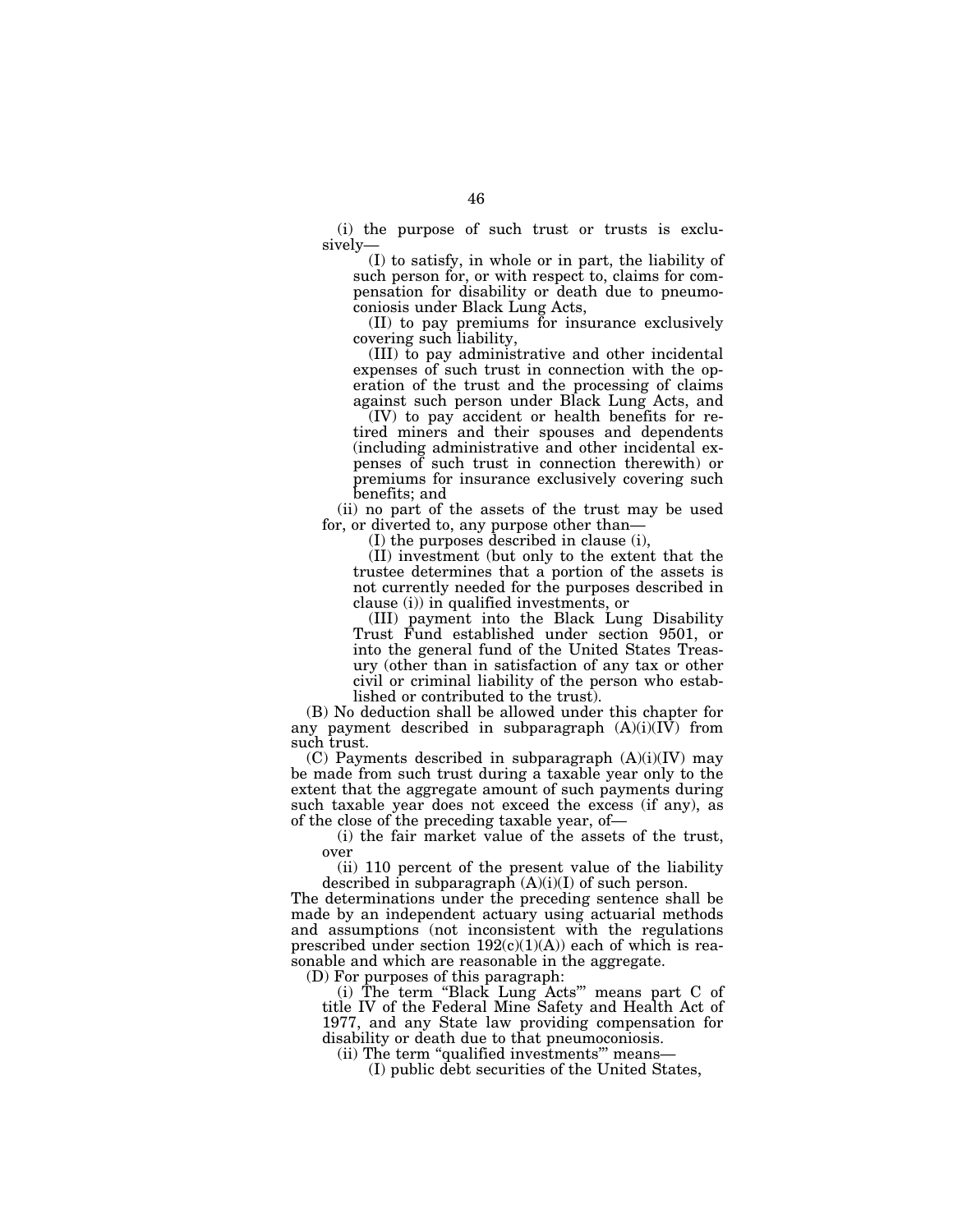(II) obligations of a State or local government which are not in default as to principal or interest, and

(III) time or demand deposits in a bank (as defined in section 581) or an insured credit union (within the meaning of section 101(7) of the Federal Credit Union Act, 12 U.S.C. 1752(7)) located in the United States.

(iii) The term "miner" has the same meaning as such term has when used in section 402(d) of the Black Lung Benefits Act (30 U.S.C. 902(d)).

(iv) The term ''incidental expenses''' includes legal, accounting, actuarial, and trustee expenses.

(22) A trust created or organized in the United States and established in writing by the plan sponsors of multiemployer plans if—

(A) the purpose of such trust is exclusively—

(i) to pay any amount described in section 4223(c) or (h) of the Employee Retirement Income Security Act of 1974, and

(ii) to pay reasonable and necessary administrative expenses in connection with the establishment and operation of the trust and the processing of claims against the trust,

(B) no part of the assets of the trust may be used for, or diverted to, any purpose other than—

(i) the purposes described in subparagraph (A), or

(ii) the investment in securities, obligations, or time or demand deposits described in clause (ii) of paragraph (21)(D),

(C) such trust meets the requirements of paragraphs (2),  $(3)$ , and  $(4)$  of section  $4223(b)$ ,  $4223(b)$ , or, if applicable, section 4223(c) of the Employee Retirement Income Security Act of 1974, and

(D) the trust instrument provides that, on dissolution of the trust, assets of the trust may not be paid other than to plans which have participated in the plan or, in the case of a trust established under section 4223(h) of such Act, to plans with respect to which employers have participated in the fund.

(23) Any association organized before 1880 more than 75 percent of the members of which are present or past members of the Armed Forces and a principal purpose of which is to provide insurance and other benefits to veterans or their dependents.

(24) A trust described in section 4049 of the Employee Retirement Income Security Act of 1974 (as in effect on the date of the enactment of the Single-Employer Pension Plan Amendments Act of 1986).

(25)(A) Any corporation or trust which—

(i) has no more than 35 shareholders or beneficiaries,

(ii) has only 1 class of stock or beneficial interest, and

(iii) is organized for the exclusive purposes of—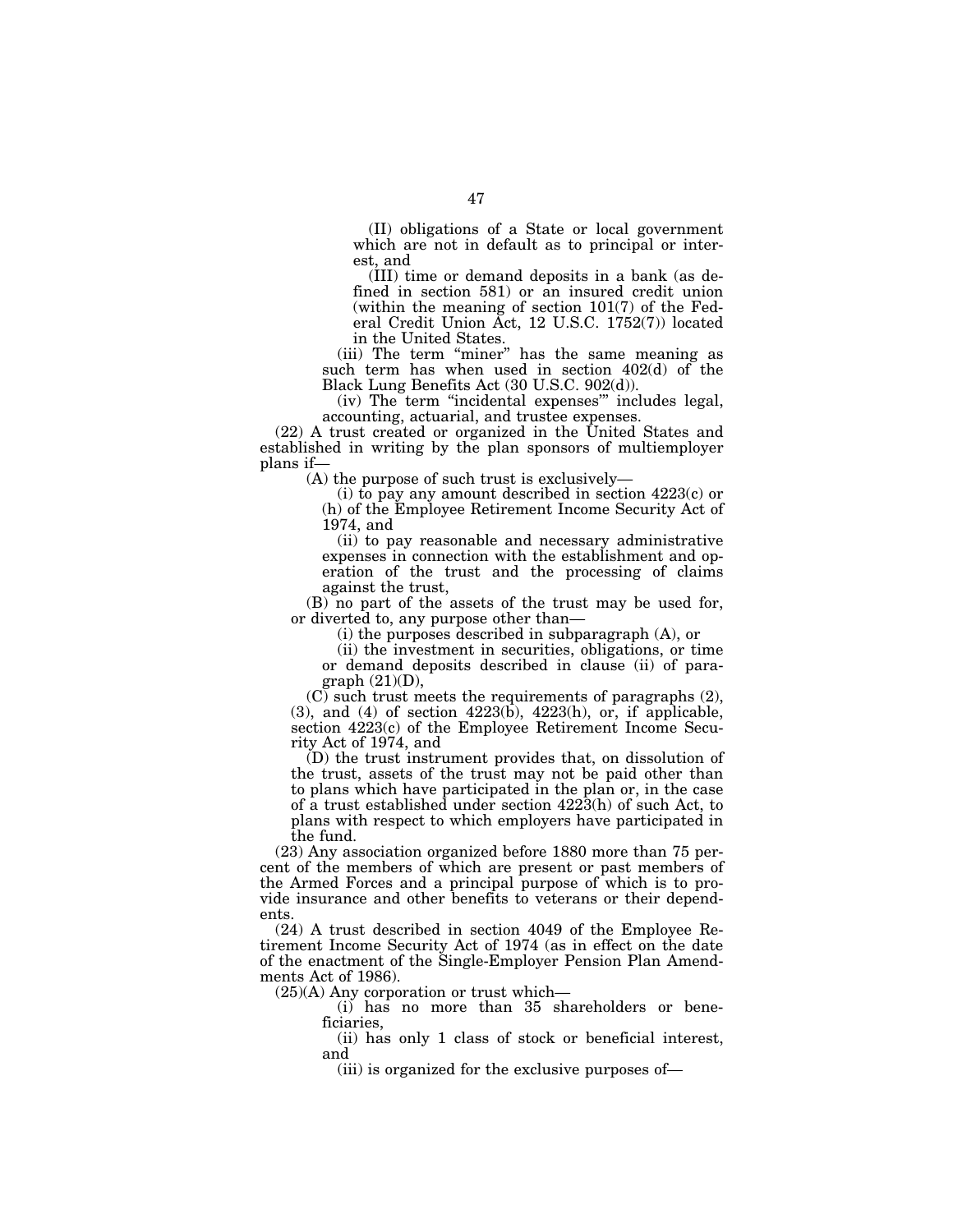(I) acquiring real property and holding title to, and collecting income from, such property, and

(II) remitting the entire amount of income from such property (less expenses) to 1 or more organizations described in subparagraph (C) which are shareholders of such corporation or beneficiaries of such trust.

For purposes of clause (iii), the term "real property" shall not include any interest as a tenant in common (or similar interest) and shall not include any indirect interest.

(B) A corporation or trust shall be described in subparagraph (A) without regard to whether the corporation or trust is organized by  $\overline{1}$  or more organizations described in subparagraph (C).

(C) An organization is described in this subparagraph if such organization is—

(i) a qualified pension, profit sharing, or stock bonus plan that meets the requirements of section 401(a),

(ii) a governmental plan (within the meaning of section 414(d)),

(iii) the United States, any State or political subdivision thereof, or any agency or instrumentality of any of the foregoing, or

(iv) any organization described in paragraph (3).

(D) A corporation or trust shall in no event be treated as described in subparagraph (A) unless such corporation or trust permits its shareholders or beneficiaries—

(i) to dismiss the corporation's or trust's investment adviser, following reasonable notice, upon a vote of the shareholders or beneficiaries holding a majority of interest in the corporation or trust, and

(ii) to terminate their interest in the corporation or trust by either, or both, of the following alternatives, as determined by the corporation or trust:

(I) by selling or exchanging their stock in the corporation or interest in the trust (subject to any Federal or State securities law) to any organization described in subparagraph (C) so long as the sale or exchange does not increase the number of shareholders or beneficiaries in such corporation or trust above 35, or

(II) by having their stock or interest redeemed by the corporation or trust after the shareholder or beneficiary has provided 90 days notice to such corporation or trust.

(E)(i) For purposes of this title—

(I) a corporation which is a qualified subsidiary

shall not be treated as a separate corporation, and (II) all assets, liabilities, and items of income, deduction, and credit of a qualified subsidiary shall be treated as assets, liabilities, and such items (as the case may be) of the corporation or trust described in subparagraph (A).

(ii) For purposes of this subparagraph, the term "qualified subsidiary" means any corporation if, at all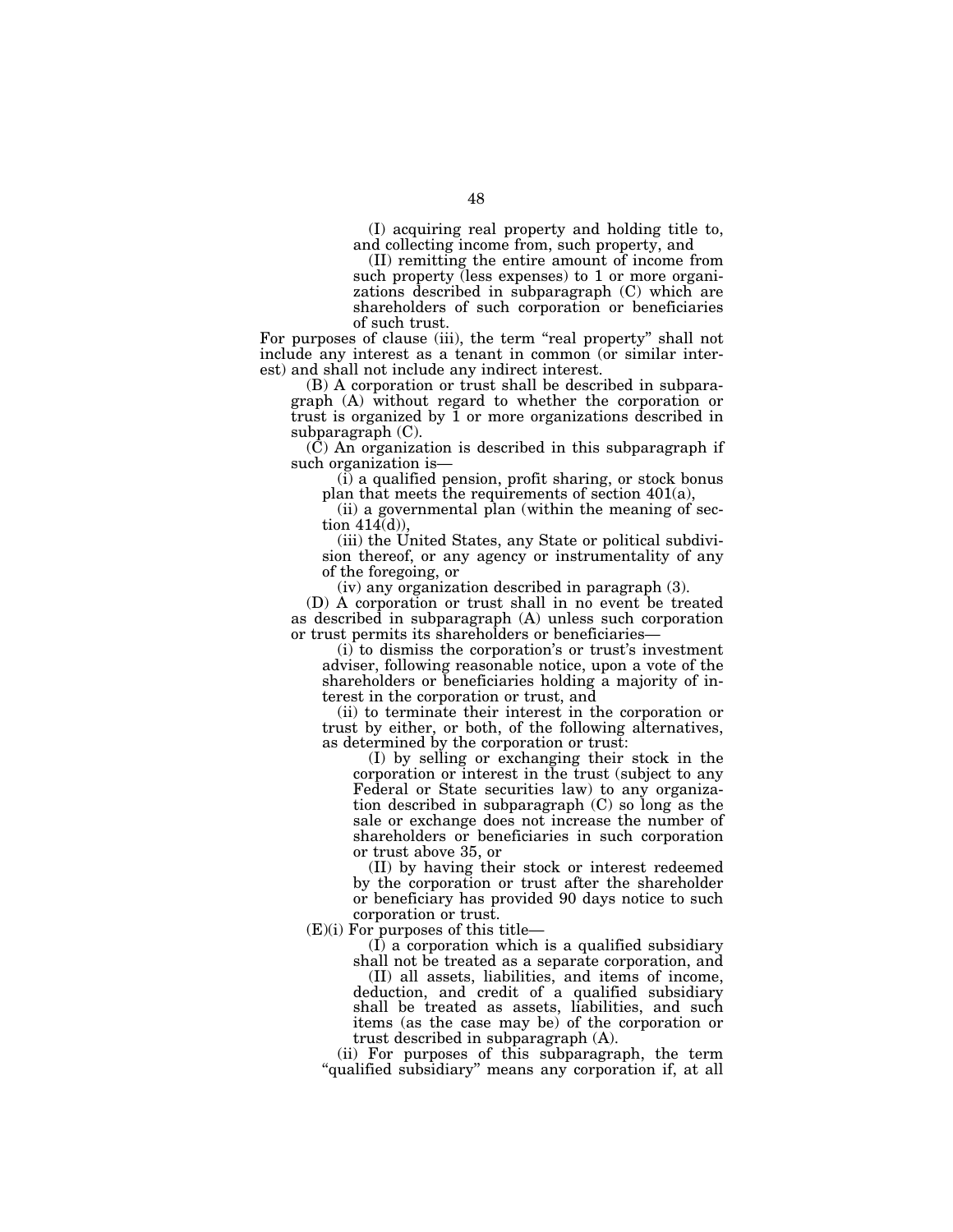times during the period such corporation was in existence, 100 percent of the stock of such corporation is held by the corporation or trust described in subparagraph (A).

(iii) For purposes of this subtitle, if any corporation which was a qualified subsidiary ceases to meet the requirements of clause (ii), such corporation shall be treated as a new corporation acquiring all of its assets (and assuming all of its liabilities) immediately before such cessation from the corporation or trust described in subparagraph (A) in exchange for its stock.

(F) For purposes of subparagraph (A), the term ''real property'' includes any personal property which is leased under, or in connection with, a lease of real property, but only if the rent attributable to such personal property (determined under the rules of section  $856(d)(1)$  for the taxable year does not exceed 15 percent of the total rent for the taxable year attributable to both the real and personal property leased under, or in connection with, such lease.

 $(G)(i)$  An organization shall not be treated as failing to be described in this paragraph merely by reason of the receipt of any otherwise disqualifying income which is incidentally derived from the holding of real property.

(ii) Clause (i) shall not apply if the amount of gross income described in such clause exceeds 10 percent of the organization's gross income for the taxable year unless the organization establishes to the satisfaction of the Secretary that the receipt of gross income described in clause (i) in excess of such limitation was inadvertent and reasonable steps are being taken to correct the circumstances giving rise to such income. (26) Any membership organization if—

(A) such organization is established by a State exclusively to provide coverage for medical care (as defined in section  $2\overline{1}3(d)$  on a not-for-profit basis to individuals described in subparagraph (B) through—

(i) insurance issued by the organization, or

(ii) a health maintenance organization under an arrangement with the organization,

(B) the only individuals receiving such coverage through the organization are individuals—

(i) who are residents of such State, and

(ii) who, by reason of the existence or history of a medical condition—

(I) are unable to acquire medical care coverage for such condition through insurance or from a health maintenance organization, or

(II) are able to acquire such coverage only at a rate which is substantially in excess of the rate for such coverage through the membership organization,

(C) the composition of the membership in such organization is specified by such State, and

(D) no part of the net earnings of the organization inures to the benefit of any private shareholder or individual.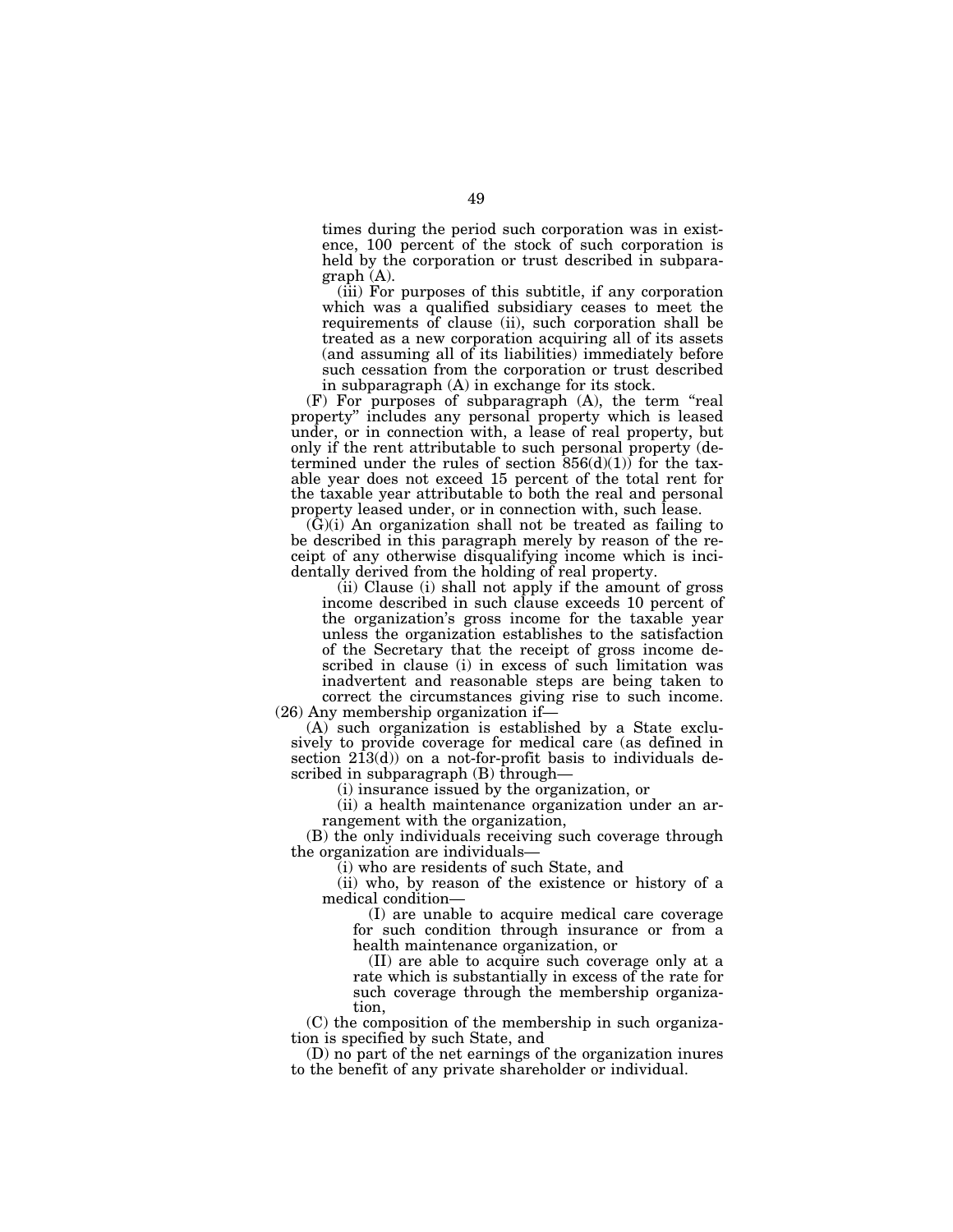A spouse and any qualifying child (as defined in section  $24(c)$ ) of an individual described in subparagraph (B) (without regard to this sentence) shall be treated as described in subparagraph (B).

(27)(A) Any membership organization if—

(i) such organization is established before June 1, 1996, by a State exclusively to reimburse its members

for losses arising under workmen's compensation acts, (ii) such State requires that the membership of such organization consist of—

(I) all persons who issue insurance covering workmen's compensation losses in such State, and

(II) all persons and governmental entities who self-insure against such losses, and

(iii) such organization operates as a non-profit organization by—

(I) returning surplus income to its members or workmen's compensation policyholders on a periodic basis, and

(II) reducing initial premiums in anticipation of investment income.

(B) Any organization (including a mutual insurance company) if—

(i) such organization is created by State law and is organized and operated under State law exclusively to—

(I) provide workmen's compensation insurance which is required by State law or with respect to which State law provides significant disincentives if such insurance is not purchased by an employer, and

(II) provide related coverage which is incidental to workmen's compensation insurance,

(ii) such organization must provide workmen's compensation insurance to any employer in the State (for employees in the State or temporarily assigned out-of-State) which seeks such insurance and meets other reasonable requirements relating thereto,

(iii)(I) the State makes a financial commitment with respect to such organization either by extending the full faith and credit of the State to the initial debt of such organization or by providing the initial operating capital of such organization, and (II) in the case of periods after the date of enactment of this subparagraph, the assets of such organization revert to the State upon dissolution or State law does not permit the dissolution of such organization, and

(iv) the majority of the board of directors or oversight body of such organization are appointed by the chief executive officer or other executive branch official of the State, by the State legislature, or by both.

(28) The National Railroad Retirement Investment Trust established under section 15(j) of the Railroad Retirement Act of 1974.

(29) CO–OP HEALTH INSURANCE ISSUERS.—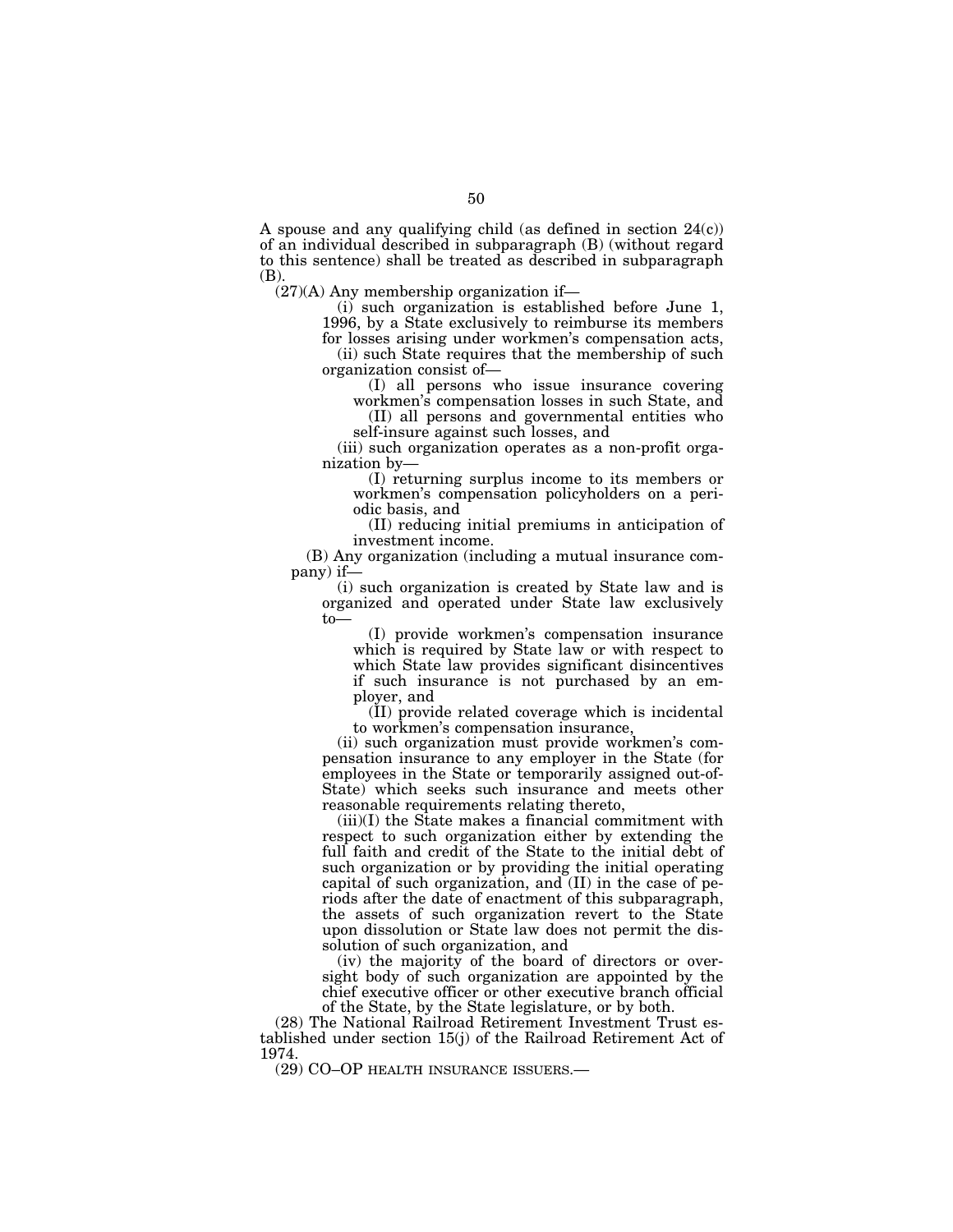(A) IN GENERAL.—A qualified nonprofit health insurance issuer (within the meaning of section 1322 of the Patient Protection and Affordable Care Act) which has received a loan or grant under the CO–OP program under such section, but only with respect to periods for which the issuer is in compliance with the requirements of such section and any agreement with respect to the loan or grant.

(B) CONDITIONS FOR EXEMPTION.—Subparagraph (A) shall apply to an organization only if—

(i) the organization has given notice to the Secretary, in such manner as the Secretary may by regulations prescribe, that it is applying for recognition of its status under this paragraph,

(ii) except as provided in section  $1322(c)(4)$  of the Patient Protection and Affordable Care Act, no part of the net earnings of which inures to the benefit of any private shareholder or individual,

(iii) no substantial part of the activities of which is carrying on propaganda, or otherwise attempting, to influence legislation, and

(iv) the organization does not participate in, or intervene in (including the publishing or distributing of statements), any political campaign on behalf of (or in opposition to) any candidate for public office.

(d) RELIGIOUS AND APOSTOLIC ORGANIZATIONS.—The following organizations are referred to in subsection (a): Religious or apostolic associations or corporations, if such associations or corporations have a common treasury or community treasury, even if such associations or corporations engage in business for the common benefit of the members, but only if the members thereof include (at the time of filing their returns) in their gross income their entire pro rata shares, whether distributed or not, of the taxable income of the association or corporation for such year. Any amount so included in the gross income of a member shall be treated as a dividend received.

(e) COOPERATIVE HOSPITAL SERVICE ORGANIZATIONS.—For purposes of this title, an organization shall be treated as an organization organized and operated exclusively for charitable purposes, if—

(1) such organization is organized and operated solely—

(A) to perform, on a centralized basis, one or more of the following services which, if performed on its own behalf by a hospital which is an organization described in subsection  $(c)(3)$  and exempt from taxation under subsection (a), would constitute activities in exercising or performing the purpose or function constituting the basis for its exemption: data processing, purchasing (including the purchasing of insurance on a group basis), warehousing, billing and collection (including the purchase of patron accounts receivable on a recourse basis), food, clinical, industrial engineering, laboratory, printing, communications, record center, and personnel (including selection, testing, training, and education of personnel) services; and

(B) to perform such services solely for two or more hospitals each of which is—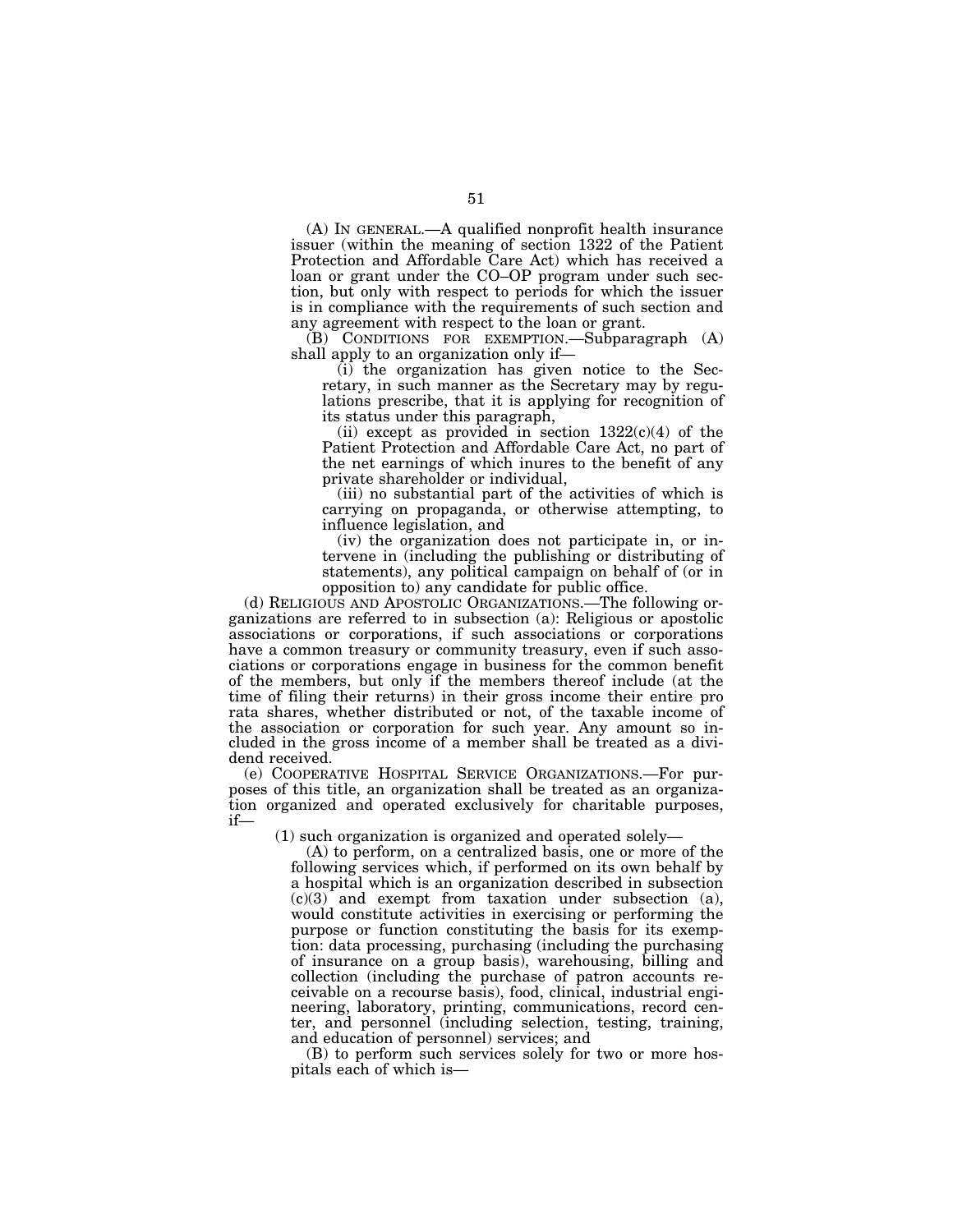(i) an organization described in subsection (c)(3) which is exempt from taxation under subsection (a),

(ii) a constituent part of an organization described in subsection  $(c)(3)$  which is exempt from taxation under subsection (a) and which, if organized and operated as a separate entity, would constitute an organization described in subsection  $(c)(3)$ , or

(iii) owned and operated by the United States, a State, the District of Columbia, or a possession of the United States, or a political subdivision or an agency or instrumentality of any of the foregoing;

(2) such organization is organized and operated on a cooperative basis and allocates or pays, within  $8<sup>-1/2</sup>$  months after the close of its taxable year, all net earnings to patrons on the basis of services performed for them; and

(3) if such organization has capital stock, all of such stock outstanding is owned by its patrons.

For purposes of this title, any organization which, by reason of the preceding sentence, is an organization described in subsection  $(c)(3)$ and exempt from taxation under subsection (a), shall be treated as a hospital and as an organization referred to in section  $170(b)(1)(A)(iii)$ .

(f) COOPERATIVE SERVICE ORGANIZATIONS OF OPERATING EDU-CATIONAL ORGANIZATIONS.—For purposes of this title, if an organization is—

(1) organized and operated solely to hold, commingle, and collectively invest and reinvest (including arranging for and supervising the performance by independent contractors of investment services related thereto) in stocks and securities, the moneys contributed thereto by each of the members of such organization, and to collect income therefrom and turn over the entire amount thereof, less expenses, to such members,

(2) organized and controlled by one or more such members, and

(3) comprised solely of members that are organizations described in clause (ii) or (iv) of section  $170(b)(1)(A)$ 

(A) which are exempt from taxation under subsection (a), or

(B) the income of which is excluded from taxation under section 115(a),

then such organization shall be treated as an organization organized and operated exclusively for charitable purposes.

(g) DEFINITION OF AGRICULTURAL.—For purposes of subsection  $(c)(5)$ , the term "agricultural" includes the art or science of cultivating land, harvesting crops or aquatic resources, or raising livestock.

(h) EXPENDITURES BY PUBLIC CHARITIES TO INFLUENCE LEGISLA-TION.—

(1) GENERAL RULE.—In the case of an organization to which this subsection applies, exemption from taxation under subsection (a) shall be denied because a substantial part of the activities of such organization consists of carrying on propaganda, or otherwise attempting, to influence legislation, but only if such organization normally—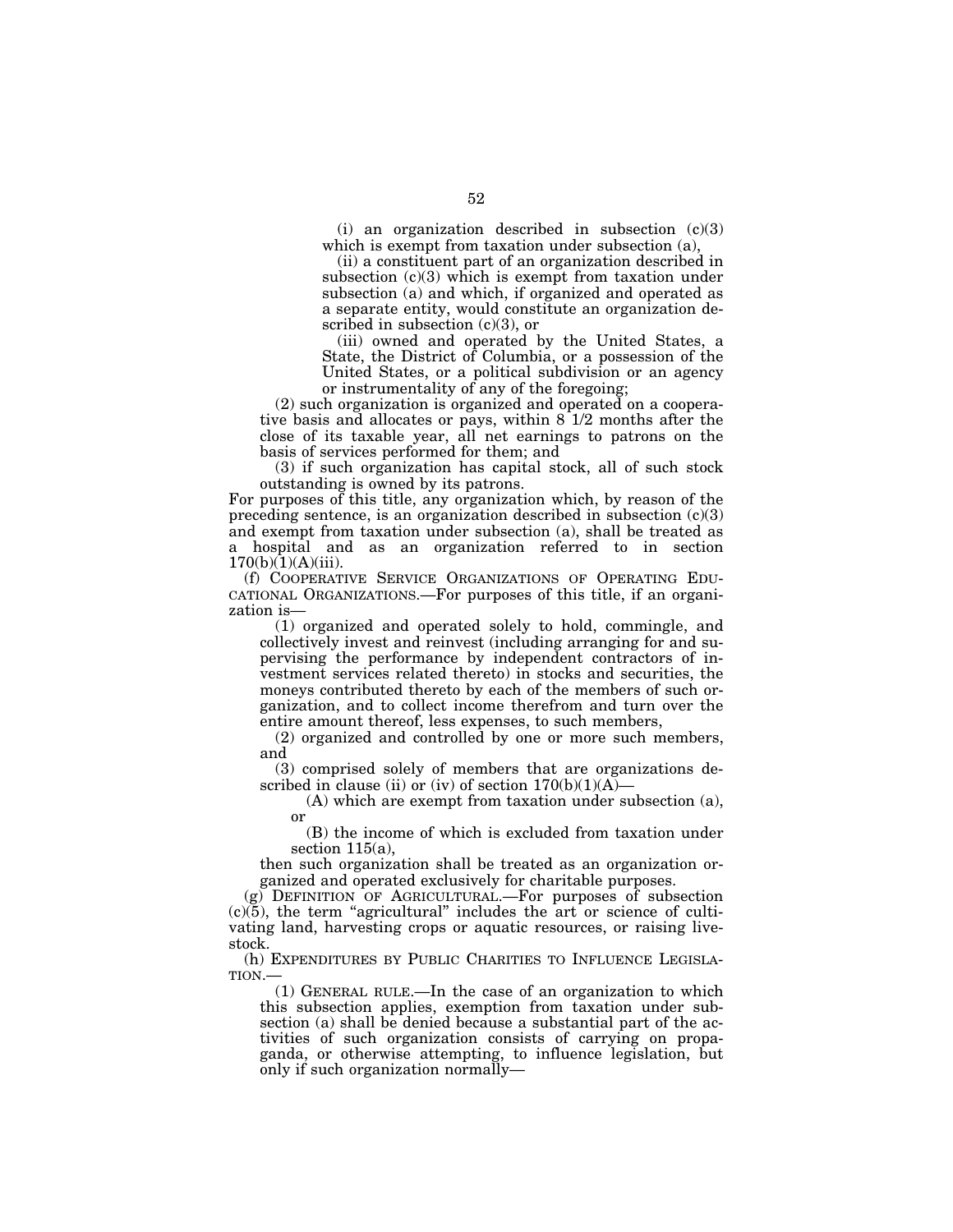(A) makes lobbying expenditures in excess of the lobbying ceiling amount for such organization for each taxable year, or

(B) makes grass roots expenditures in excess of the grass roots ceiling amount for such organization for each taxable year.

(2) DEFINITIONS.—For purposes of this subsection—

(A) LOBBYING EXPENDITURES.—The term ''lobbying expenditures''' means expenditures for the purpose of influencing legislation (as defined in section 4911(d)).

(B) LOBBYING CEILING AMOUNT.—The lobbying ceiling amount for any organization for any taxable year is 150 percent of the lobbying nontaxable amount for such organization for such taxable year, determined under section 4911.

(C) GRASS ROOTS EXPENDITURES.—The term ''grass roots expenditures''' means expenditures for the purpose of influencing legislation (as defined in section 4911(d) without regard to paragraph  $(1)(B)$  thereof).

(D) GRASS ROOTS CEILING AMOUNT.—The grass roots ceiling amount for any organization for any taxable year is 150 percent of the grass roots nontaxable amount for such organization for such taxable year, determined under section 4911.

(3) ORGANIZATIONS TO WHICH THIS SUBSECTION APPLIES.— This subsection shall apply to any organization which has elected (in such manner and at such time as the Secretary may prescribe) to have the provisions of this subsection apply to such organization and which, for the taxable year which includes the date the election is made, is described in subsection  $(c)(3)$  and-

(A) is described in paragraph (4), and

(B) is not a disqualified organization under paragraph (5).

(4) ORGANIZATIONS PERMITTED TO ELECT TO HAVE THIS SUB-SECTION APPLY.—An organization is described in this paragraph if it is described in—

 $(A)$  section  $170(b)(1)(A)(ii)$  (relating to educational institutions),

(B) section  $170(b)(1)(A)(iii)$  (relating to hospitals and medical research organizations),

(C) section  $170(b)(1)(A)(iv)$  (relating to organizations supporting government schools),

(D) section 170(b)(1)(A)(vi) (relating to organizations publicly supported by charitable contributions),

(E) section  $170(b)(1)(A)(ix)$  (relating to agricultural research organizations),

(F) section  $509(a)(2)$  (relating to organizations publicly supported by admissions, sales, etc.), or

 $(\tilde{G})$  section 509(a)(3) (relating to organizations supporting certain types of public charities) except that for purposes of this subparagraph, section  $509(a)(3)$  shall be applied without regard to the last sentence of section 509(a).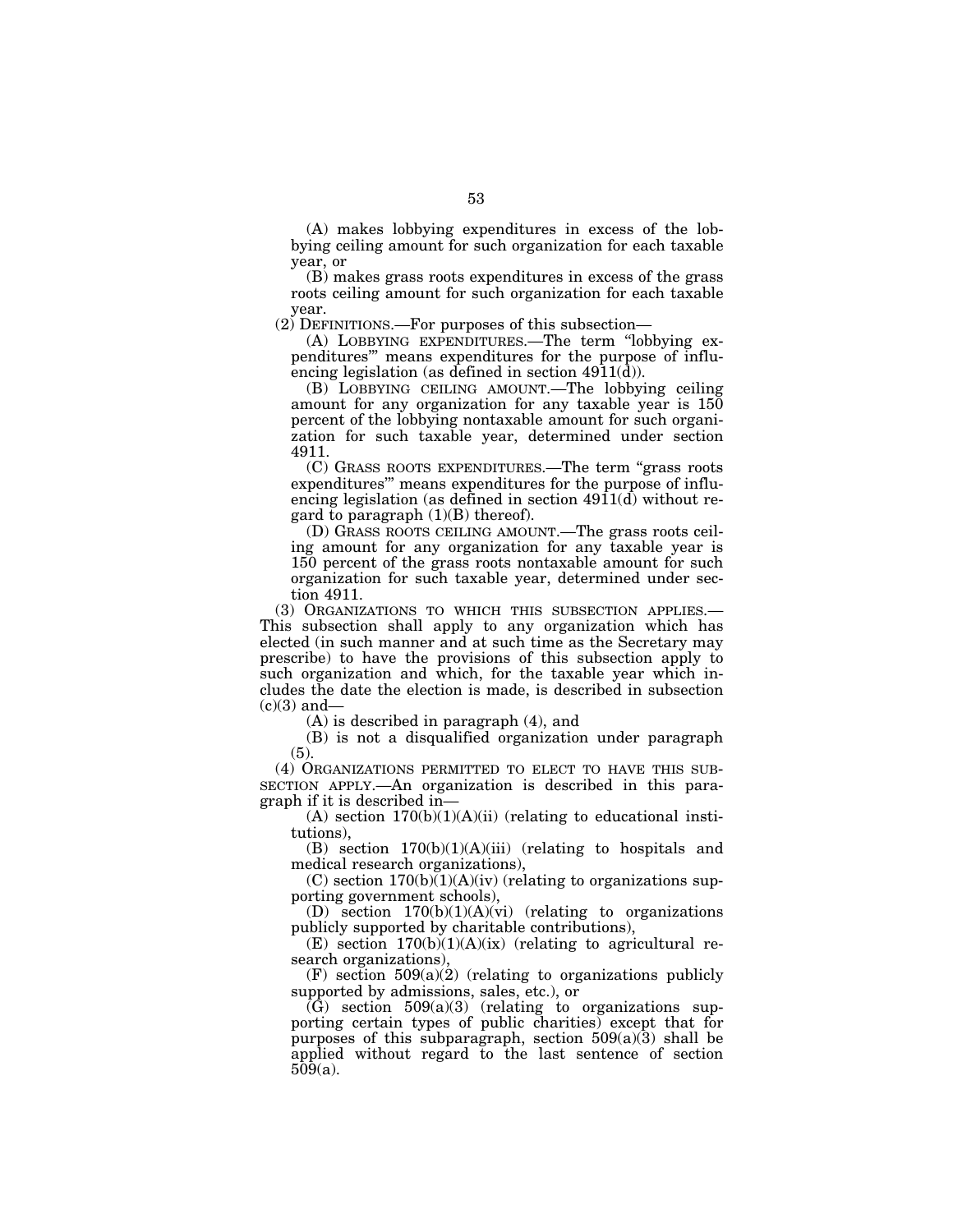(5) DISQUALIFIED ORGANIZATIONS.—For purposes of paragraph (3) an organization is a disqualified organization if it is—

(A) described in section  $170(b)(1)(A)(i)$  (relating to churches),

(B) an integrated auxiliary of a church or of a convention or association of churches, or

(C) a member of an affiliated group of organizations (within the meaning of section  $4911(f)(2)$ ) if one or more members of such group is described in subparagraph (A) or (B).

(6) YEARS FOR WHICH ELECTION IS EFFECTIVE.—An election by an organization under this subsection shall be effective for all taxable years of such organization which—

(A) end after the date the election is made, and

(B) begin before the date the election is revoked by such organization (under regulations prescribed by the Secretary).

(7) NO EFFECT ON CERTAIN ORGANIZATIONS.—With respect to any organization for a taxable year for which—

(A) such organization is a disqualified organization (within the meaning of paragraph (5)), or

(B) an election under this subsection is not in effect for such organization,

nothing in this subsection or in section 4911 shall be construed to affect the interpretation of the phrase, ''no substantial part of the activities of which is carrying on propaganda, or otherwise attempting, to influence legislation," under subsection  $(c)(3)$ .

(8) Affiliated organizations For rules regarding affiliated organizations, see section 4911(f).

(i) PROHIBITION OF DISCRIMINATION BY CERTAIN SOCIAL CLUBS.— Notwithstanding subsection (a), an organization which is described in subsection  $(c)(7)$  shall not be exempt from taxation under subsection (a) for any taxable year if, at any time during such taxable year, the charter, bylaws, or other governing instrument, of such organization or any written policy statement of such organization contains a provision which provides for discrimination against any person on the basis of race, color, or religion. The preceding sentence to the extent it relates to discrimination on the basis of religion shall not apply to—

(1) an auxiliary of a fraternal beneficiary society if such society—

 $(A)$  is described in subsection  $(c)(8)$  and exempt from tax under subsection (a), and

(B) limits its membership to the members of a particular religion, or

(2) a club which in good faith limits its membership to the members of a particular religion in order to further the teachings or principles of that religion, and not to exclude individuals of a particular race or color.

(j) SPECIAL RULES FOR CERTAIN AMATEUR SPORTS ORGANIZATIONS.—

(1) IN GENERAL.—In the case of a qualified amateur sports organization—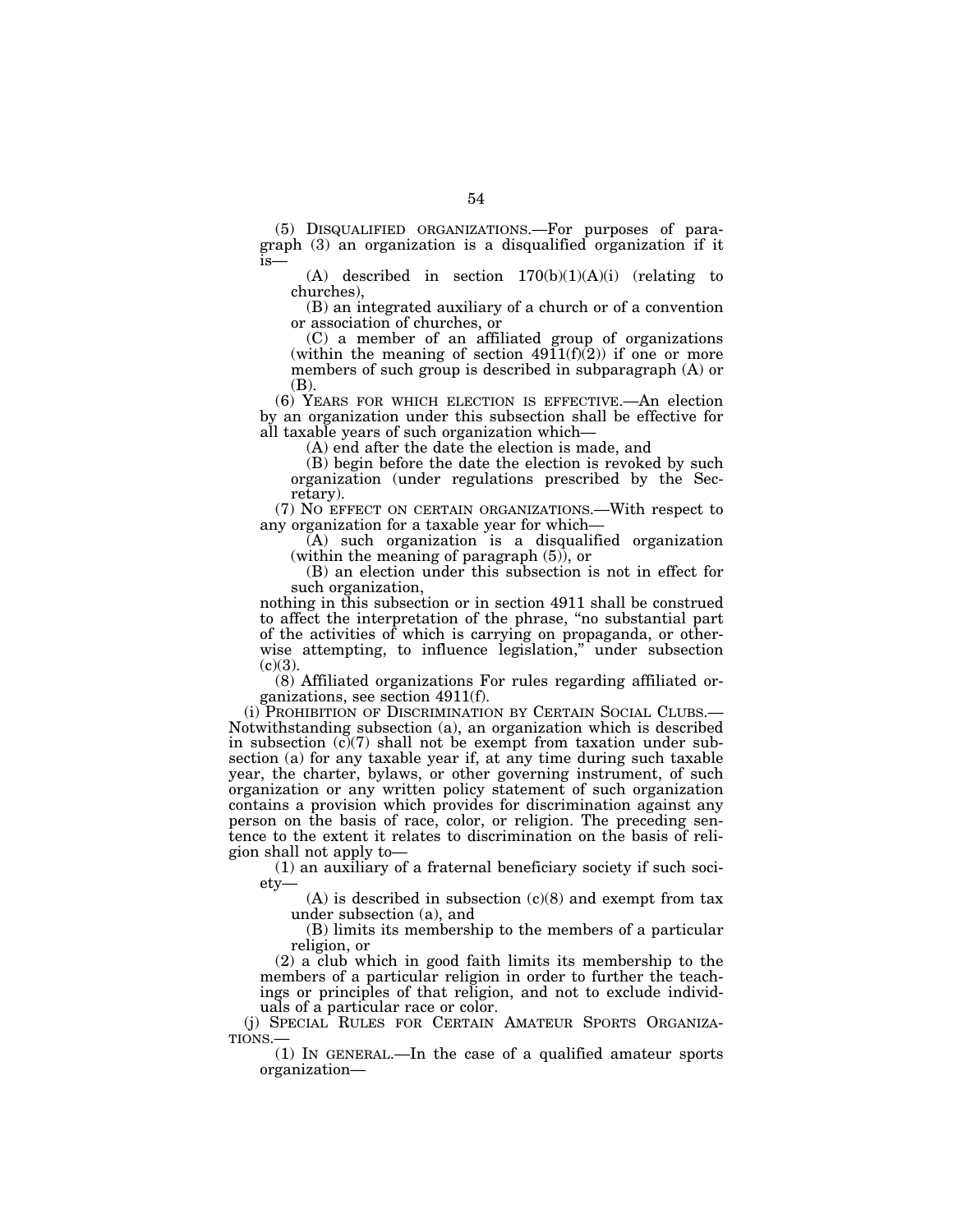$(A)$  the requirement of subsection  $(c)(3)$  that no part of its activities involve the provision of athletic facilities or equipment shall not apply, and

(B) such organization shall not fail to meet the requirements of subsection  $(c)(3)$  merely because its membership is local or regional in nature.

(2) QUALIFIED AMATEUR SPORTS ORGANIZATION DEFINED.—For purposes of this subsection, the term ''qualified amateur sports organization'' means any organization organized and operated exclusively to foster national or international amateur sports competition if such organization is also organized and operated primarily to conduct national or international competition in sports or to support and develop amateur athletes for national or international competition in sports.

(k) TREATMENT OF CERTAIN ORGANIZATIONS PROVIDING CHILD CARE.—For purposes of subsection  $(c)(3)$  of this section and sections  $170(c)(2)$ ,  $2055(a)(2)$ , and  $2522(a)(2)$ , the term "educational purposes''' includes the providing of care of children away from their homes if—

(1) substantially all of the care provided by the organization is for purposes of enabling individuals to be gainfully employed, and

(2) the services provided by the organization are available to the general public.

(l) GOVERNMENT CORPORATIONS EXEMPT UNDER SUBSECTION  $(C)(1)$ .—For purposes of subsection  $(c)(1)$ , the following organizations are described in this subsection:

(1) The Central Liquidity Facility established under title III of the Federal Credit Union Act (12 U.S.C. 1795 et seq.).

(2) The Resolution Trust Corporation established under section 21A of the Federal Home Loan Bank Act.

(3) The Resolution Funding Corporation established under section 21B of the Federal Home Loan Bank Act.

(4) The Patient-Centered Outcomes Research Institute established under section 1181(b) of the Social Security Act.

(m) CERTAIN ORGANIZATIONS PROVIDING COMMERCIAL-TYPE IN-<br>SURANCE NOT EXEMPT FROM TAX.—

(1) DENIAL OF TAX EXEMPTION WHERE PROVIDING COMMER-CIAL-TYPE INSURANCE IS SUBSTANTIAL PART OF ACTIVITIES.—An organization described in paragraph (3) or (4) of subsection (c) shall be exempt from tax under subsection (a) only if no substantial part of its activities consists of providing commercialtype insurance.

(2) OTHER ORGANIZATIONS TAXED AS INSURANCE COMPANIES ON INSURANCE BUSINESS.—In the case of an organization described in paragraph (3) or (4) of subsection  $(c)$  which is exempt from tax under subsection (a) after the application of paragraph (1) of this subsection—

 $(A)$  the activity of providing commercial-type insurance shall be treated as an unrelated trade or business (as defined in section 513), and

(B) in lieu of the tax imposed by section 511 with respect to such activity, such organization shall be treated as an insurance company for purposes of applying subchapter L with respect to such activity.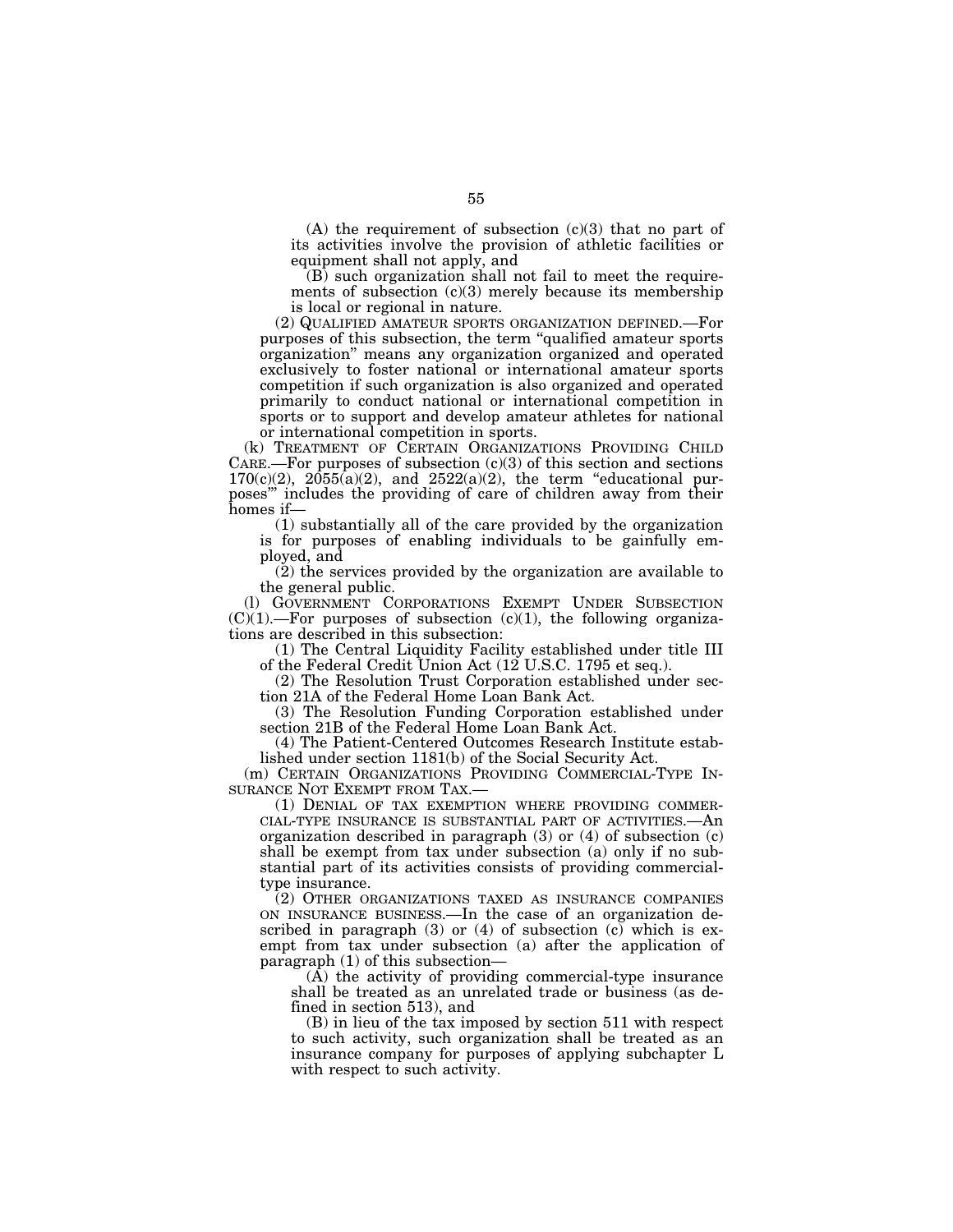(3) COMMERCIAL-TYPE INSURANCE.—For purposes of this subsection, the term "commercial-type insurance" shall not include—

(A) insurance provided at substantially below cost to a class of charitable recipients,

(B) incidental health insurance provided by a health maintenance organization of a kind customarily provided by such organizations,

(C) property or casualty insurance provided (directly or through an organization described in section  $414(e)(3)(B)(ii)$  by a church or convention or association of churches for such church or convention or association of churches,

(D) providing retirement or welfare benefits (or both) by a church or a convention or association of churches (directly or through an organization described in section  $414(e)(3)(A)$  or  $414(e)(3)(B)(ii)$  for the employees (including employees described in section  $414(e)(3)(B)$  of such church or convention or association of churches or the beneficiaries of such employees, and

(E) charitable gift annuities.

(4) INSURANCE INCLUDES ANNUITIES.—For purposes of this subsection, the issuance of annuity contracts shall be treated as providing insurance.

(5) CHARITABLE GIFT ANNUITY.—For purposes of paragraph  $(3)(E)$ , the term "charitable gift annuity" means an annuity if—

(A) a portion of the amount paid in connection with the issuance of the annuity is allowable as a deduction under section 170 or 2055, and

(B) the annuity is described in section  $514(c)(5)$  (determined as if any amount paid in cash in connection with such issuance were property).

(n) CHARITABLE RISK POOLS.—

(1) IN GENERAL.—For purposes of this title—

(A) a qualified charitable risk pool shall be treated as an organization organized and operated exclusively for charitable purposes, and

(B) subsection (m) shall not apply to a qualified charitable risk pool.

(2) QUALIFIED CHARITABLE RISK POOL.—For purposes of this subsection, the term "qualified charitable risk pool" means any organization—

(A) which is organized and operated solely to pool insurable risks of its members (other than risks related to medical malpractice) and to provide information to its members with respect to loss control and risk management,

(B) which is comprised solely of members that are organizations described in subsection (c)(3) and exempt from tax under subsection (a), and

(C) which meets the organizational requirements of paragraph (3).

(3) ORGANIZATIONAL REQUIREMENTS.—An organization (hereinafter in this subsection referred to as the "risk pool") meets the organizational requirements of this paragraph if—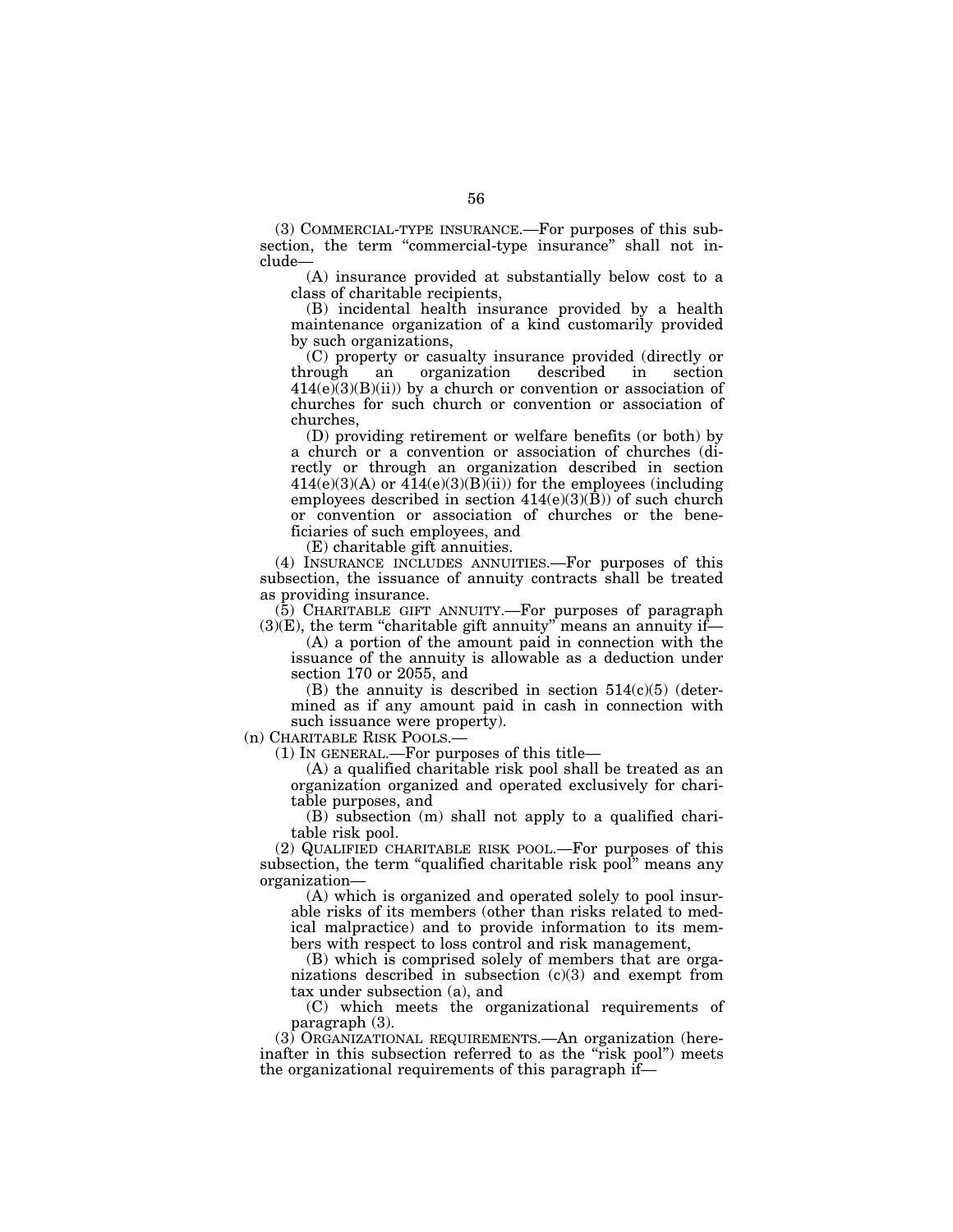(A) such risk pool is organized as a nonprofit organization under State law provisions authorizing risk pooling arrangements for charitable organizations,

(B) such risk pool is exempt from any income tax imposed by the State (or will be so exempt after such pool qualifies as an organization exempt from tax under this title),

(C) such risk pool has obtained at least \$1,000,000 in startup capital from nonmember charitable organizations,

(D) such risk pool is controlled by a board of directors elected by its members, and

(E) the organizational documents of such risk pool require that—

(i) each member of such pool shall at all times be an organization described in subsection  $(c)(3)$  and exempt from tax under subsection (a),

(ii) any member which receives a final determination that it no longer qualifies as an organization described in subsection  $(c)(3)$  shall immediately notify the pool of such determination and the effective date of such determination, and

(iii) each policy of insurance issued by the risk pool shall provide that such policy will not cover the insured with respect to events occurring after the date such final determination was issued to the insured.

An organization shall not cease to qualify as a qualified charitable risk pool solely by reason of the failure of any of its members to continue to be an organization described in subsection (c)(3) if, within a reasonable period of time after such pool is notified as required under subparagraph (E)(ii), such pool takes such action as may be reasonably necessary to remove such member from such pool.

(4) OTHER DEFINITIONS.—For purposes of this subsection—

(A) STARTUP CAPITAL.—The term ''startup capital'' means any capital contributed to, and any program-related investments (within the meaning of section 4944(c)) made in, the risk pool before such pool commences operations.

(B) NONMEMBER CHARITABLE ORGANIZATION.—The term ''nonmember charitable organization'' means any organization which is described in subsection  $(c)(3)$  and exempt from tax under subsection (a) and which is not a member of the risk pool and does not benefit (directly or indirectly) from the insurance coverage provided by the pool to its members.

(o) TREATMENT OF HOSPITALS PARTICIPATING IN PROVIDER-SPON-SORED ORGANIZATIONS.—An organization shall not fail to be treated as organized and operated exclusively for a charitable purpose for purposes of subsection (c)(3) solely because a hospital which is owned and operated by such organization participates in a provider-sponsored organization (as defined in section 1855(d) of the Social Security Act), whether or not the provider-sponsored organization is exempt from tax. For purposes of subsection  $(c)(3)$ , any person with a material financial interest in such a provider-sponsored organization shall be treated as a private shareholder or individual with respect to the hospital.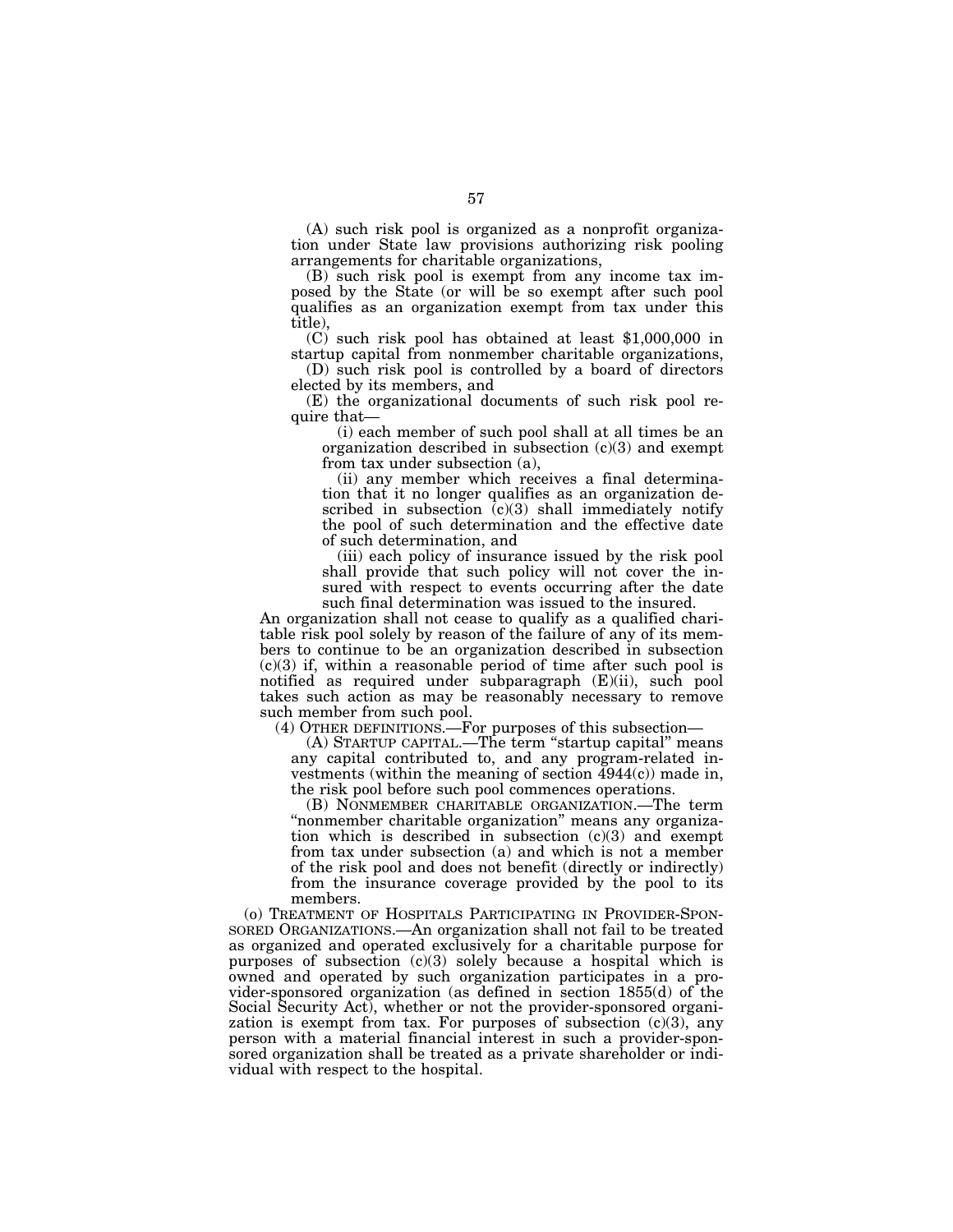(p) SUSPENSION OF TAX-EXEMPT STATUS OF TERRORIST ORGANIZA-TIONS.—

(1) IN GENERAL.—The exemption from tax under subsection (a) with respect to any organization described in paragraph (2), and the eligibility of any organization described in paragraph (2) to apply for recognition of exemption under subsection (a), shall be suspended during the period described in paragraph (3).

(2) TERRORIST ORGANIZATIONS.—An organization is described in this paragraph if such organization is designated or otherwise individually identified—

(A) under section  $212(a)(3)(B)(vi)(II)$  or 219 of the Immigration and Nationality Act as a terrorist organization or foreign terrorist organization,

(B) in or pursuant to an Executive order which is related to terrorism and issued under the authority of the International Emergency Economic Powers Act or section 5 of the United Nations Participation Act of 1945 for the purpose of imposing on such organization an economic or other sanction, or

(C) in or pursuant to an Executive order issued under the authority of any Federal law if—

(i) the organization is designated or otherwise individually identified in or pursuant to such Executive order as supporting or engaging in terrorist activity (as defined in section  $212(a)(3)(B)$  of the Immigration and Nationality Act) or supporting terrorism (as defined in section 140(d)(2) of the Foreign Relations Authorization Act, Fiscal Years 1988 and 1989); and

(ii) such Executive order refers to this subsection.

(3) PERIOD OF SUSPENSION.—With respect to any organization described in paragraph (2), the period of suspension—

(A) begins on the later of—

(i) the date of the first publication of a designation or identification described in paragraph (2) with respect to such organization, or

(ii) the date of the enactment of this subsection, and (B) ends on the first date that all designations and identifications described in paragraph (2) with respect to such organization are rescinded pursuant to the law or Executive order under which such designation or identification was made.

(4) DENIAL OF DEDUCTION.—No deduction shall be allowed under any provision of this title, including sections 170, 545(b)(2), 556(b)(2), 642(c), 2055, 2106(a)(2), and 2522, with respect to any contribution to an organization described in paragraph (2) during the period described in paragraph (3).

(5) DENIAL OF ADMINISTRATIVE OR JUDICIAL CHALLENGE OF SUSPENSION OR DENIAL OF DEDUCTION.—Notwithstanding section 7428 or any other provision of law, no organization or other person may challenge a suspension under paragraph (1), a designation or identification described in paragraph (2), the period of suspension described in paragraph (3), or a denial of a deduction under paragraph (4) in any administrative or judi-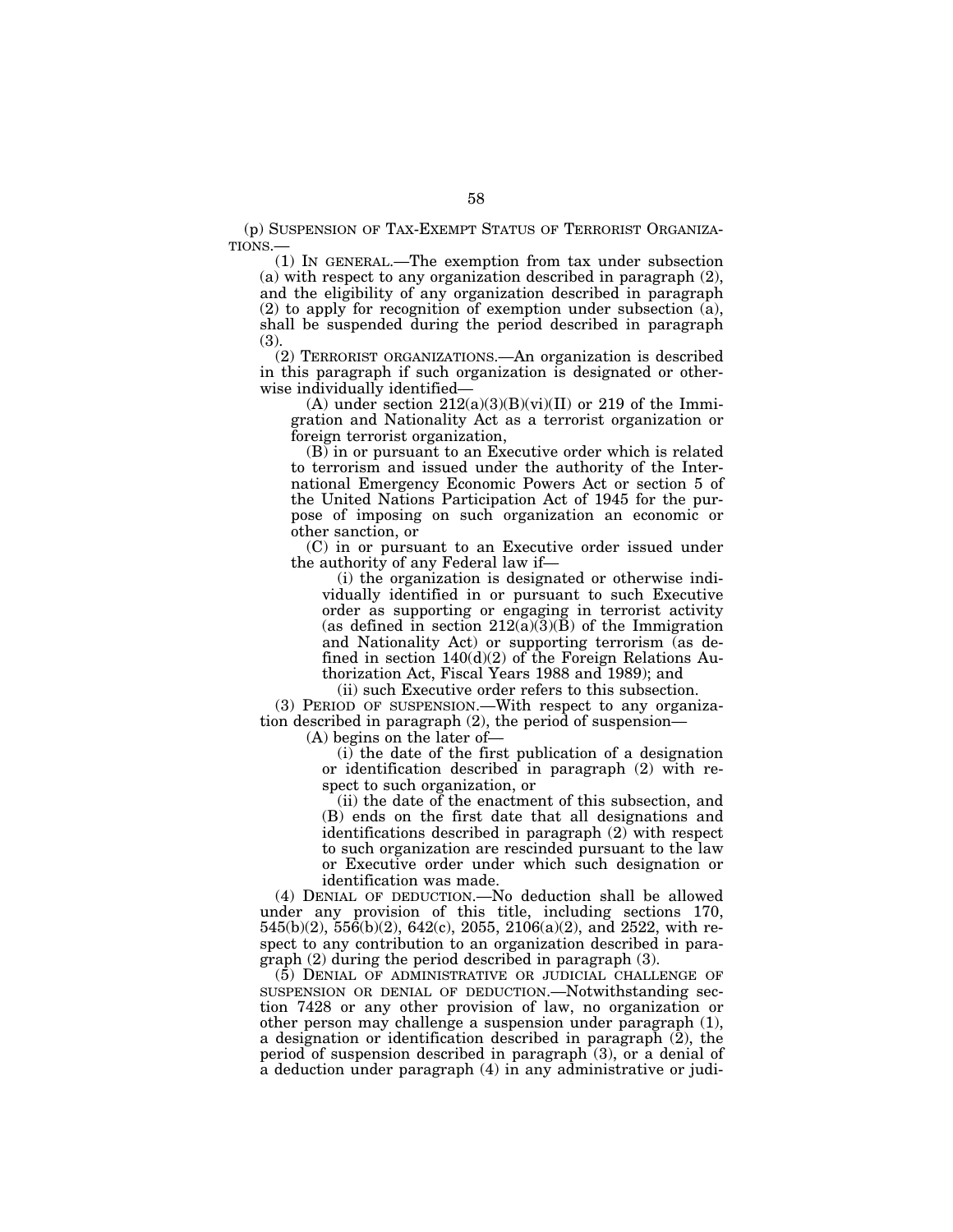cial proceeding relating to the Federal tax liability of such organization or other person.

(6) ERRONEOUS DESIGNATION.—

(A) IN GENERAL.—If—

(i) the tax exemption of any organization described in paragraph (2) is suspended under paragraph (1),

(ii) each designation and identification described in paragraph (2) which has been made with respect to such organization is determined to be erroneous pursuant to the law or Executive order under which such designation or identification was made, and

(iii) the erroneous designations and identifications result in an overpayment of income tax for any taxable year by such organization,

credit or refund (with interest) with respect to such overpayment shall be made.

(B) WAIVER OF LIMITATIONS.—If the credit or refund of any overpayment of tax described in subparagraph (A)(iii) is prevented at any time by the operation of any law or rule of law (including res judicata), such credit or refund may nevertheless be allowed or made if the claim therefor is filed before the close of the 1-year period beginning on the date of the last determination described in subparagraph  $(A)(ii)$ .

(7) NOTICE OF SUSPENSIONS.—If the tax exemption of any organization is suspended under this subsection, the Internal Revenue Service shall update the listings of tax-exempt organizations and shall publish appropriate notice to taxpayers of such suspension and of the fact that contributions to such organization are not deductible during the period of such suspension.

(q) SPECIAL RULES FOR CREDIT COUNSELING ORGANIZATIONS.—

(1) IN GENERAL.—An organization with respect to which the provision of credit counseling services is a substantial purpose shall not be exempt from tax under subsection (a) unless such organization is described in paragraph (3) or (4) of subsection (c) and such organization is organized and operated in accordance with the following requirements:

(A) The organization—

(i) provides credit counseling services tailored to the specific needs and circumstances of consumers,

(ii) makes no loans to debtors (other than loans with no fees or interest) and does not negotiate the making of loans on behalf of debtors,

(iii) provides services for the purpose of improving a consumer's credit record, credit history, or credit rating only to the extent that such services are incidental to providing credit counseling services, and

(iv) does not charge any separately stated fee for services for the purpose of improving any consumer's credit record, credit history, or credit rating.

(B) The organization does not refuse to provide credit counseling services to a consumer due to the inability of the consumer to pay, the ineligibility of the consumer for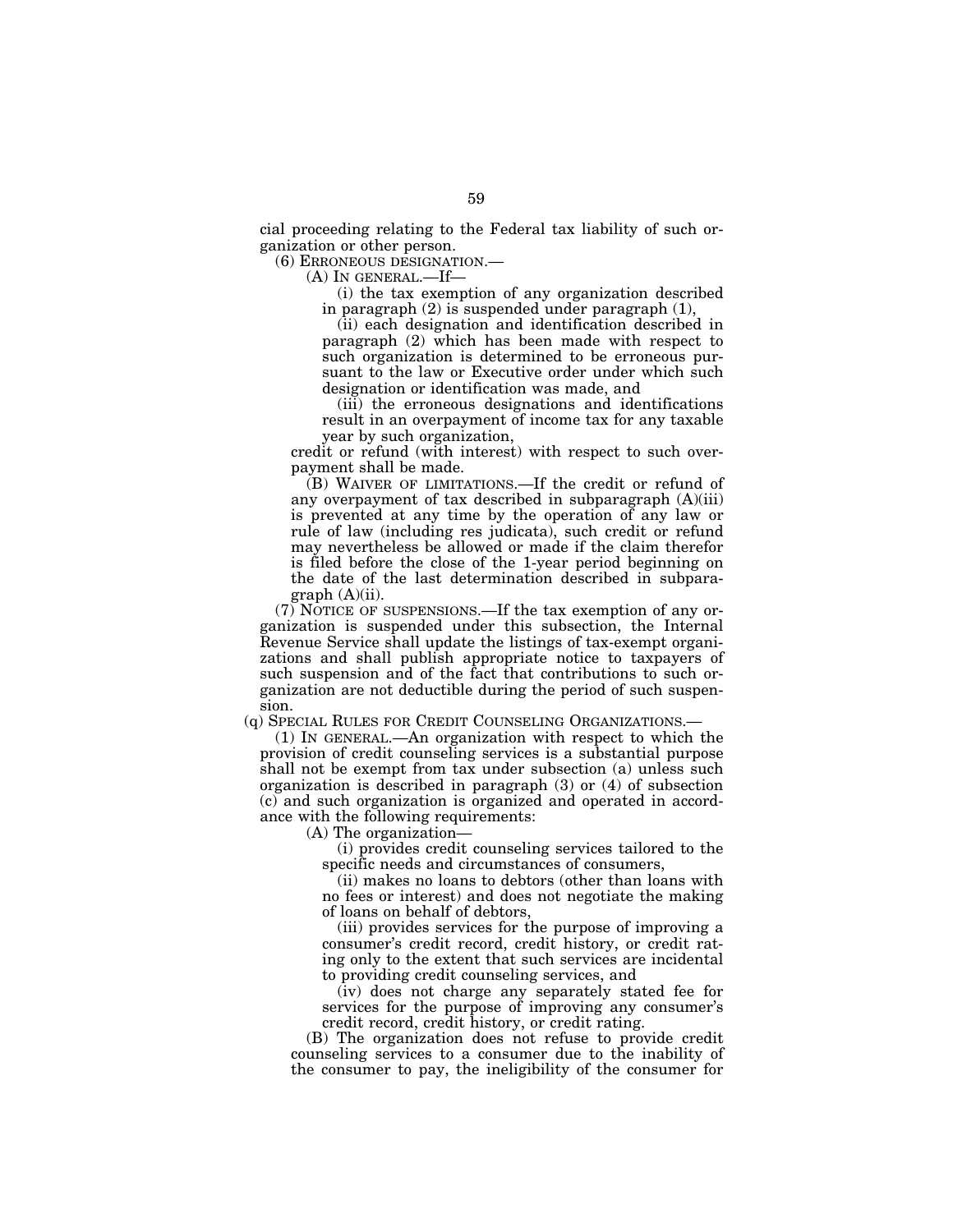debt management plan enrollment, or the unwillingness of the consumer to enroll in a debt management plan.

(C) The organization establishes and implements a fee policy which—

(i) requires that any fees charged to a consumer for services are reasonable,

(ii) allows for the waiver of fees if the consumer is unable to pay, and

(iii) except to the extent allowed by State law, prohibits charging any fee based in whole or in part on a percentage of the consumer's debt, the consumer's payments to be made pursuant to a debt management plan, or the projected or actual savings to the consumer resulting from enrolling in a debt management plan.

(D) At all times the organization has a board of directors or other governing body—

(i) which is controlled by persons who represent the broad interests of the public, such as public officials acting in their capacities as such, persons having special knowledge or expertise in credit or financial education, and community leaders,

(ii) not more than 20 percent of the voting power of which is vested in persons who are employed by the organization or who will benefit financially, directly or indirectly, from the organization's activities (other than through the receipt of reasonable directors' fees or the repayment of consumer debt to creditors other than the credit counseling organization or its affiliates), and

(iii) not more than 49 percent of the voting power of which is vested in persons who are employed by the organization or who will benefit financially, directly or indirectly, from the organization's activities (other than through the receipt of reasonable directors' fees).

(E) The organization does not own more than 35 percent of—

(i) the total combined voting power of any corporation (other than a corporation which is an organization described in subsection  $(c)(3)$  and exempt from tax under subsection (a)) which is in the trade or business of lending money, repairing credit, or providing debt management plan services, payment processing, or similar services,

(ii) the profits interest of any partnership (other than a partnership which is an organization described in subsection  $(c)(3)$  and exempt from tax under subsection (a)) which is in the trade or business of lending money, repairing credit, or providing debt management plan services, payment processing, or similar services, and

(iii) the beneficial interest of any trust or estate (other than a trust which is an organization described in subsection (c)(3) and exempt from tax under subsection (a)) which is in the trade or business of lending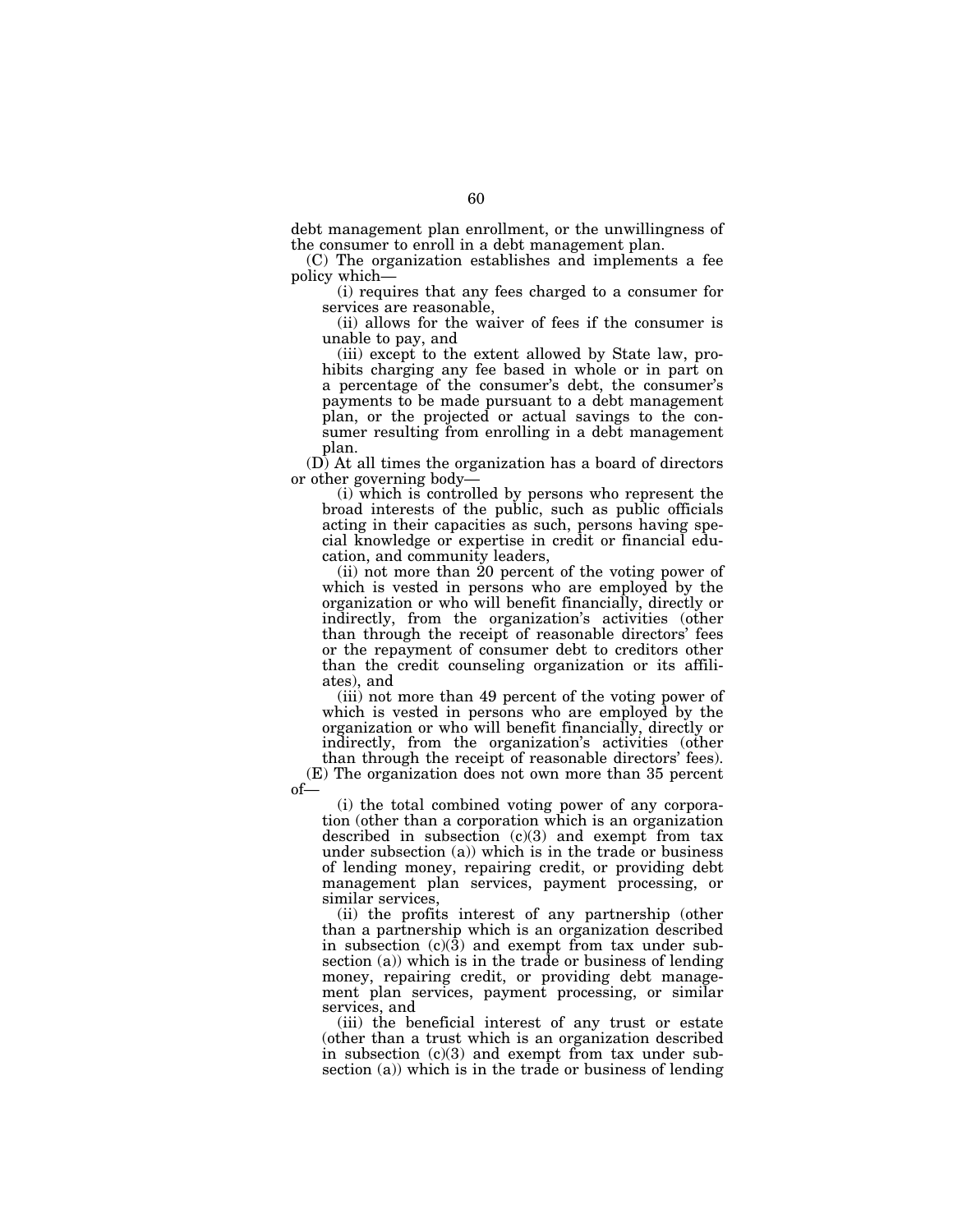money, repairing credit, or providing debt management plan services, payment processing, or similar services.

(F) The organization receives no amount for providing referrals to others for debt management plan services, and pays no amount to others for obtaining referrals of consumers.

(2) Additional requirements for organizations described in subsection  $(c)(3)$ 

(A) IN GENERAL.—In addition to the requirements under paragraph (1), an organization with respect to which the provision of credit counseling services is a substantial purpose and which is described in paragraph (3) of subsection  $(c)$  shall not be exempt from tax under subsection (a) unless such organization is organized and operated in accordance with the following requirements:

(i) The organization does not solicit contributions from consumers during the initial counseling process or while the consumer is receiving services from the organization.

(ii) The aggregate revenues of the organization which are from payments of creditors of consumers of the organization and which are attributable to debt management plan services do not exceed the applicable percentage of the total revenues of the organiza-

tion.<br>(B) APPLICABLE PERCENTAGE.—

(i) IN GENERAL.—For purposes of subparagraph (A)(ii), the applicable percentage is 50 percent.

(ii) TRANSITION RULE.—Notwithstanding clause (i), in the case of an organization with respect to which the provision of credit counseling services is a substantial purpose and which is described in paragraph (3) of subsection (c) and exempt from tax under subsection (a) on the date of the enactment of this subsection, the applicable percentage is—

(I) 80 percent for the first taxable year of such organization beginning after the date which is 1 year after the date of the enactment of this subsection, and

(II) 70 percent for the second such taxable year beginning after such date, and

 $\overline{\text{(III)}}$  60 percent for the third such taxable year beginning after such date.

(3) ADDITIONAL REQUIREMENT FOR ORGANIZATIONS DESCRIBED IN SUBSECTION (C)(4).—In addition to the requirements under paragraph (1), an organization with respect to which the provision of credit counseling services is a substantial purpose and which is described in paragraph  $(4)$  of subsection  $(c)$  shall not be exempt from tax under subsection (a) unless such organization notifies the Secretary, in such manner as the Secretary may by regulations prescribe, that it is applying for recognition as a credit counseling organization.

(4) CREDIT COUNSELING SERVICES; DEBT MANAGEMENT PLAN SERVICES.—For purposes of this subsection—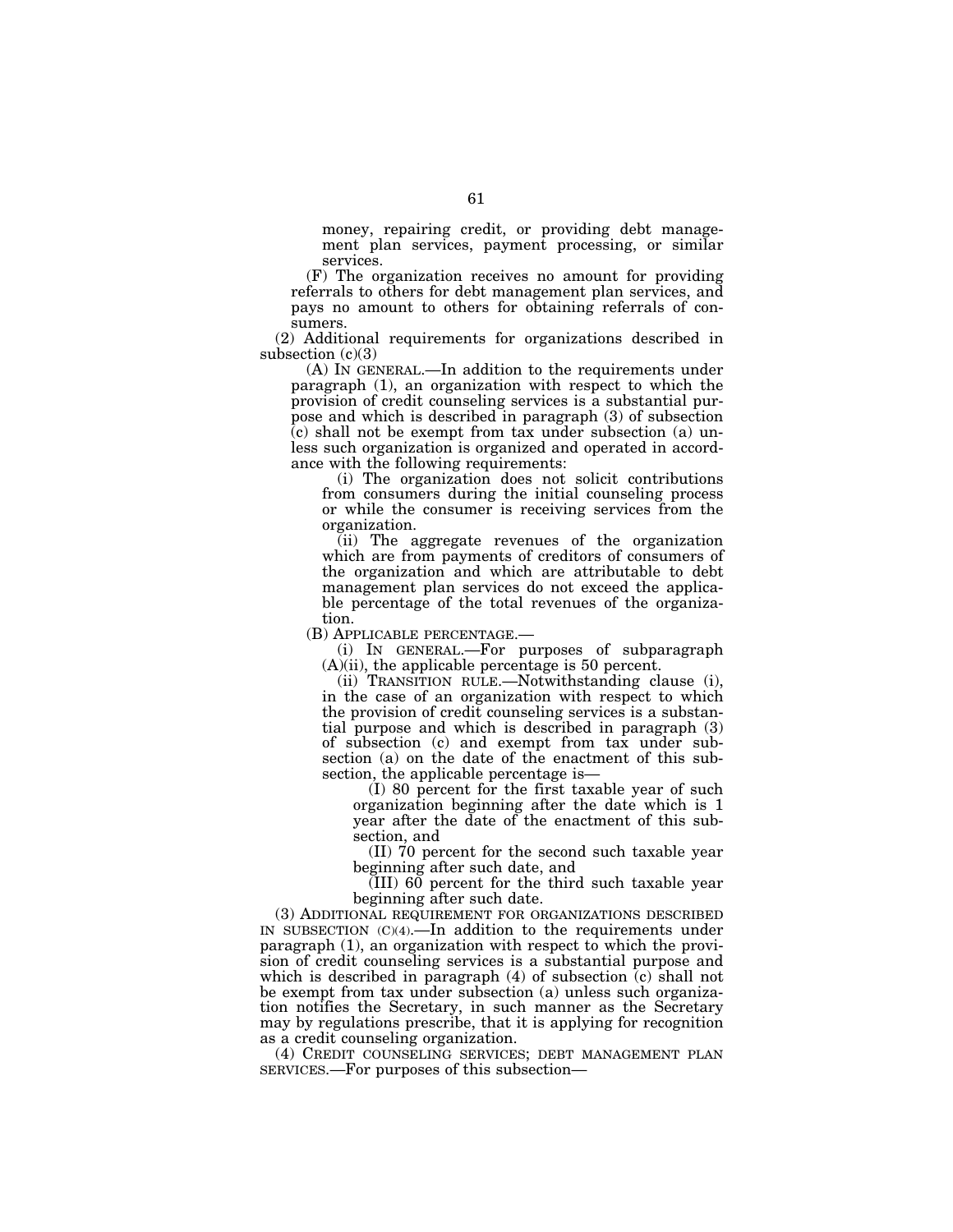(A) CREDIT COUNSELING SERVICES.—The term ''credit counseling services''' means—

(i) the providing of educational information to the general public on budgeting, personal finance, financial literacy, saving and spending practices, and the sound use of consumer credit,

(ii) the assisting of individuals and families with financial problems by providing them with counseling, or

(iii) a combination of the activities described in clauses (i) and (ii).

(B) DEBT MANAGEMENT PLAN SERVICES.—The term ''debt management plan services''' means services related to the repayment, consolidation, or restructuring of a consumer's debt, and includes the negotiation with creditors of lower interest rates, the waiver or reduction of fees, and the marketing and processing of debt management plans.

(r) ADDITIONAL REQUIREMENTS FOR CERTAIN HOSPITALS.—

(1) IN GENERAL.—A hospital organization to which this subsection applies shall not be treated as described in subsection  $(c)(3)$  unless the organization—

(A) meets the community health needs assessment requirements described in paragraph (3),

(B) meets the financial assistance policy requirements described in paragraph (4),

(C) meets the requirements on charges described in paragraph (5), and

(D) meets the billing and collection requirement described in paragraph (6).

(2) HOSPITAL ORGANIZATIONS TO WHICH SUBSECTION AP-PLIES.—

(A) IN GENERAL.—This subsection shall apply to—

(i) an organization which operates a facility which is required by a State to be licensed, registered, or similarly recognized as a hospital, and

(ii) any other organization which the Secretary determines has the provision of hospital care as its principal function or purpose constituting the basis for its exemption under subsection (c)(3) (determined without regard to this subsection).

(B) ORGANIZATIONS WITH MORE THAN 1 HOSPITAL FACIL-ITY.—If a hospital organization operates more than 1 hospital facility—

(i) the organization shall meet the requirements of this subsection separately with respect to each such facility, and

(ii) the organization shall not be treated as described in subsection  $(c)(3)$  with respect to any such facility for which such requirements are not separately met.

(3) COMMUNITY HEALTH NEEDS ASSESSMENTS.—

(A) IN GENERAL.—An organization meets the requirements of this paragraph with respect to any taxable year only if the organization—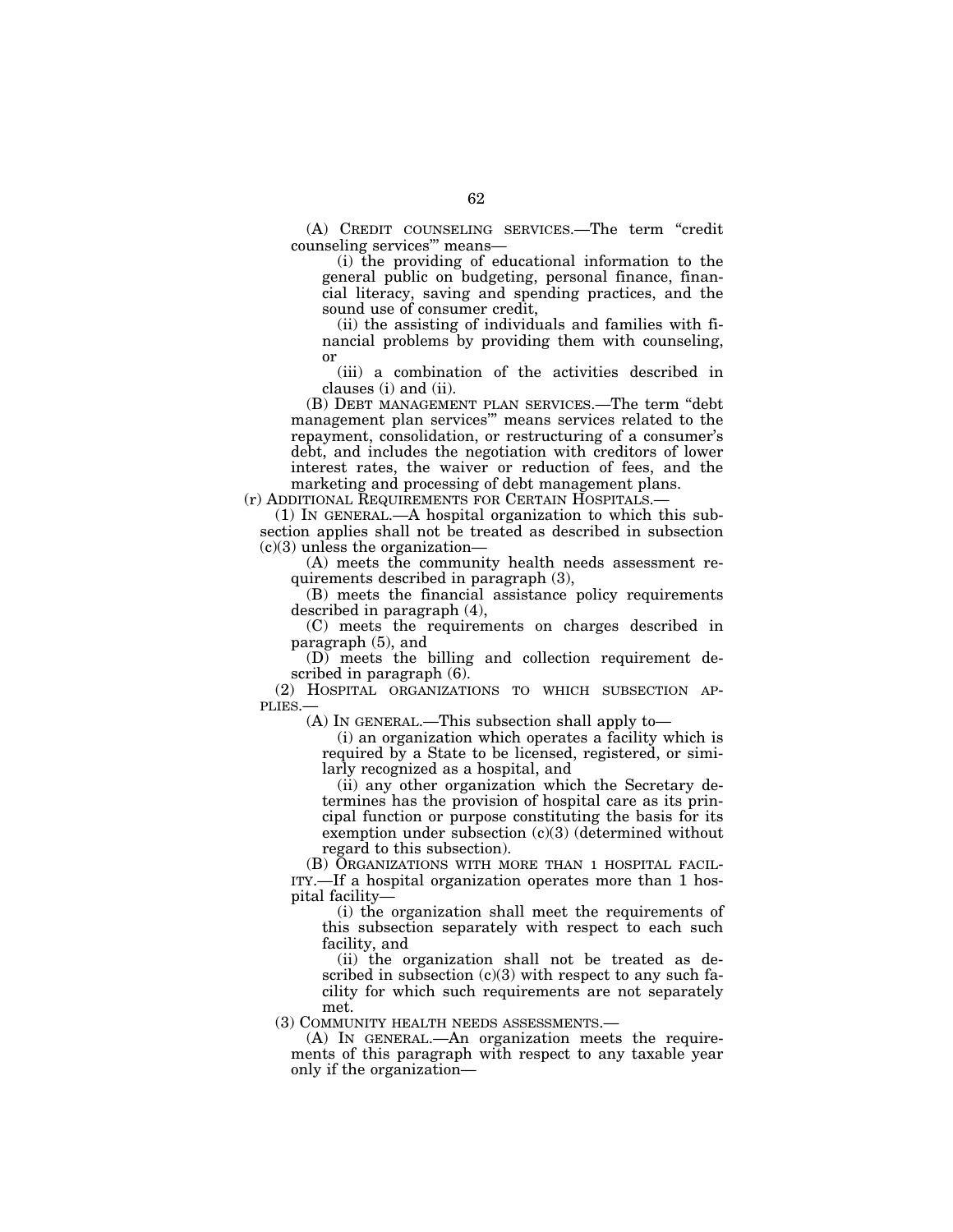(i) has conducted a community health needs assessment which meets the requirements of subparagraph (B) in such taxable year or in either of the 2 taxable years immediately preceding such taxable year, and

(ii) has adopted an implementation strategy to meet the community health needs identified through such assessment.

(B) COMMUNITY HEALTH NEEDS ASSESSMENT.—A community health needs assessment meets the requirements of this paragraph if such community health needs assessment—

(i) takes into account input from persons who represent the broad interests of the community served by the hospital facility, including those with special knowledge of or expertise in public health, and

(ii) is made widely available to the public.

(4) FINANCIAL ASSISTANCE POLICY.—An organization meets the requirements of this paragraph if the organization establishes the following policies:

(A) FINANCIAL ASSISTANCE POLICY.—A written financial assistance policy which includes—

(i) eligibility criteria for financial assistance, and whether such assistance includes free or discounted care,

(ii) the basis for calculating amounts charged to patients,

(iii) the method for applying for financial assistance,

(iv) in the case of an organization which does not have a separate billing and collections policy, the actions the organization may take in the event of nonpayment, including collections action and reporting to credit agencies, and

(v) measures to widely publicize the policy within the community to be served by the organization.

(B) POLICY RELATING TO EMERGENCY MEDICAL CARE.written policy requiring the organization to provide, without discrimination, care for emergency medical conditions (within the meaning of section 1867 of the Social Security Act (42 U.S.C. 1395dd)) to individuals regardless of their eligibility under the financial assistance policy described in subparagraph (A).

(5) LIMITATION ON CHARGES.—An organization meets the requirements of this paragraph if the organization—

(A) limits amounts charged for emergency or other medically necessary care provided to individuals eligible for assistance under the financial assistance policy described in paragraph  $(4)(A)$  to not more than the amounts generally billed to individuals who have insurance covering such care, and

(B) prohibits the use of gross charges.

(6) BILLING AND COLLECTION REQUIREMENTS.—An organization meets the requirement of this paragraph only if the organization does not engage in extraordinary collection actions before the organization has made reasonable efforts to determine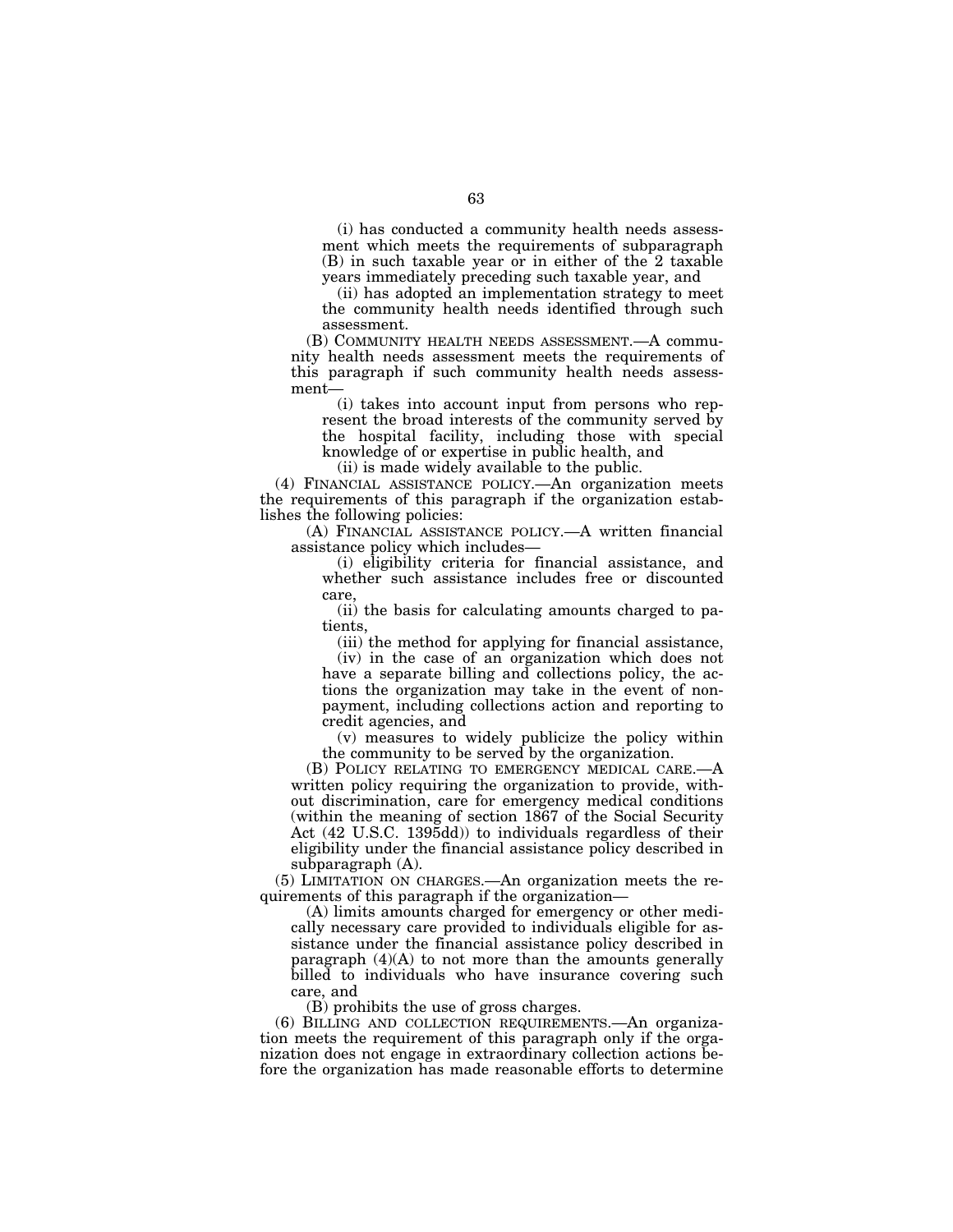whether the individual is eligible for assistance under the financial assistance policy described in paragraph (4)(A).

(7) REGULATORY AUTHORITY.—The Secretary shall issue such regulations and guidance as may be necessary to carry out the provisions of this subsection, including guidance relating to what constitutes reasonable efforts to determine the eligibility of a patient under a financial assistance policy for purposes of paragraph (6).

\* \* \* \* \* \* \*